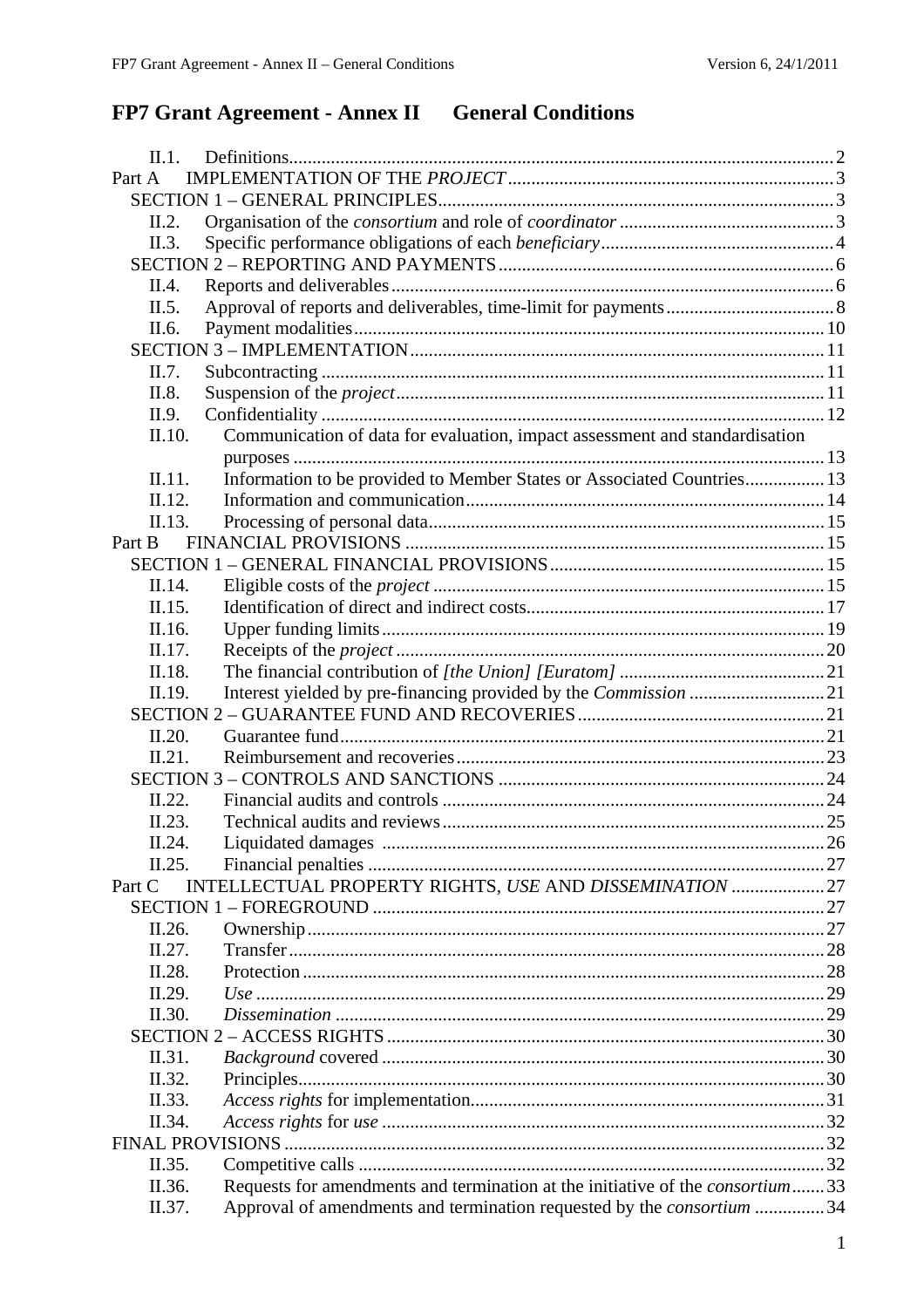| II.38. | Termination of the <i>grant agreement</i> or of the participation of one or more |  |
|--------|----------------------------------------------------------------------------------|--|
|        |                                                                                  |  |
| II.39. | Financial contribution after termination and other termination consequences37    |  |
| II.40. |                                                                                  |  |
| II.41. |                                                                                  |  |
|        |                                                                                  |  |
|        |                                                                                  |  |

#### **II.1. Definitions**

- <span id="page-1-0"></span>1. "*access rights*" means licences and user rights to *foreground* or *background*;
- 2. "*affiliated entity*" means any legal entity that is under the direct or indirect control of a *beneficiary*, or under the same direct or indirect control as the *beneficiary*, control taking any of the following forms:

(a) the direct or indirect holding of more than 50% of the nominal value of the issued share capital in the legal entity concerned, or of a majority of the voting rights of the shareholders or associates of that entity;

(b) the direct or indirect holding, in fact or in law, of decision-making powers in the legal entity concerned.

- 3. "*associated country*" means a *third country* which is party to an international agreement with *[the Union] [Euratom],* under the terms or on the basis of which it makes a financial contribution to all or part of the Seventh Framework Programme;
- 4. "*background*" means information which is held by *beneficiaries* prior to their accession to this agreement, as well as copyrights or other intellectual property rights pertaining to such information, the application for which has been filed before their accession to this agreement, and which is needed for carrying out the *project* or for using *foreground*;
- 5. "*dissemination*" means the disclosure of *foreground* by any appropriate means other than that resulting from the formalities for protecting it, and including the publication of *foreground* in any medium;
- 6. "*fair and reasonable conditions*" means appropriate conditions including possible financial terms taking into account the specific circumstances of the request for access, for example the actual or potential value of the *foreground* or *background* to which access is requested and/or the scope, duration or other characteristics of the *use* envisaged;
- 7. "*foreground*" means the results, including information, whether or not they can be protected, which are generated under the *project*. Such results include rights related to copyright; design rights; patent rights; plant variety rights; or similar forms of protection;
- 8. "*use*" means the direct or indirect utilisation of *foreground* in further research activities other than those covered by the *project*, or for developing, creating and marketing a product or process, or for creating and providing a service;
- 9. "*third country*" means a State that is not a Member State;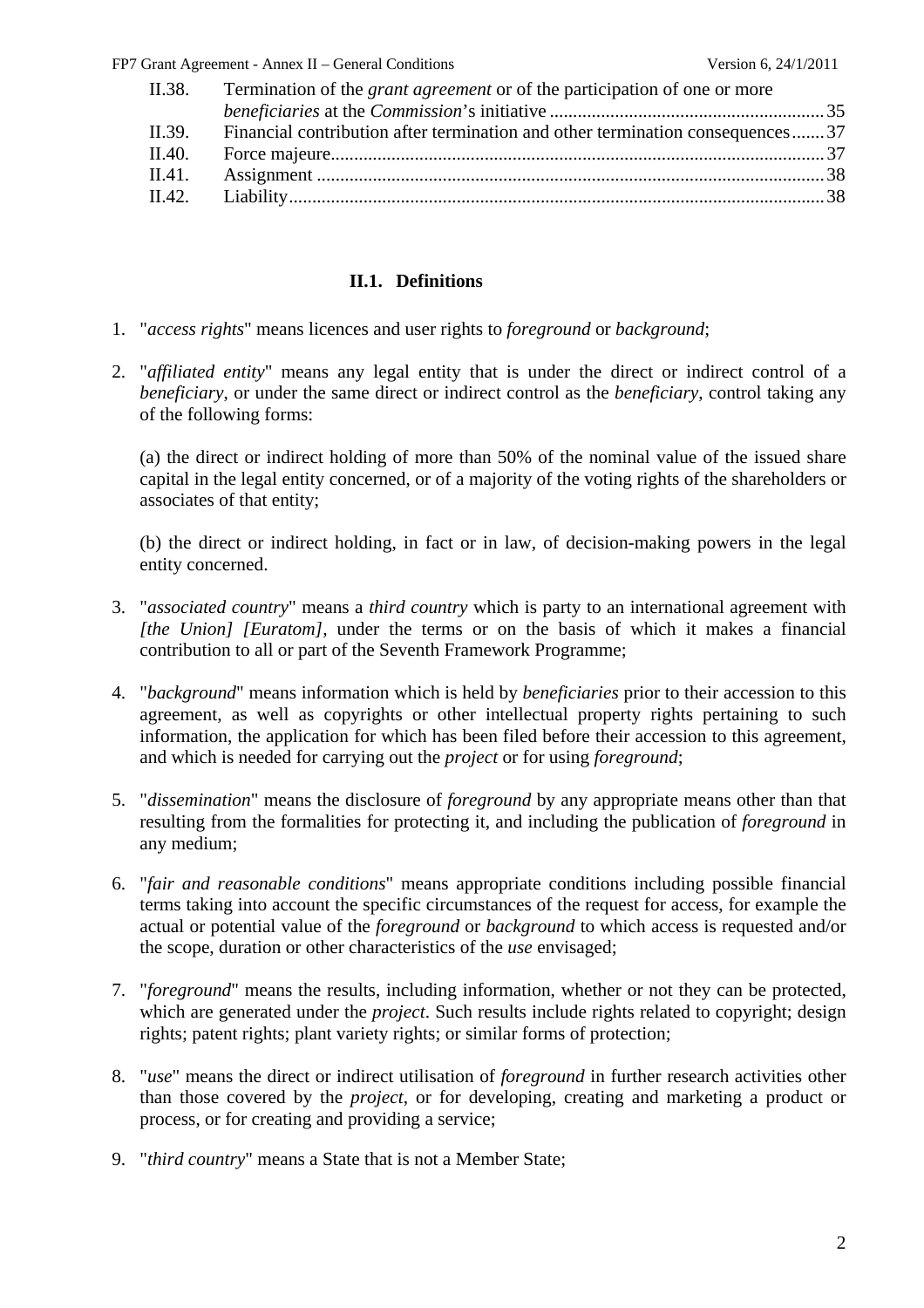- 10. "*irregularity*" means any infringement of a provision of *[Euratom* and European Union*]*  [European Community and European Union] law or any breach of obligation resulting from an act or omission by a *beneficiary* which has, or would have, the effect of prejudicing the general budget of the European Union or budgets managed by it through unjustified expenditure;
- 11. "*public body*" means any legal entity established as such by national law, and international organisations;
- 12. A legal entity is qualified as "*non-profit*" when considered as such by national or international law;
- 13. "*research organisation* " means a legal entity established as a *non-profit* organisation which carries out research or technological development as one of its main objectives;
- <span id="page-2-0"></span>14. "*SMEs*" mean micro, small and medium-sized enterprises within the meaning of Recommendation 2003/361/EC in the version of 6 May 2003.

# Part A IMPLEMENTATION OF THE *PROJECT*

# <span id="page-2-1"></span>*SECTION 1 – GENERAL PRINCIPLES*

### **II.2. Organisation of the** *consortium* **and role of** *coordinator*

<span id="page-2-2"></span>1. All the *beneficiaries* together form the *consortium*, whether or not they enter into a separate written *consortium agreement*. *Beneficiaries* are represented towards the *Commission* by the *coordinator*, who shall be the intermediary for any communication between the *Commission* and any *beneficiary*, with the exceptions foreseen in this *grant agreement*.

2. The financial contribution of *[the Union] [Euratom]* to the *project* shall be paid to the *coordinator* who receives it on behalf of the *beneficiaries*. The payment of the financial contribution of *[the Union] [Euratom]* to the *coordinator* discharges the *Commission* from its obligation on payments.

3. The *coordinator* shall:

- a) administer the financial contribution of *[the Union] [Euratom]* regarding its allocation between *beneficiaries* and activities, in accordance with this *grant agreement* and the decisions taken by the *consortium.* The *coordinator* shall ensure that all the appropriate payments are made to the other *beneficiaries* without unjustified delay;
- b) keep the records and financial accounts making it possible to determine at any time what portion of *the* financial contribution of *[the Union] [Euratom]* has been paid to each *beneficiary* for the purposes of the *project;*
- c) inform the *Commission* of the distribution of the financial contribution of *[the Union] [Euratom]* and the date of transfers to the *beneficiaries,* when required by this *grant agreement* or by the *Commission*;
- d) review the reports to verify consistency with the *project* tasks before transmitting them to the *Commission*;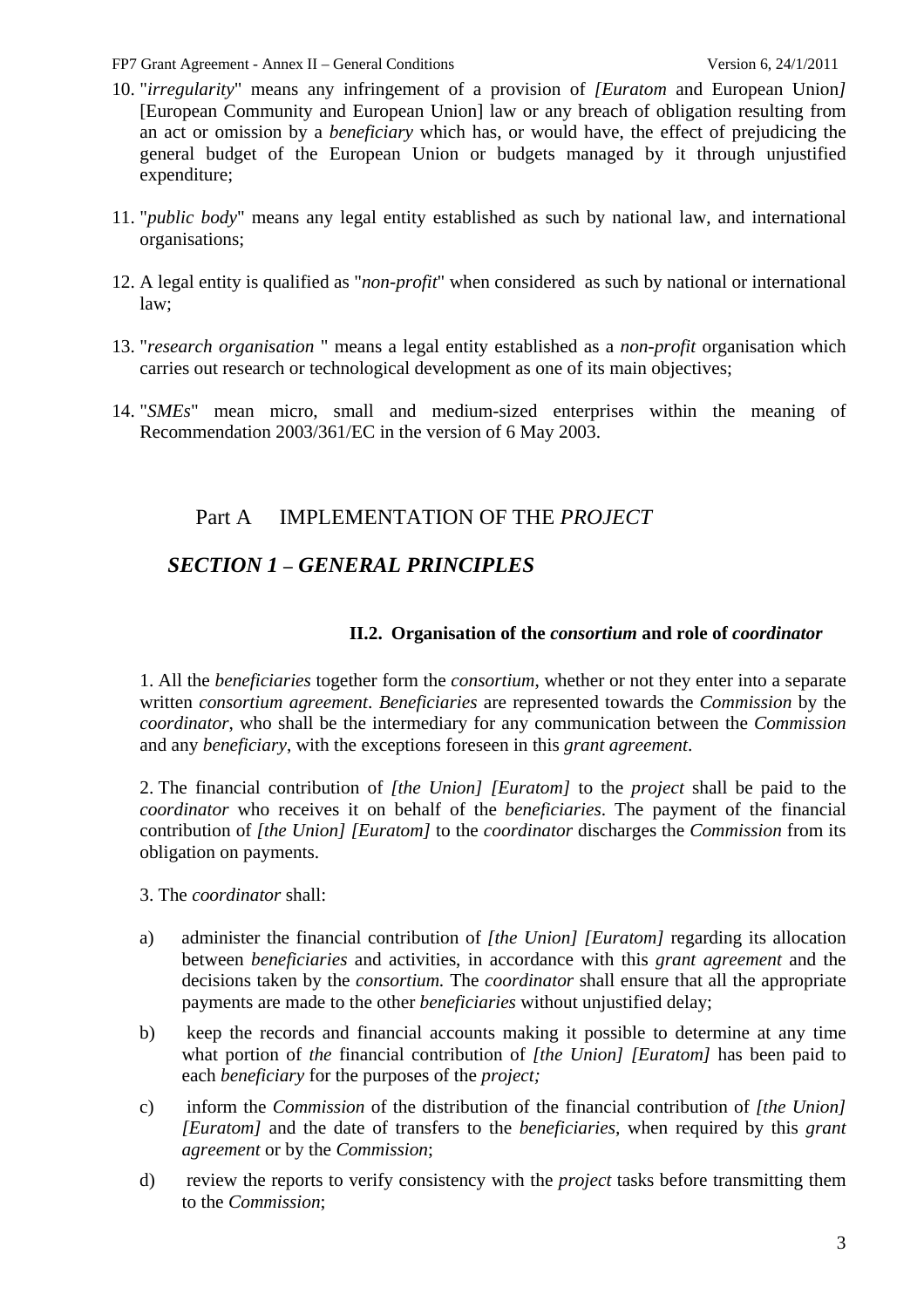e) monitor the compliance by *beneficiaries* with their obligations under this *grant agreement*.

The *coordinator* may not subcontract the above-mentioned tasks.

- 4. *Beneficiaries* shall fulfil the following obligations as a *consortium*:
- a) provide all detailed data requested by the *Commission* for the purposes of the proper administration of this *project;*
- b) carry out the *project* jointly and severally vis-à-vis *[the Union] [Euratom],* taking all necessary and reasonable measures to ensure that the *project* is carried out in accordance with the terms and conditions of this *grant agreement*.
- c) make appropriate internal arrangements consistent with the provisions of this *grant agreement* to ensure the efficient implementation of the *project*. When provided for in Article 1.4 these internal arrangements shall take the form of a written *consortium agreement* (the "*consortium agreement*"). The *consortium agreement* governs *inter alia* the following:
	- *i.* the internal organisation of the *consortium* including the decision making procedures;
	- *ii.* **rules on dissemination and use, and access rights;**
	- *iii.* the distribution of the financial contribution of *[the Union] [Euratom]*;
	- *iv.* **the settlement of internal disputes, including cases of abuse of power;**
	- *v.* liability, indemnification and confidentiality arrangements between the *beneficiaries*.
- d) engage, whenever appropriate, with actors beyond the research community and with the public in order to foster dialogue and debate on the research agenda, on research results and on related scientific issues with policy makers and civil society; create synergies with education at all levels and conduct activities promoting the socioeconomic impact of the research.
- <span id="page-3-0"></span>e) allow the *Commission* to take part in meetings concerning the *project*.

#### **II.3. Specific performance obligations of each** *beneficiary*

Each *beneficiary* shall:

- a) carry out the work to be performed, as identified in Annex I. However, where it is necessary for the implementation of the *project* it may call upon third parties to carry out certain elements, according to the conditions established in Article II.7 or any special clause in Article 7. The *beneficiary* may use resources that are made available by third parties in order to carry out its part of the work;
- b) ensure that any agreement or contract related to the project, entered into between the *beneficiary* and any third party contain provisions that this third party, including the auditor providing the certificate on the financial statements or on the methodology, shall have no rights vis-à-vis the *Commission* under this *grant agreement*;
- c) ensure that the rights of the *Commission* and the Court of Auditors to carry out audits are extended to the right to carry out any such audit or control on any third party whose costs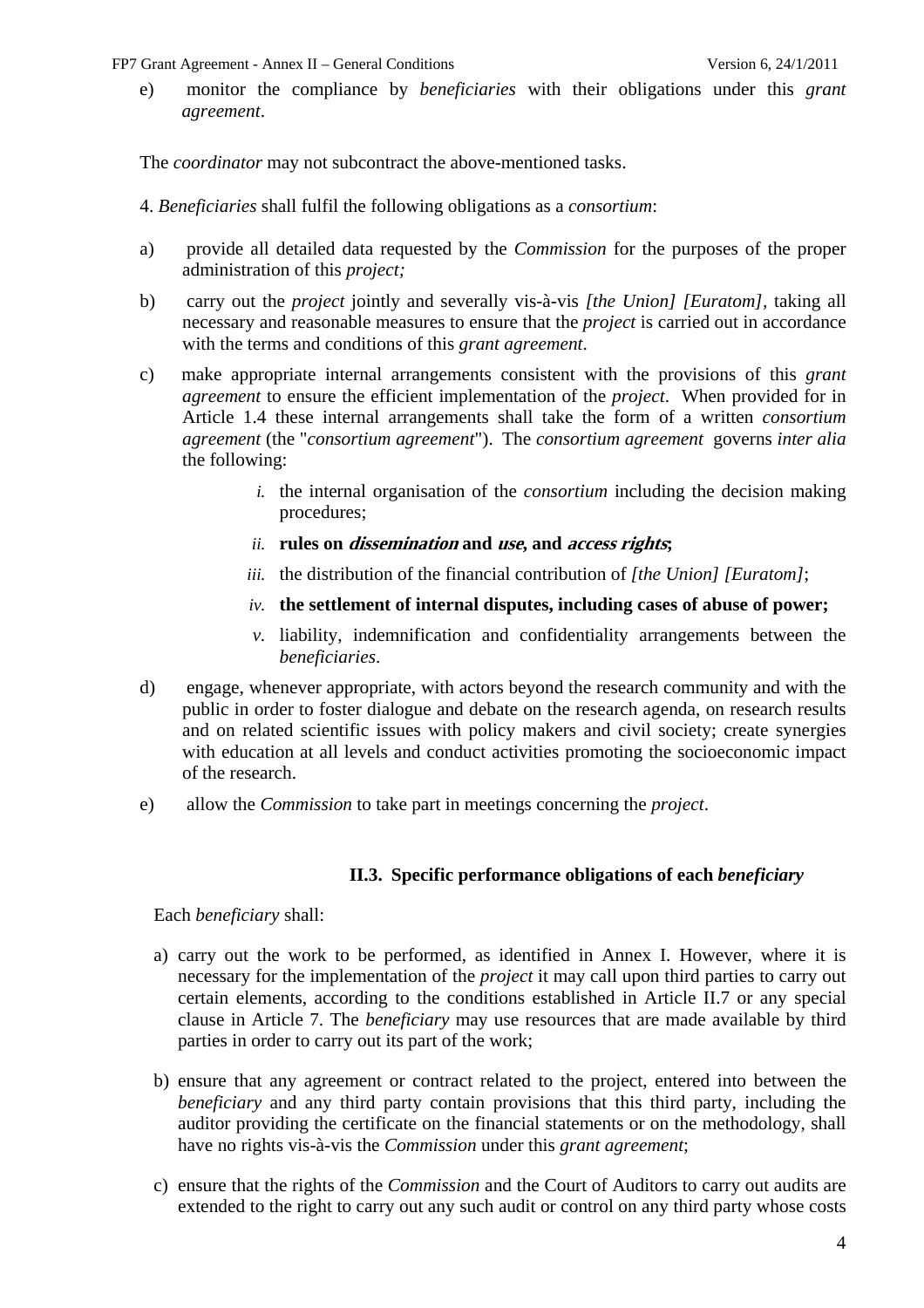are reimbursed in full or in part by the financial contribution of *[the Union] [Euratom]*, on the same terms and conditions as those indicated in this *grant agreement*;

- d) ensure that the conditions applicable to it under Articles II.4.4, II.10, II.11, II.12, II.13, II.14 and II.22 are also applicable to any third party whose costs are claimed under the *project* according to the provisions of this *grant agreement*;
- e) ensure that the tasks assigned to it are correctly and timely performed;
- f) inform the other *beneficiaries* and the *Commission* through the *coordinator* in due time of:
	- the names of the person(s) who shall manage and monitor its work, and its contact details as well as any changes to that information;
	- any event which might affect the implementation of the *project* and the rights of *[the Union] [Euratom];*
	- any change in its legal name, address and of its legal representatives, and any change with regard to its legal, financial, organisational or technical situation including change of control and, in particular, any change of status as regards *non-profit public bodies*, secondary and higher education establishments, *research organisations* and *SMEs*;
	- any circumstance affecting the conditions of participation referred to in the *Rules for Participation1,* the *Financial Regulation2* and its *Implementing Rules3* or of any requirements of the *grant agreement,* especially if and when any eligibility criteria cease(s) to be met during the duration of the *project.*
- g) provide the *Commission* including the European Anti-Fraud Office (OLAF) and Court of Auditors directly with all information requested in the framework of controls and audits;
- h) take part in meetings concerning the supervision, monitoring and evaluation of the *project* which are relevant to it:
- i) take all necessary steps to avoid commitments that are incompatible with the obligations provided for in this *grant agreement* and inform the other *beneficiaries* and the *Commission* of any unavoidable obligations which may arise during the duration of the *grant agreement* which may have implications for any of its obligations under the *grant agreement;*
- j) ensure that it complies with the provisions of the state aid framework;
- k) carry out the *project* in accordance with fundamental ethical principles;
- l) endeavour to promote equal opportunities between men and women in the implementation of the *project;*

<sup>1</sup> European Parliament and Council Regulation (EC) No 1906/2006 of 18 December 2006 OJ L391, 30.12.2006, p.1 and Council Regulation (Euratom) No 1908/2006 of 19 December 2006 OJ L 400, 30.12.2006, p.1, corrigendum JO L 54, 22.2.2007, p. 4.

<sup>2</sup> Council Regulation (EC, Euratom) No 1605/2002 of 25 June 2002 OJ L 248, 16.9.2002, p. 1. .

<sup>3</sup> Commission Regulation (EC, Euratom) No 2342/2002 of 23 December 2002 OJ L357, 31.12.2002, p.1.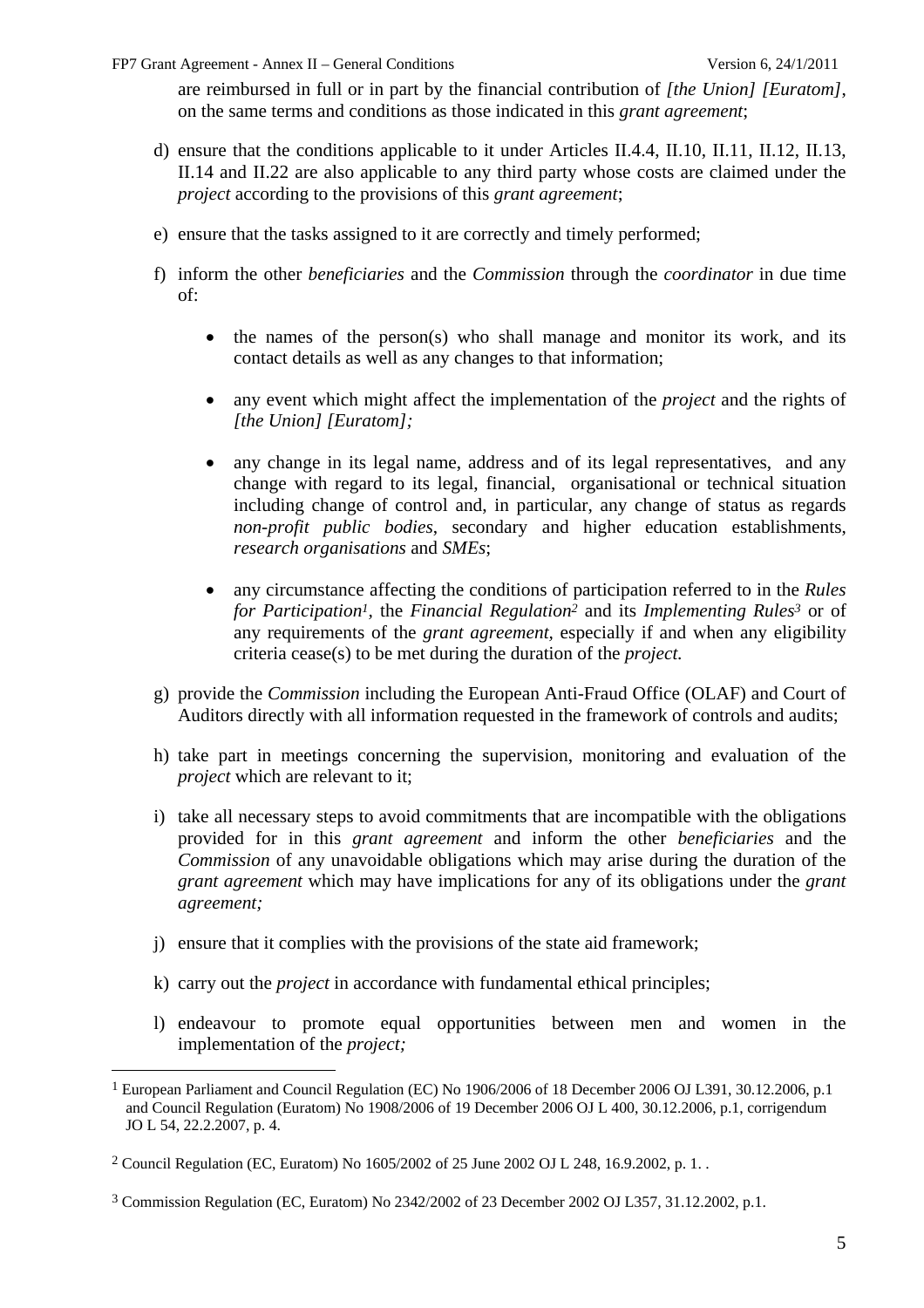- m) have regard to the general principles of the Commission Recommendation of 11 March 2005 on the European Charter for Researchers and the Code of Conduct for the Recruitment of Researchers<sup>4</sup>, in particular concerning the working conditions, transparency of recruitment processes, and career development of the researchers recruited for the *project*;
- n) take every necessary precaution to avoid any risk of conflict of interest relating to economic interests, political or national affinities, family or emotional ties or any other interests liable to influence the impartial and objective performance of the *project.*

# <span id="page-5-0"></span>*SECTION 2 – REPORTING AND PAYMENTS*

### **II.4. Reports and deliverables**

- <span id="page-5-1"></span>1. The *consortium* shall submit a **periodic report** to the *Commission* for each reporting period within 60 days after the end of each respective period. The report shall comprise:
	- a) an overview, including a publishable summary, of the progress of work towards the objectives of the *project*, including achievements and attainment of any milestones and deliverables identified in Annex I. This report should include the differences between work expected to be carried out in accordance with Annex I and that actually carried out,
	- b) an explanation of the use of the resources, and
	- c) a financial statement, from each *beneficiary* together with a summary financial report consolidating the claimed contribution of *[the Union] [Euratom]* of all the *beneficiaries* in an aggregate form, based on the information provided in Form C (Annex VI) by each *beneficiary*.
- 2. The *consortium* shall submit a **final report** to the *Commission* within 60 days after the end of the *project*. The report shall comprise:

a) a final publishable summary report covering results, conclusions and socioeconomic impact of the *project*.

b) a report covering the wider societal implications of the *project*, including gender equality actions, ethical issues, efforts to involve other actors and spread awareness as well as the plan for the *use* and *dissemination* of *foreground*.

- 3. The *coordinator* shall submit a report on the distribution of the financial contribution of *[the Union] [Euratom]* between *beneficiaries*. This report must be submitted 30 days after receipt of the final payment.
- 4. A **certificate on the financial statements** shall be submitted for claims of interim payments and final payments when the amount of the financial contribution of *[the Union] [Euratom]* claimed by a *beneficiary* under the form of reimbursement of costs is equal to or superior to EUR 375 000, when cumulated with all previous payments for which a certificate on the financial statements has not been submitted. This certificate must be forwarded in the form of a detailed description verified as factual by its external auditor (Form D - Annex VII). However, for *projects* of a duration of 2 years or less, the certificate on the financial

<sup>4</sup> OJ L075, 22.03.2005, p.67.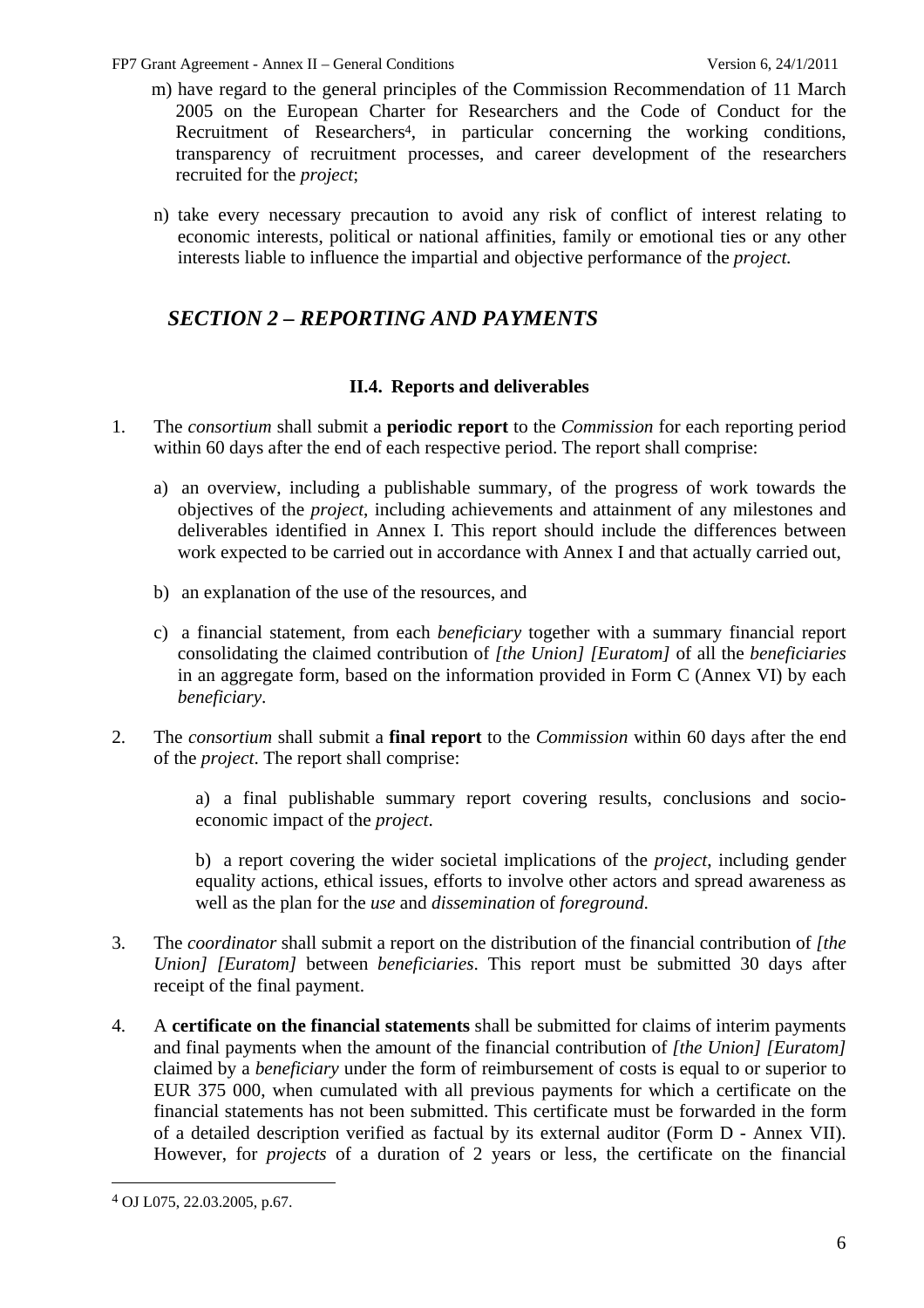statements shall be submitted only for claims on final payments when the amount of the financial contribution of *[the Union] [Euratom]* claimed by a *beneficiary*, in the form of reimbursement of costs, is equal to or superior to EUR 375 000 when cumulated with all previous payments.

Certificates on the financial statements shall certify that the costs claimed and the *receipts* declared during the period for which they are provided, as well as the declaration of the interest yielded by the pre-financing meet the conditions required by this *grant agreement*. Where third parties' costs are claimed under the *grant agreement*, such costs shall be certified in accordance with the provisions of this Article. The auditor shall include in its certificate that no conflict of interest exists between itself and the *beneficiary* in establishing this certificate.

The *Commission* may, at its sole discretion, accept at the request of a *beneficiary*, that it submits a **certificate on the methodology** for the calculation of costs, which it used to prepare its claims with regard to both personnel and indirect costs, and the related control systems. This certificate must be forwarded in the form of a detailed description verified as factual by its external auditor (Form E - Annex VII). When this certificate is accepted by the *Commission*, the requirement to provide an intermediate certificate on the financial statements for claims of interim payments shall be waived.

Certificates on the financial statements and on the methodology shall be prepared and certified by an external auditor and shall be established in accordance with the terms of reference attached as Annex VII to this *grant agreement*. Each *beneficiary* is free to choose any qualified external auditor, including its usual external auditor, provided that the cumulative following requirements are met:

- i) the auditor must be independent from the *beneficiary*;
- ii) the auditor must be qualified to carry out statutory audits of accounting documents in accordance with national legislation implementing the 8th Council Directive on statutory audits of annual accounts and consolidated accounts5 or any European Union legislation replacing this Directive. *Beneficiaries* established in *third countries* shall comply with national regulations in the same field and the certificate on the financial statement provided shall consist of an independent report of factual findings based on procedures specified by the *Commission.*

*Public bodies*, secondary and higher education establishments and *research organisations* may opt for a competent public officer to provide their certificate on the financial statements and on the methodology, provided that the relevant national authorities have established the legal capacity of that competent public officer to audit that entity and that the independence of that officer, in particular regarding the preparation of the financial statements, can be ensured.

Certificates by external auditors according to this Article do not affect the liability of *beneficiaries* nor the rights of *[the Union] [Euratom]* arising from this *grant agreement*.

5. The *consortium* shall transmit the reports and other deliverables through the *coordinator* to the *Commission* by electronic means. In addition, Form C, must be signed by the authorised

<sup>5</sup> Directive 2006/43/EC of the European Parliament and of the Council of 17 May 2006 on statutory audits of annual accounts and consolidated accounts, amending Council Directives 78/660/EEC and 83/349/EEC and repealing Council Directive 84/253/EEC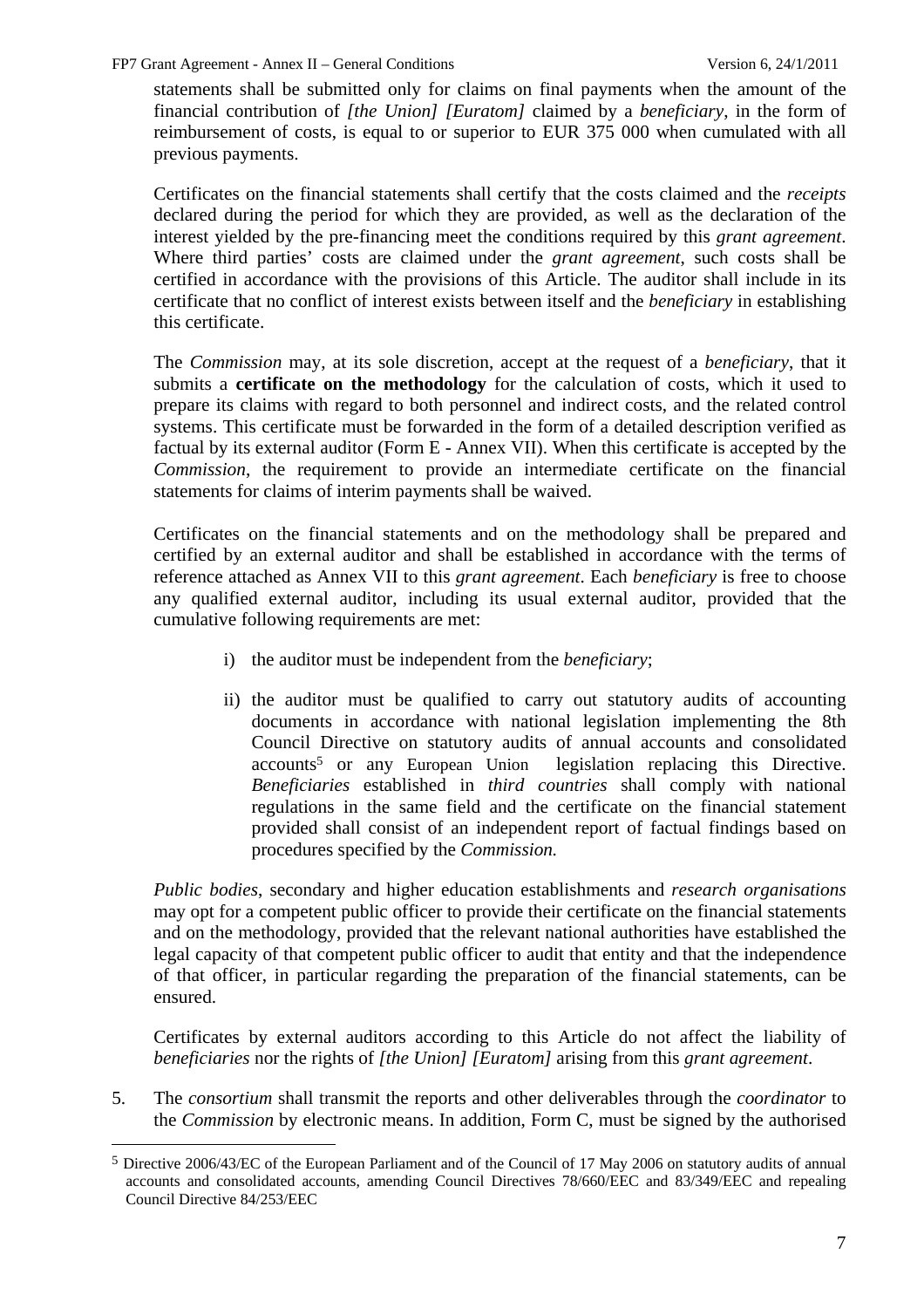person(s) within the *beneficiary*'s organisation, and the certificates on the financial statements and on the methodology must be signed by an authorised person of the auditing entity, and the originals shall be sent to the *Commission*.

- 6. The layout and content of the reports shall conform to the instructions and guidance notes established by the *Commission*.
- 7. The reports submitted to the *Commission* for publication should be of a suitable quality to enable direct publication and their submission to the *Commission* in publishable form indicates that no confidential material is included therein.
- 8. Deliverables identified in Annex I shall be submitted as foreseen therein.
- <span id="page-7-0"></span>9. The *Commission* may be assisted by external experts in the analysis and evaluation of the reports and deliverables.

#### **II.5. Approval of reports and deliverables, time-limit for payments**

- 1. At the end of each reporting period, the *Commission* shall evaluate *project reports and deliverables* required by the provisions of Annex I and disburse the corresponding payments within 105 days of their receipt unless the time-limit, the payment or the *project* has been suspended.
- 2. Payments shall be made after the *Commission*'*s* approval of reports and/or deliverables. The absence of a response from the *Commission* within this time-limit shall not imply its approval. However, the *Commission* should send a written reply to the *consortium* in accordance with paragraph 3. The *Commission* may reject reports and deliverables even after the time-limit for payment. Approval of the reports shall not imply recognition of their regularity or of the authenticity of the declarations and information they contain and do not imply exemption from any audit or review.
- 3. After reception of the reports the *Commission* may:
	- a) approve the reports and deliverables, in whole or in part or make the approval subject to certain conditions.
	- b) reject the reports and deliverables by giving an appropriate justification and, if appropriate, start the procedure for termination of the *grant agreement* in whole or in part.
	- c) suspend the **time limit** if one or more of the reports or appropriate deliverables have not been supplied, or are not complete or if some clarification or additional information is needed or there are doubts concerning the eligibility of costs claimed in the financial statement and/or additional checks are being conducted. The suspension will be lifted from the date when the last report, deliverable or the additional information requested is received by the *Commission,* or where the *Commission* decides to proceed with an interim payment in part in accordance with paragraph 4.

The *Commission* shall inform the *consortium* in writing via the *coordinator* of any such suspension and the conditions to be met for the lifting of the suspension.

Suspension shall take effect on the date when notice is sent by the *Commission*.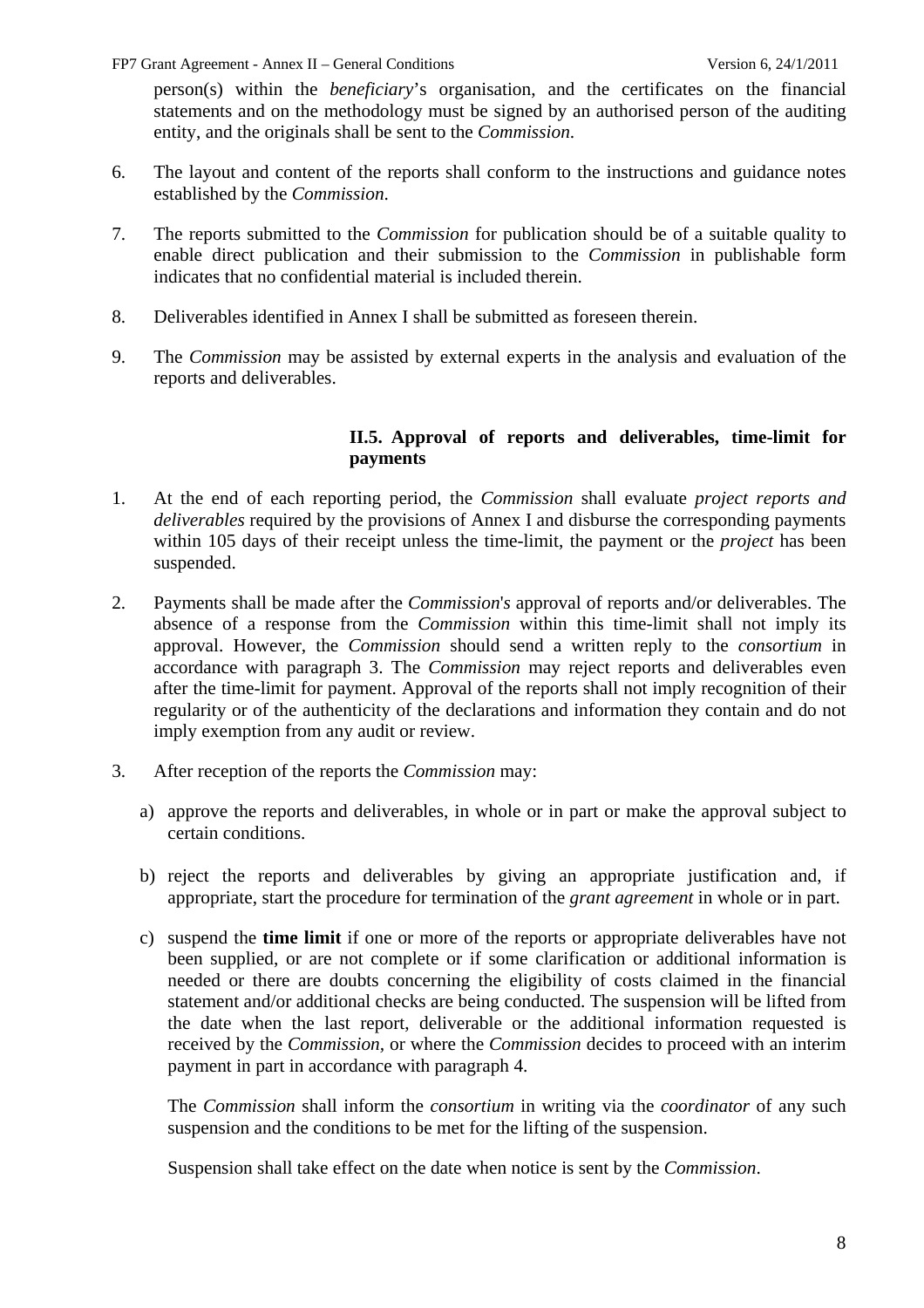- d) suspend **the payment** at any time, in whole or in part for the amount intended for the *beneficiary(ies)* concerned:
	- if the work carried out does not comply with the provisions of the *grant agreement*;
	- if a *beneficiary* has to reimburse to its national state an amount unduly received as state aid;
	- if the provisions of the *grant agreement* have been infringed or if there is a suspicion or presumption thereof, in particular in the wake of any audits and checks provided for in Articles II.22 and II.23.;
	- if there is a suspicion of *irregularity* committed by one or more *beneficiary(ies)* in the performance of the *grant agreement*;
	- if there is a suspected or established *irregularity* committed by one or more *beneficiary(ies)* in the performance of another *grant agreement* funded by the general budget of the European Union or by budgets managed by it. In such cases, suspension of the payments will occur where the *irregularity* (or suspected *irregularity*) is of a serious and systematic nature which is likely to affect the performance of the current *grant agreement*.

When the *Commission* suspends the payment the *consortium* shall be duly informed of the reasons why payment in whole or in part will not be made.

- 4. The *Commission* may proceed with an interim payment in part if some reports or deliverables are not submitted as required, or only partially or conditionally approved. The reports and deliverables due for one reporting period which are submitted late will be evaluated together with the reports and deliverables of the next reporting period.
- 5. On expiry of the time-limit for approval of the reports and payments, and without prejudice to suspension by the *Commission* of this time-limit, the *Commission* shall pay interest on the late payment, according to the conditions foreseen in the *Financial Regulation* and its *Implementing Rules,* at the rate applied by the European Central Bank for its main refinancing operations in euros, plus three and a half points. The reference rate to which the increase applies shall be the rate in force on the first day of the month of the final date for payment, as published in the C series of the Official Journal of the European Union.

This provision shall not apply to *beneficiaries* that are *public bodies* of the Member States of the European Union.

Interest on late payment shall cover the period from the final date of the period for payment, exclusive, up to the date when the payment is debited to the *Commission's* account, inclusive. The interest shall not be treated as a *receipt* for the *project* for the purposes of determining the final grant. Any such interest payment is not considered as part of the financial contribution of *[the Union] [Euratom]*.

- 6. The suspension of the time-limit, of payment or of the project by the *Commission* may not be considered as late payment.
- 7. At the end of the *project*, the *Commission* may decide not to make the payment of the corresponding financial contribution of *[the Union] [Euratom]* subject to one month's written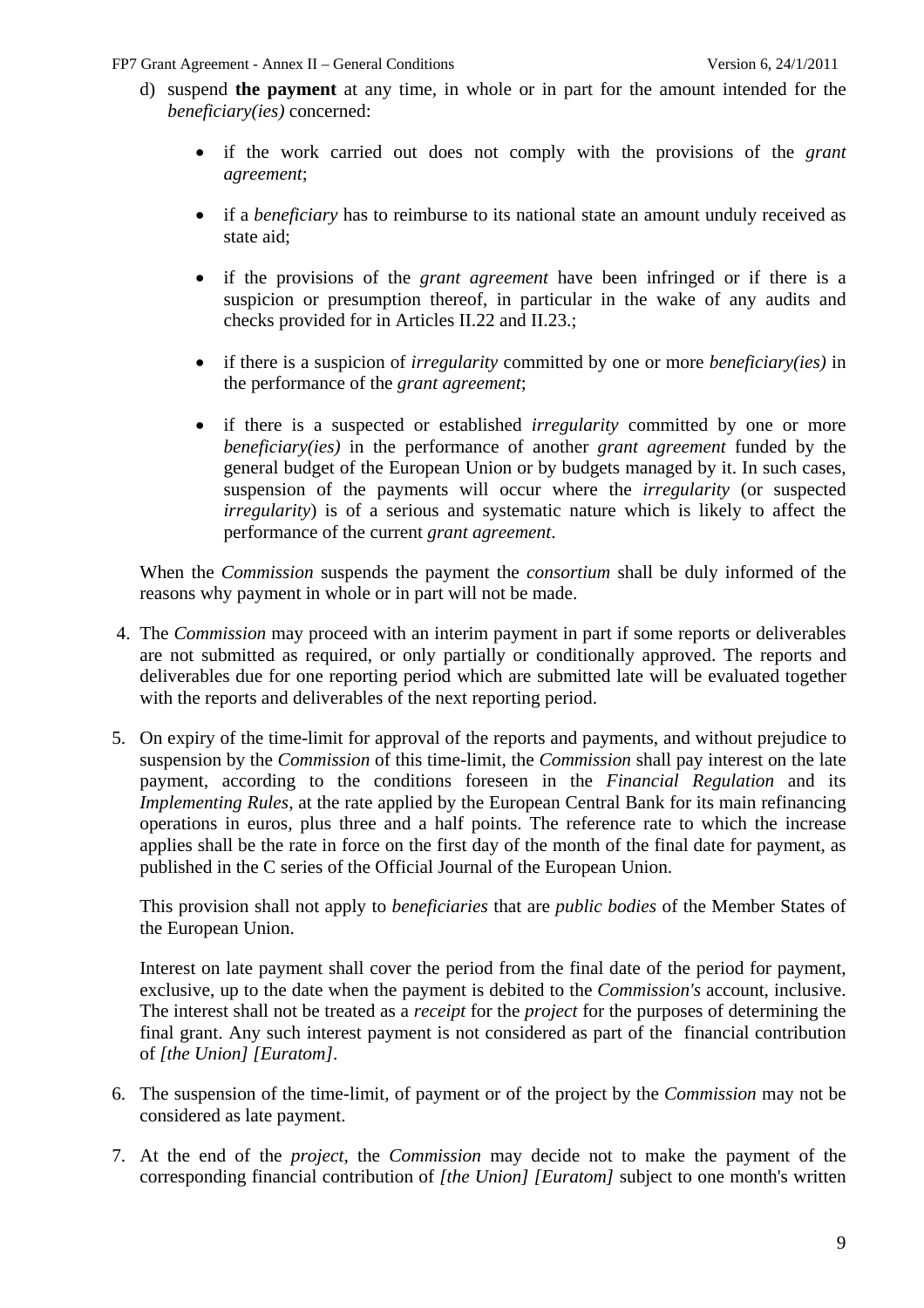notice of non-receipt of a report, of a certificate on the financial statements or of any other *project* deliverable.

8. The *Commission* shall inform the *coordinator* of the amount of the final payment of the financial contribution of *[the Union] [Euratom]* and shall justify this amount. The *coordinator* shall have two months from the date of receipt to give reasons for any disagreement. After the end of this period such requests will no longer be considered and the *consortium* is deemed to have accepted the *Commission*'s decision. The *Commission* undertakes to reply in writing within two months following the date of receipt, giving reasons for its reply. This procedure is without prejudice to the *beneficiary's* right to appeal against the *Commission's* decision.

#### **II.6. Payment modalities**

- <span id="page-9-0"></span>1. The *Commission* shall make the following payments:
	- a) a **pre-financing** in accordance with Article 6,
	- b) for *projects* with more than one reporting period, the *Commission* shall make **interim payments** of the financial contribution of *[the Union] [Euratom]* corresponding to the amount accepted for each reporting period.
	- c) the *Commission* shall make a **final payment** of the financial contribution of *[the Union] [Euratom]* corresponding to the amount accepted for the last reporting period plus any adjustment needed.

Where the amount of the corresponding financial contribution of *[the Union] [Euratom]* is less than any amount already paid to the *consortium*, the *Commission* shall recover the difference.

Where the amount of the corresponding financial contribution of *[the Union] [Euratom]* is more than any amount already paid to the *consortium*, the *Commission* shall pay the difference as the final payment within the limit of Articles 5.1 and II.20.

- 2. The total amount of the pre-financing and interim payments shall not exceed 90% of the maximum financial contribution of *[the Union] [Euratom]* defined in Article 5.
- 3. Payments by the *Commission* shall be made in Euro.
- 4. Costs shall be reported in Euro. *Beneficiaries* with accounts in currencies other than the Euro shall report costs by using, either the conversion rate published by the European Central Bank that would have applied on the date that the actual costs were incurred, or its rate applicable on the first day of the month following the end of the reporting period. *Beneficiaries* with accounts in Euro shall convert costs incurred in other currencies according to their usual accounting practice.
- 5. The bank account mentioned in Article 5.3 shall allow that the financial contribution of *[the Union] [Euratom]* and related interest are identified. Otherwise, the accounting methods of the *beneficiaries* or intermediaries must make it possible to identify the financial contribution of *[the Union] [Euratom]* and the interest or other benefits yielded.
- 6. Any payment may be subject to an audit or review and may be adjusted or recovered based on the results of such audit or review.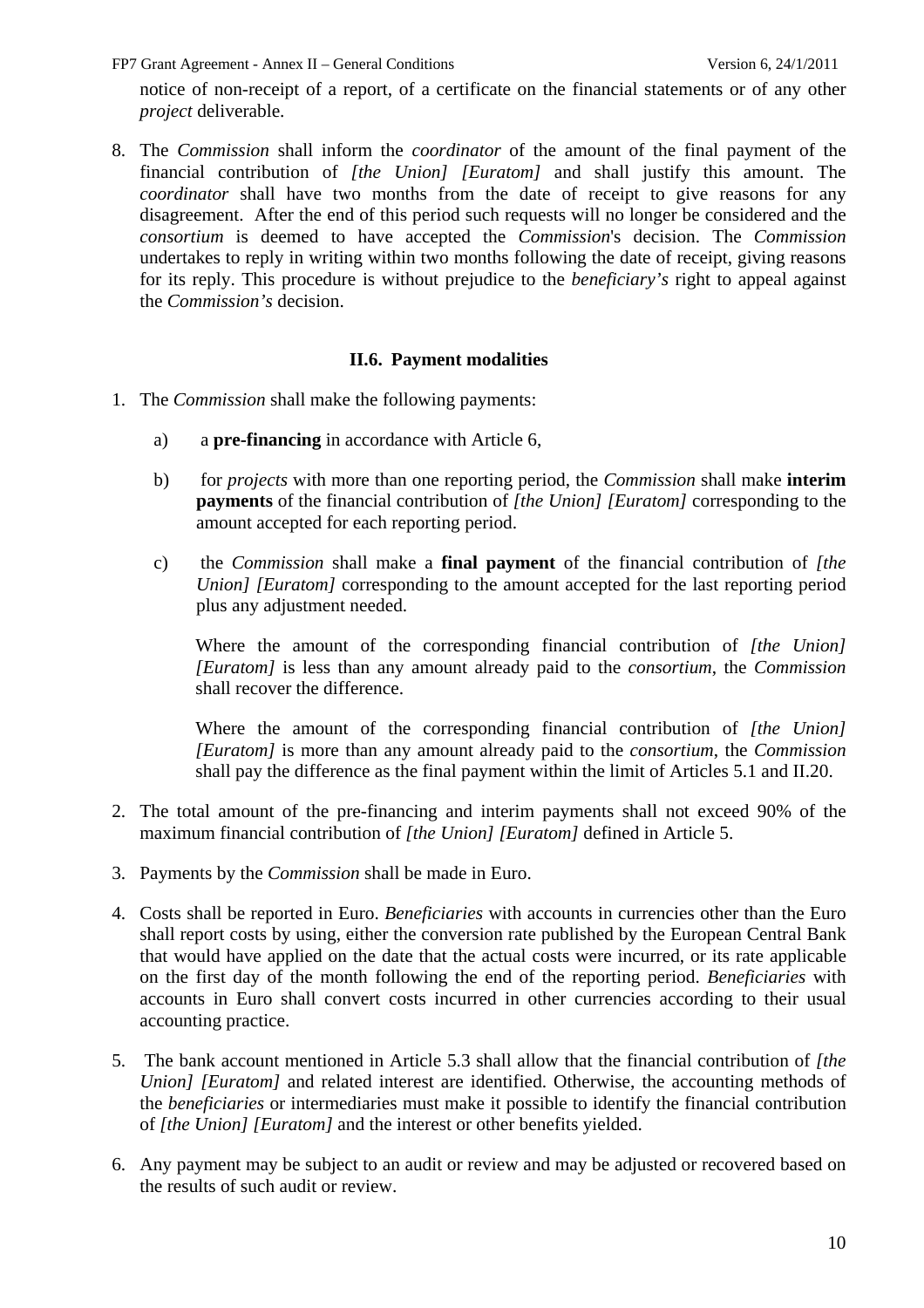<span id="page-10-0"></span>7. Payments by the *Commission* shall be deemed to be effected on the date when they are debited to the *Commission*'s account.

# *SECTION 3 – IMPLEMENTATION*

#### **II.7. Subcontracting**

<span id="page-10-1"></span>1. A *subcontractor* is a third party which has entered into an agreement on business conditions with one or more *beneficiaries*, in order to carry out part of the work of the *project* without the direct supervision of the *beneficiary* and without a relationship of subordination.

Where the *beneficiary* enters into a subcontract to carry out some parts of the tasks related to the *project*, it remains bound by its obligations to the *Commission* and the other *beneficiaries* under the *grant agreement* and retains sole responsibility for carrying out the *project* and for compliance with the provisions of the *grant agreement*.

Provisions of this *grant agreement* applying to *subcontractors* shall also apply to external auditors who certify financial statements or a methodology.

- 2. Where it is necessary for the *beneficiaries* to subcontract certain elements of the work to be carried out, the following conditions must be fulfilled:
	- subcontracts may only cover the execution of a limited part of the *project*;
	- recourse to the award of subcontracts must be duly justified in Annex I having regard to the nature of the *project* and what is necessary for its implementation;
	- recourse to the award of subcontracts by a *beneficiary* may not affect the rights and obligations of the *beneficiaries* regarding *background* and *foreground;*
	- Annex I must indicate the tasks to be subcontracted and an estimation of the costs;

Any subcontract, the costs of which are to be claimed as an eligible cost*,* must be awarded according to the principles of best value for money (best price-quality ratio), transparency and equal treatment. Subcontracts concluded on the basis of framework contracts entered into between a *beneficiary* and a *subcontractor*, prior to the beginning of the *project* in accordance with the *beneficiary*'*s* usual management principles may also be accepted.

<span id="page-10-2"></span>3. *Beneficiaries* may use external support services for assistance with minor tasks that do not represent per se *project* tasks as identified in Annex I.

### **II.8. Suspension of the** *project*

- 1. The *coordinator* shall immediately inform the *Commission* of any event affecting or delaying the implementation of the *project*.
- 2. The *coordinator* can propose to suspend the whole or part of the *project* if *force majeure* or exceptional circumstances render its execution excessively difficult or uneconomic. The *coordinator* must inform the *Commission* without delay of such circumstances, including full justification and information related to the event, as well as an estimation of the date when the work on the *project* will begin again.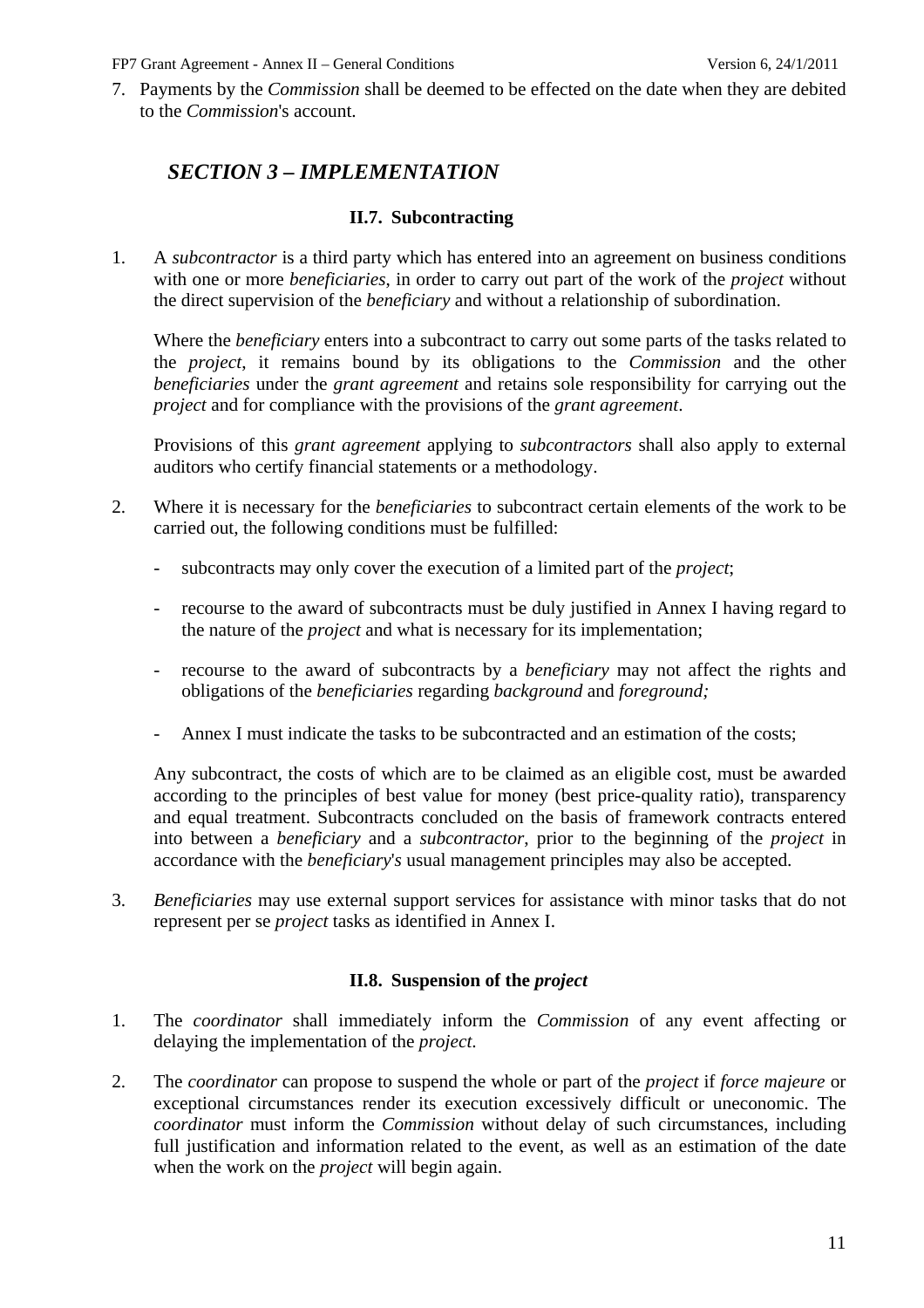- 3. The *Commission* may suspend the whole or part of the *project* where it considers that the *consortium* is not fulfilling its obligations according to this *grant agreement*. The *coordinator* shall be informed without delay of the justification for such an event and the conditions necessary to reinstate the work again. The *coordinator* shall inform the other *beneficiaries*. This suspension takes effect 10 days after the receipt of the notification by the *coordinator*.
- 4. During the period of suspension, no costs may be charged to the *project* for carrying out any part of the project that has been suspended.
- 5. The suspension of the whole or part of the *project* may be lifted once the parties to the *grant agreement* have agreed on the continuation of the project and, as appropriate, any necessary modification, including extension of the duration of the *project*, has been identified by means of a written amendment.

### **II.9. Confidentiality**

<span id="page-11-0"></span>1. During the *project* and for a period of five years after its completion or any other period thereafter as established in the *consortium agreement*, the *beneficiaries* undertake to preserve the confidentiality of any data, documents or other material that is identified as confidential in relation to the execution of the *project* ("*confidential information*"). The *Commission* undertakes to preserve the confidentiality of "confidential information" until five years after the completion of the *project*. Upon a duly substantiated request by a *beneficiary,* the *Commission* may agree to extend this period regarding specific confidential information.

Where *confidential information* was communicated orally, its confidential character must be confirmed by the disclosing party in writing within 15 days after disclosure*.*

2. Paragraph 1 no longer applies where:

- the *confidential information* becomes publicly available by means other than a breach of confidentiality obligations;
- the disclosing party subsequently informs the recipient that the *confidential information* is no longer confidential;
- the *confidential information* is subsequently communicated to the recipient without any obligation of confidence by a third party who is in lawful possession thereof and under no obligation of confidentiality;
- the disclosure or communication of the *confidential information* is foreseen by other provisions of this *grant agreement* or the *consortium agreement*;
- the disclosure or communication of *confidential information* is required by the national law of one of the *beneficiaries* and this exception to the confidentiality requirement is foreseen in the *consortium agreement6*.

<sup>6</sup> As certain national laws (for example regarding freedom of information) may provide that proprietary information made available under a confidentiality requirement must nevertheless be made public in case access is requested, the *beneficiaries* should inform each other of the existence of such national laws and make appropriate arrangements in the *consortium agreement*.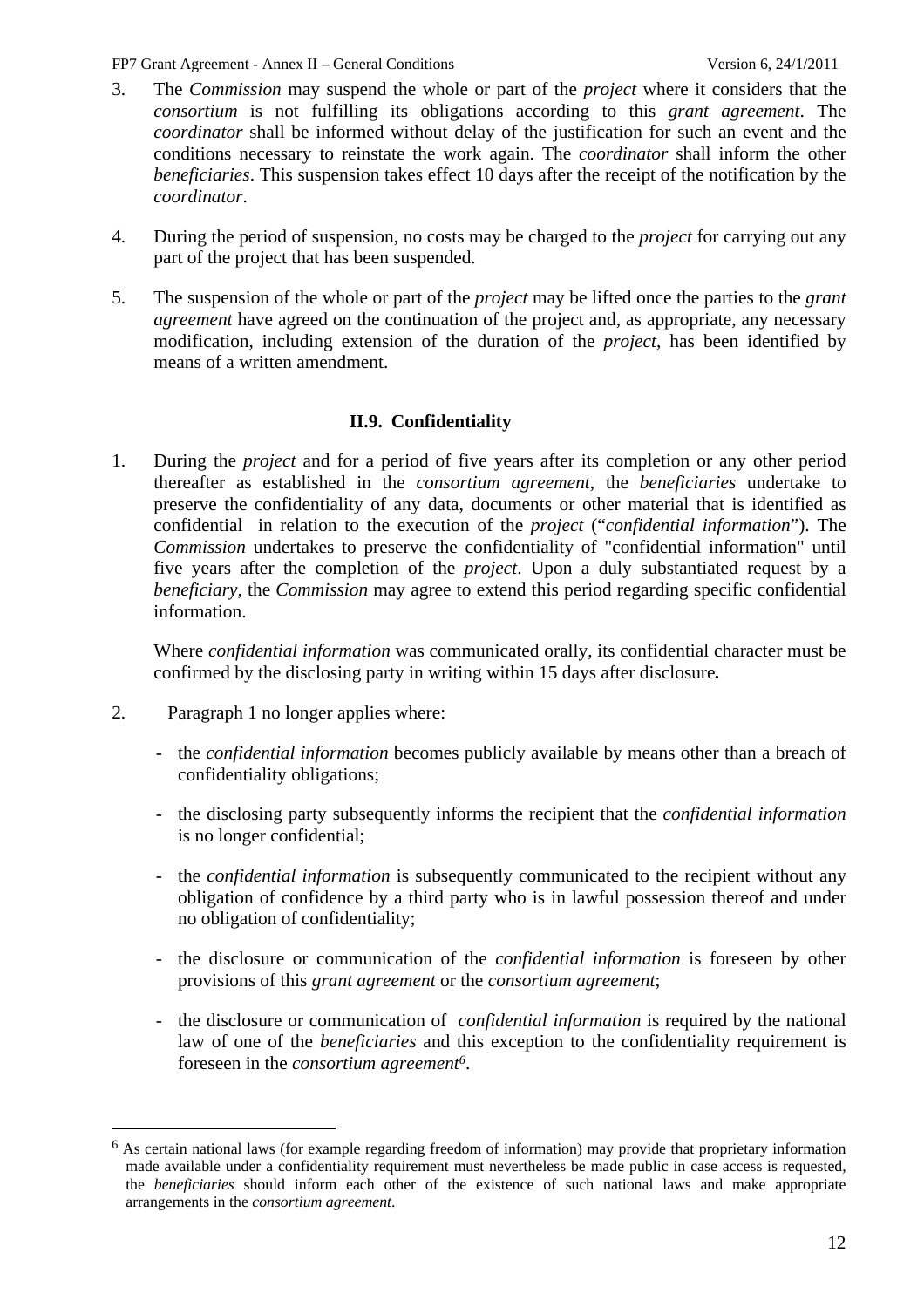- 3. The *beneficiaries* undertake to use such confidential information only in relation to the execution of the *project* unless otherwise agreed with the disclosing party.
- 4. Notwithstanding the preceding paragraphs, the treatment of data, documents or other material which are classified ("*classified information*") or subject to security restrictions or export- or transfer- control, must follow the applicable rules established by the relevant national and [European Community and European Union] legislation for such information, including the *Commission's* internal rules for handling *classified information*7. Where a *beneficiary* is established in a *third country*, any security agreements between that *third country* and *[the Union] [the Union or Euratom]* shall also apply.

#### **II.10. Communication of data for evaluation, impact assessment and standardisation purposes**

- <span id="page-12-0"></span>1. *Beneficiaries* shall provide, at the request of the *Commission*, the data necessary for:
	- the continuous and systematic review of the specific programme and the Seventh Framework Programme;
	- the evaluation and impact assessment of activities of *[the Union] [Euratom]*, including the *use* and *dissemination* of *foreground*.

Such data may be requested throughout the duration of the *project* and up to five years after the end of the *project*.

The data collected may be used by the *Commission* in its own evaluations but will not be published other than on an anonymous basis.

2. Without prejudice to the provisions regarding protection of *foreground* and confidentiality, the *beneficiaries* shall, where appropriate, during the *project* and for two years following its end, inform the *Commission* and the European standardisation bodies about *foreground* which may contribute to the preparation of European or international standards.

### **II.11. Information to be provided to Member States or Associated Countries**

- <span id="page-12-1"></span>1. The *Commission* shall, upon request, make available to any Member State or *Associated country* any useful information in its possession on *foreground*, provided that the following cumulative conditions are met:
	- the information concerned is relevant to public policy;

- the *beneficiaries* have not provided sound and sufficient reasons for withholding the information concerned;
- the applicable *[Euratom* and European Union] [European Community and European Union]law on *classified informatio*n does not prohibit such action.
- 2. As stipulated in the *Rules for Participation*, the provision of information pursuant to paragraph 1 shall not transfer to the recipient any rights or obligations and the recipient shall

<sup>7</sup> Commission Decision 2001/844/EC, ECSC, Euratom of 29 November 2001 OJ L 317, 3.12.2001, p. 1.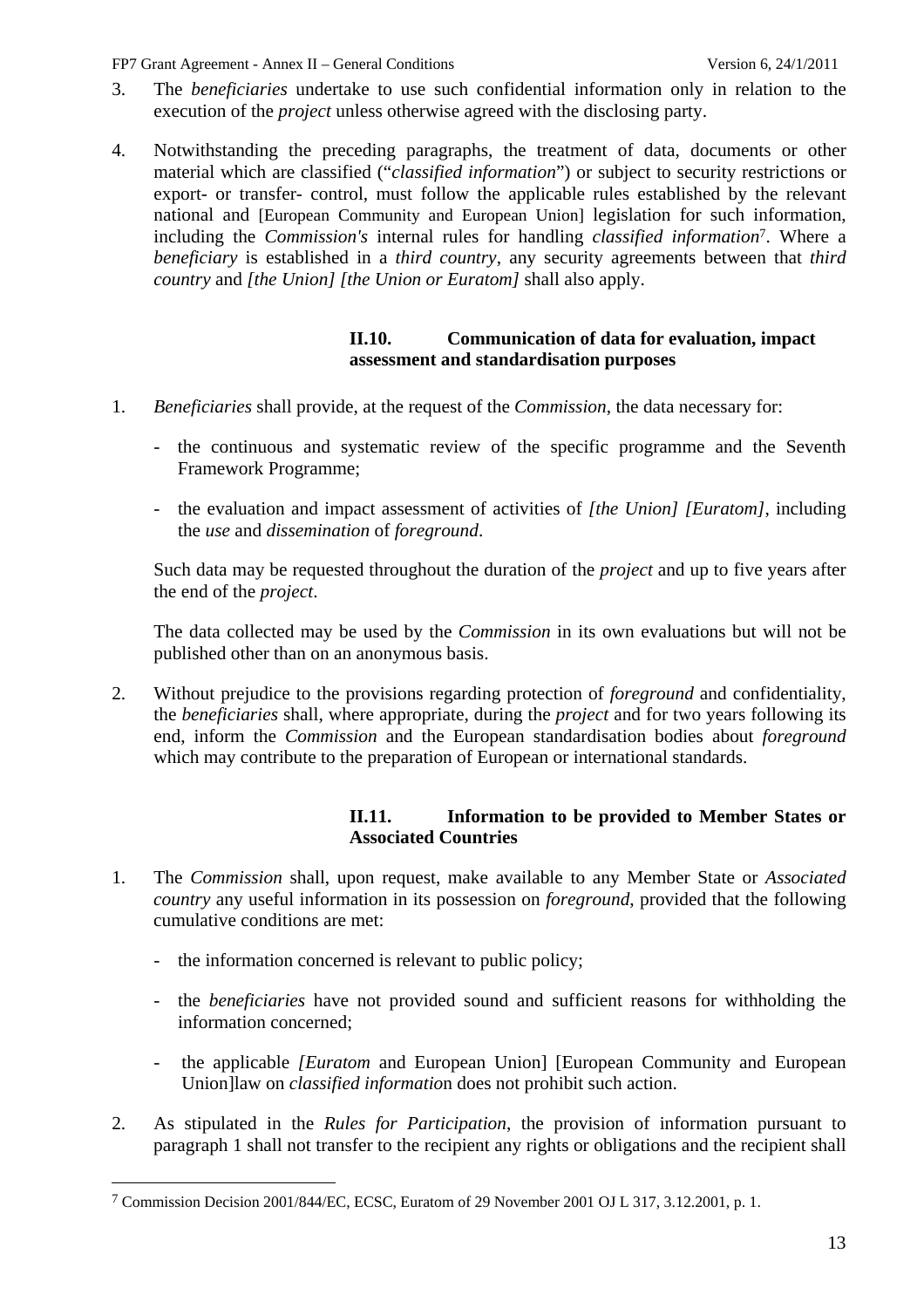be required to treat any such information as confidential unless it becomes duly public, or it was communicated to the *Commission* without restrictions on its confidentiality.

#### **II.12. Information and communication**

<span id="page-13-0"></span>1. The *beneficiaries* shall, throughout the duration of the *project*, take appropriate measures to engage with the public and the media about the *project* and to highlight the financial support of *[the Union] [Euratom].* Unless the *Commission* requests otherwise, any publicity, including at a conference or seminar or any type of information or promotional material (brochure, leaflet, poster, presentation etc), must specify that the *project* has received research funding from *[the Union] [Euratom]* and display the European emblem. When displayed in association with a logo, the European emblem should be given appropriate prominence. This obligation to use the European emblem in respect of *projects* to which *[the Union] [Euratom]* contributes implies no right of exclusive use. It is subject to general third-party use restrictions which do not permit the appropriation of the emblem, or of any similar trademark or logo, whether by registration or by any other means. Under these conditions, *beneficiaries* are exempted from the obligation to obtain prior permission from the *Commission* to use the emblem. Further detailed information on the EU emblem can be found on the Europa web page.

Any publicity made by the *beneficiaries* in respect of the *project*, in whatever form and on or by whatever medium, must specify that it reflects only the author's views and that the *[the Union] [Euratom]* is not liable for any use that may be made of the information contained therein.

- 2. The *Commission* shall be authorised to publish, in whatever form and on or by whatever medium, the following information:
	- the name of the *beneficiaries*;
	- contact addresses of *beneficiaries;*
	- the general purpose of the *project* in the form of the summary provided by the *consortium*;
	- the amount and rate of the financial contribution of *[the Union] [Euratom]* foreseen for the *project*; after the final payment, the amount and rate of the financial contribution of *[the Union] [Euratom]* accepted by the *Commission*;
	- the estimated amount and rate of the financial contribution of *[the Union] [Euratom]* foreseen for each *beneficiary* in the table of the estimated breakdown of budget in Annex I; after the final payment, the amount and rate of the financial contribution of *[the Union] [Euratom]* accepted by the *Commission* for each *beneficiary*;
		- the geographic location of the activities carried out;
		- the list of *dissemination* activities and/or of patent (applications) relating to *foreground*;
		- the details/references and the abstracts of scientific publications relating to *foreground* and, where provided pursuant to Article II.30.4, the published version or the final manuscript accepted for publication;
		- the publishable reports submitted to it;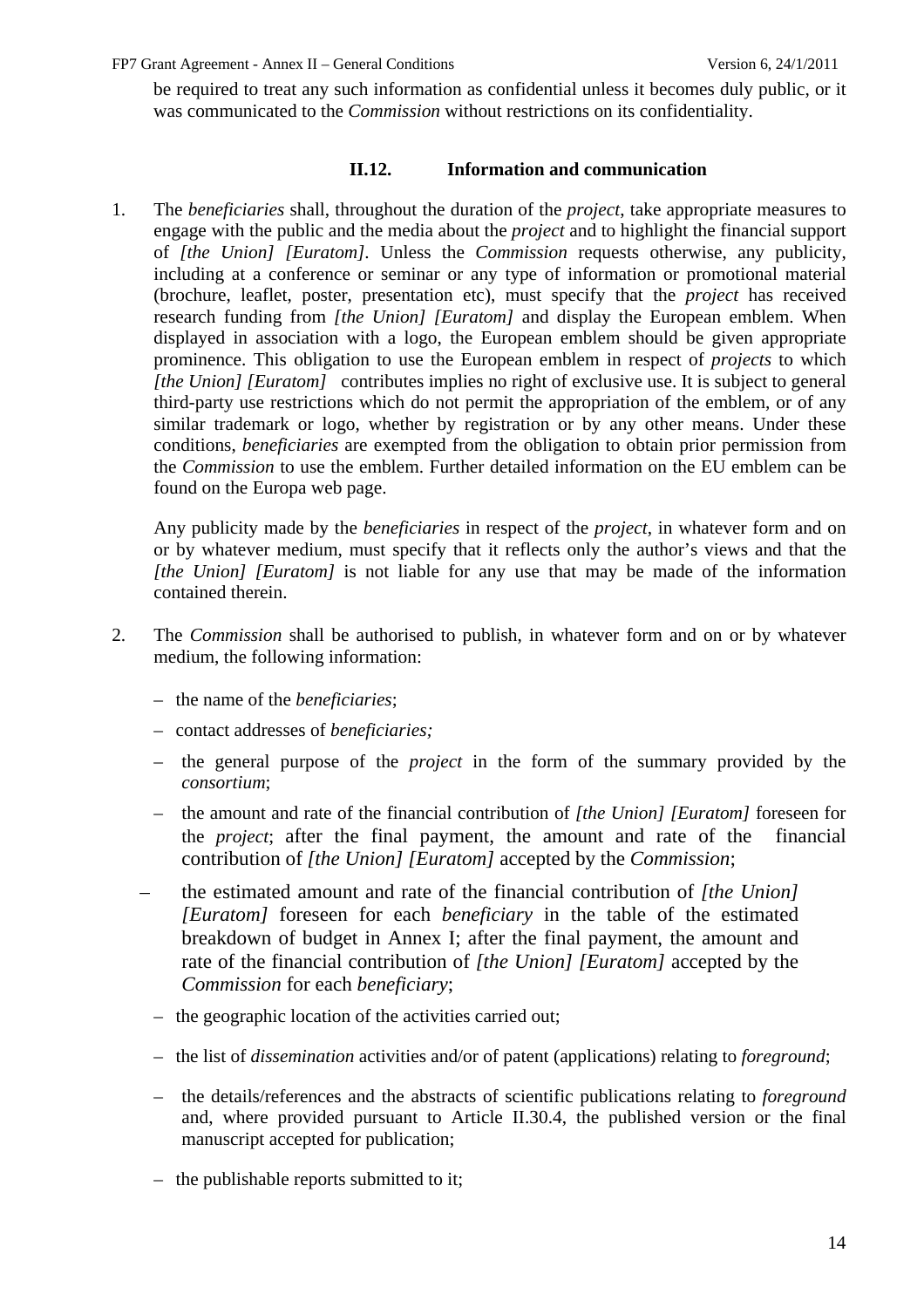– any picture or any audiovisual or web material provided to the *Commission* in the framework of the *project*.

The *consortium* shall ensure that all necessary authorisations for such publication have been obtained and that the publication of the information by the *Commission* does not infringe any rights of third parties.

Upon a duly substantiated request by a *beneficiary*, the *Commission* may agree to forego such publicity if disclosure of the information indicated above would risk compromising the *beneficiary's* security, academic or commercial interests.

#### **II.13. Processing of personal data**

- <span id="page-14-0"></span>1. All personal data contained in the *grant agreement* shall be processed in accordance with Regulation (EC) No 45/2001 of the European Parliament and of the Council on the protection of individuals with regard to the processing of personal data by the institutions and bodies of the Union and on the free movement of such data. Such data shall be processed by the Controller solely in connection with the implementation and follow-up of the *grant agreement* and the evaluation and impact assessment of activities of *[the Union] [Euratom],* including the *use* and *dissemination* of *foreground*, without prejudice to the possibility of passing the data to the bodies in charge of a monitoring or inspection task in accordance with [*Euratom*  and European Union] [European Community and European Union] legislation and this *grant agreement*.
- 2. *Beneficiaries* may, on written request, gain access to their personal data and correct any information that is inaccurate or incomplete. They should address any questions regarding the processing of their personal data to the Controller. *Beneficiaries* may lodge a complaint against the processing of their personal data with the European Data Protection Supervisor at any time.
- <span id="page-14-2"></span><span id="page-14-1"></span>3. For the purposes of this *grant agreement*, the Controller identified in Article 8.4 shall be the contact for the *Commission*.

### Part B FINANCIAL PROVISIONS

## *SECTION 1 – GENERAL FINANCIAL PROVISIONS*

#### **II.14. Eligible costs of the** *project*

- <span id="page-14-3"></span>1. Costs incurred for the implementation of the *project* shall meet the following conditions in order to be considered eligible:
	- a) they must be actual;
	- b) they must be incurred by the *beneficiary*;
	- c) they must be incurred during the duration of the *project*, with the exception of costs incurred in relation to final reports and reports corresponding to the last period as well as certificates on the financial statements when requested at the last period and final reviews if applicable, which may be incurred during the period of up to 60 days after the end of the *project* or the date of termination whichever is earlier;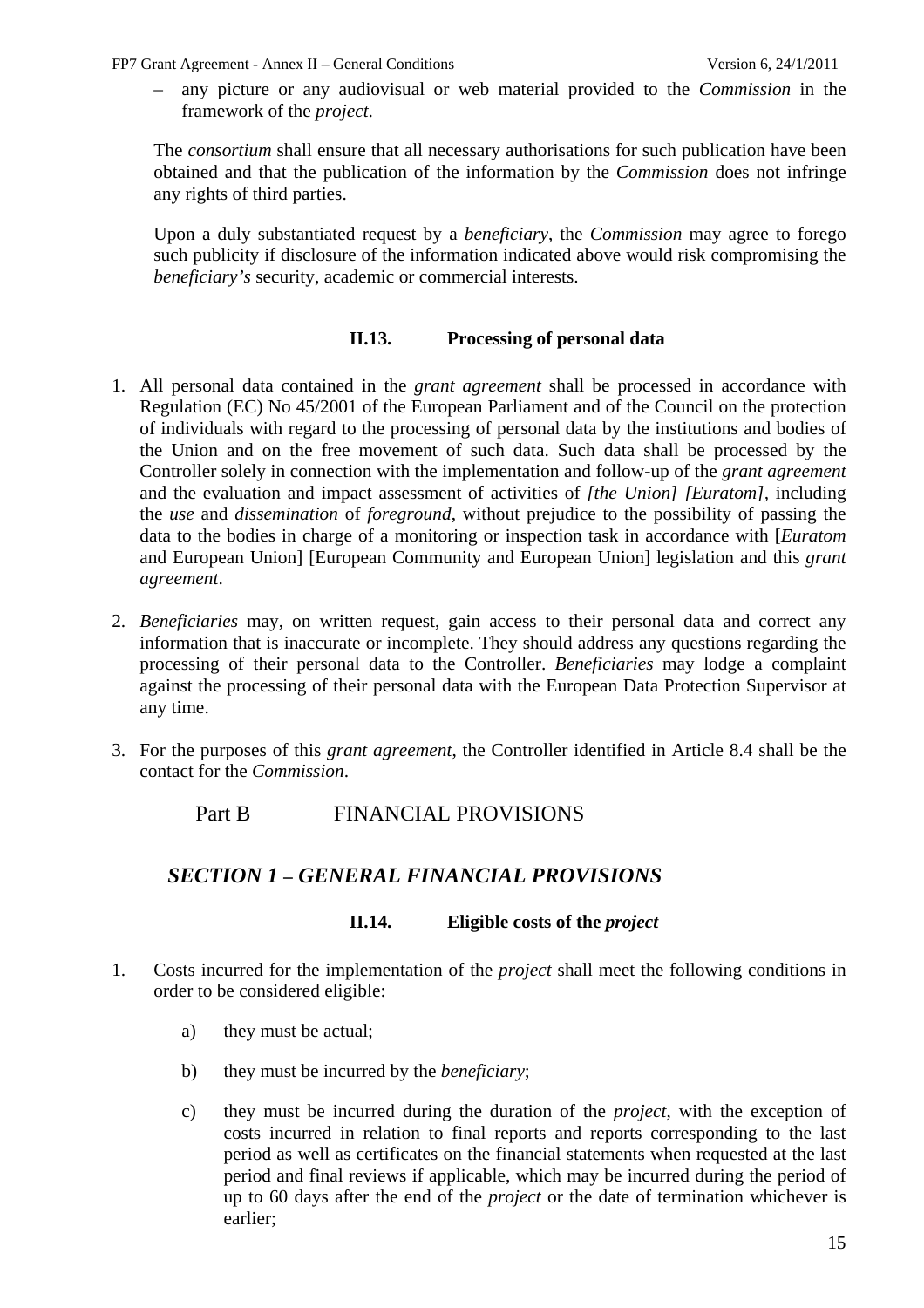- d) they must be determined in accordance with the usual accounting and management principles and practices of the *beneficiary.* The accounting procedures used in the recording of costs and *receipts* shall respect the accounting rules of the State in which the *beneficiary* is established. The beneficiary's internal accounting and auditing procedures must permit direct reconciliation of the costs and receipts declared in respect of the *project* with the corresponding financial statements and supporting documents;
- e) they must be used for the sole purpose of achieving the objectives of the *project* and its expected results, in a manner consistent with the principles of economy, efficiency and effectiveness;
- f) they must be recorded in the accounts of the *beneficiary*; in the case of any contribution from third parties, they must be recorded in the accounts of the third parties*;*
- g) they must be indicated in the estimated overall budget in Annex I.

Notwithstanding point a) of the first subparagraph, *beneficiaries* may opt to declare average personnel costs if the following cumulative criteria are fulfilled:

- (a) The average personnel cost methodology shall be the one declared by the *beneficiary* as its usual cost accounting practice; as such it shall be consistently applied to all the participations of the *beneficiary* in the Framework Programmes.
- (b) The methodology shall be based on the actual personnel costs of the *beneficiary* as registered in its statutory accounts, without estimated or budgeted elements;
- (c) The methodology shall exclude from the average personnel rates any ineligible cost item as referred to in paragraph 3 and any costs claimed under other costs categories in order to avoid double funding of the same costs;
- (d) The number of productive hours used to calculate the average hourly rates shall correspond to the usual management practice of the *beneficiary* provided that it reflects the actual working standards of the *beneficiary*, in compliance with applicable national legislation, collective labour agreements and contracts and that it is based on auditable data.

*Beneficiaries* may submit a certified methodology for approval by the *Commission* on the basis of the criteria referred to in points (a) to (d) of the second subparagraph.

Such a certificate shall be issued in accordance with the provisions laid down in Article II.4 and the relevant part of Form E in Annex VII, unless it has already been submitted for a previous *grant agreement* under the Seventh Framework Programme and the methodology certified has not changed.

Average personnel costs charged on the basis of methodologies which comply with the criteria referred to in points (a) to (d) of the second subparagraph shall be deemed not to differ significantly from actual costs.

SME owners who do not receive a salary and other natural persons who do not receive a salary shall charge as personnel costs a flat rate based on the ones used in the People Specific Programme for researchers with full social security coverage, adopted by Council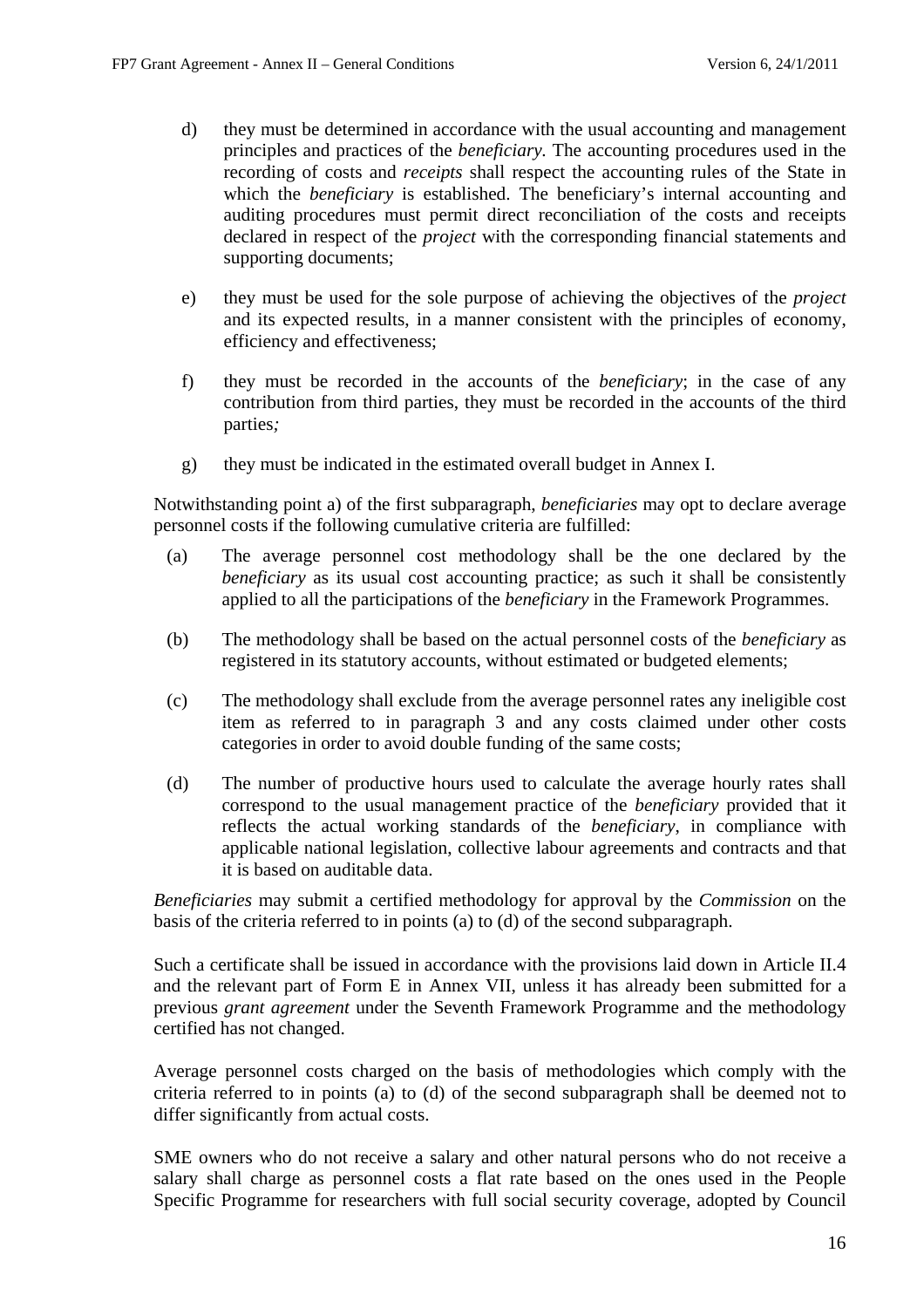Decision No 2006/973/EC8, and specified in the annual Work Programme of the year of the publication of the call to which the proposal has been submitted9.

The value of the personal work of those SME owners and natural persons shall be based on a flat rate to be determined by multiplying the hours worked in the project by the hourly rate to be calculated as follows:

{Annual living allowance corresponding to the appropriate research category published in the 'People' Work Programme of the year of the publication of the call to which the proposal has been submitted / standard number of annual productive hours} multiplied by {country correction coefficient published in the 'People' Work programme of the year of the publication of the call /100}

The standard number of productive hours is equal to 1 575. The total number of hours claimed for European Union projects in a year cannot be higher than the standard number of productive hours per SME owner/natural person.

The value of the personal work shall be considered as a direct eligible cost of the project.

- 2. Costs incurred by third parties in relation to resources they make available free of charge to a *beneficiary*, can be declared by the *beneficiary* provided they meet the conditions established in paragraphs 1 and 3, *mutatis mutandis* and are claimed in conformity with Article II.17.
- 3. The following costs shall be considered as non-eligible and may not be charged to the *project*:
	- a) identifiable indirect taxes including value added tax,
	- b) duties,
	- c) interest owed,
	- d) provisions for possible future losses or charges,
	- e) exchange losses, cost related to return on capital,
	- f) costs declared or incurred, or reimbursed in respect of another *project* of *the Union* or of *Euratom*,
	- g) debt and debt service charges, excessive or reckless expenditure.

### **II.15. Identification of direct and indirect costs**

<span id="page-16-0"></span>1. Direct costs are all those eligible costs which can be attributed directly to the *project* and are identified by the *beneficiary* as such, in accordance with its accounting principles and its usual internal rules.

With regard to personnel costs, only the costs of the actual hours worked by the persons directly carrying out work under *the project* may be charged. Such persons must:

<sup>8</sup> OJ L 400, 30.12.2006, p.272.

<sup>9</sup> For calls published in 2006 the flat rates to be applied are those of the People Work Programme 2007.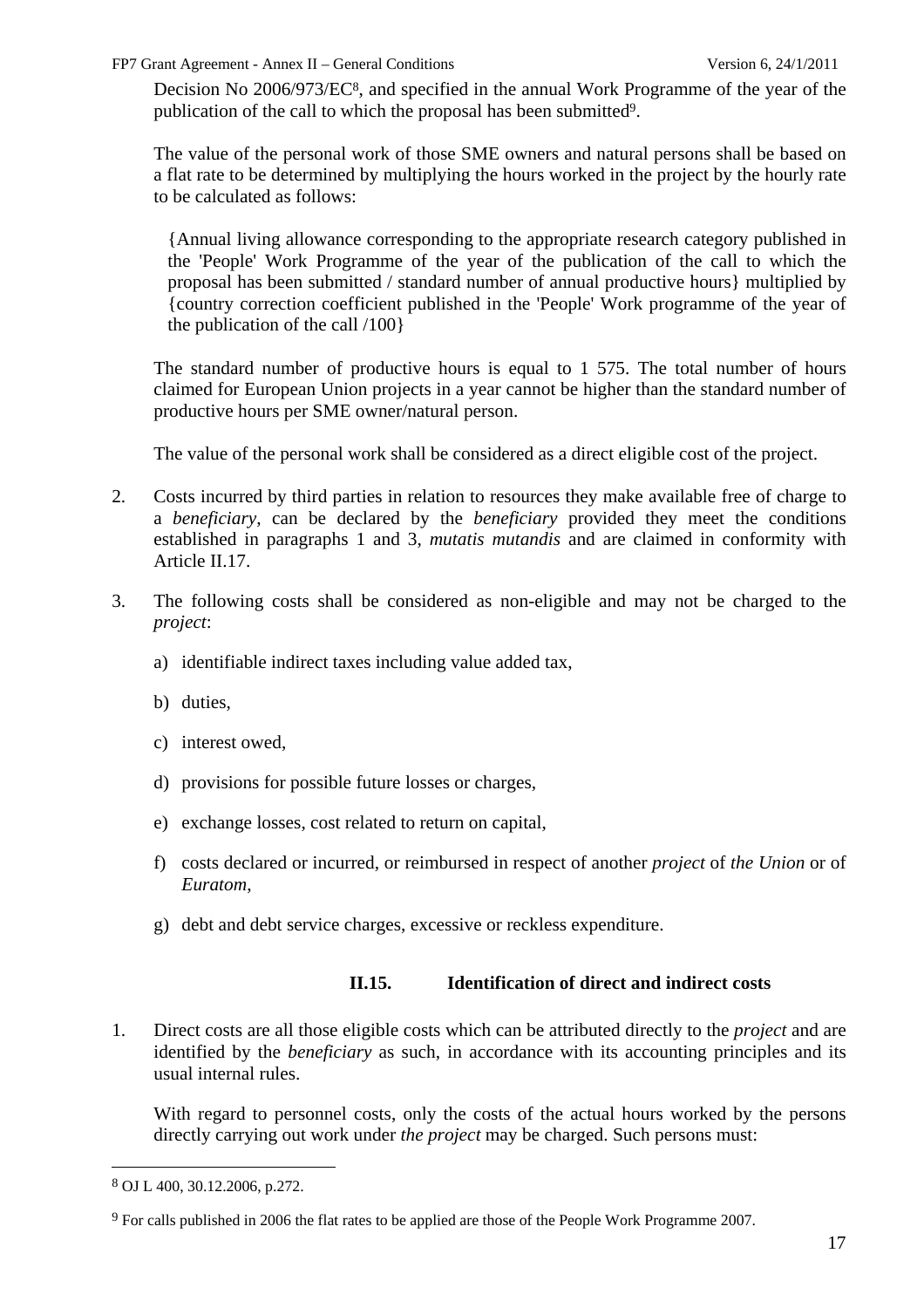– be directly hired by the *beneficiary* in accordance with its national legislation,

– work under the sole technical supervision and responsibility of the latter, and

– be remunerated in accordance with the normal practices of the *beneficiary*.

Costs related to parental leave for persons who are directly carrying out the *project* are eligible costs, in proportion to the time dedicated to the *project*, provided that they are mandatory under national law.

2. Indirect costs are all those eligible costs which cannot be identified by the *beneficiary* as being directly attributed to the *project* but which can be identified and justified by its accounting system as being incurred in direct relationship with the eligible direct costs attributed to the *project*. They may not include any eligible direct costs.

Indirect costs shall represent a fair apportionment of the overall overheads of the organisation. They may be identified according to one of the following methods:

a) Based on actual indirect costs for those *beneficiaries* which have an analytical accounting system to identify their indirect costs as indicated above.

For this purpose, a *beneficiary* is allowed to use a simplified method of calculation of its full indirect eligible costs at the level of its legal entity if this is in accordance with its usual accounting and management principles and practices. Use of such a method is only acceptable where the lack of analytical accounting or the legal requirement to use a form of cash-based accounting prevents detailed cost allocation. The simplified approach must be based on actual costs derived from the financial accounts of the last closed accounting year.

- b) A *beneficiary* may opt for a flat rate of 20% of its total direct eligible costs, excluding its direct eligible costs for subcontracting and the costs of resources made available by third parties which are not used on the premises of the *beneficiary*.
- c) *Non-profit public bodies*, secondary and higher education establishments, *research organisations* and *SMEs*, which, due to the lack of analytical accounting, are unable to identify with certainty their real indirect costs for the *project*, when participating in funding schemes which include research and technological development and demonstration activities, as referred to in the table of Article II.16, may opt for a flat rate of 60% of the total direct eligible costs excluding its direct eligible costs for subcontracting and the costs of resources made available by third parties which are not used on the premises of the *beneficiary*. This flat rate shall be applied for the whole duration of the project, even if these beneficiaries change their status during the life of the project.

In the case of coordination and support actions, the reimbursement of indirect eligible costs for every *beneficiary* may reach a maximum of 7% of the direct eligible costs, excluding its direct eligible costs for subcontracting and the costs of resources made available by third parties which are not used on the premises of the *beneficiary*.

3. The *beneficiary* shall apply the option chosen in all *grant agreements* under the Seventh Framework Programme.

However, any *beneficiary* that has opted for the possibilities described in paragraphs 2b) and 2c) for reimbursement of its indirect costs in a previous *grant agreement* funded under the Seventh Framework Programme may opt in this *grant agreement* for one of the methods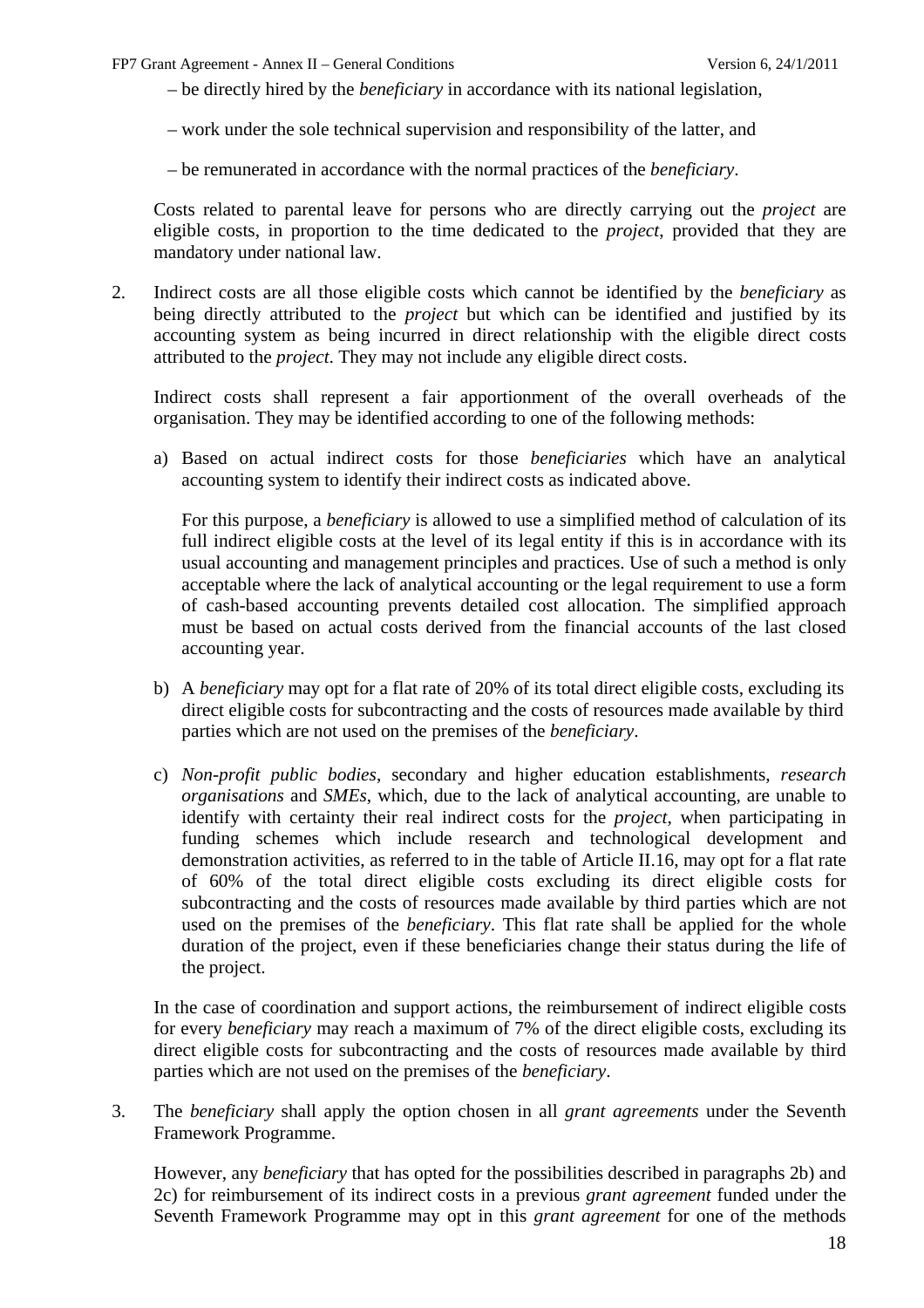described in paragraph 2a). However, it must then use that method in subsequent *grant agreements* established under the Seventh Framework Programme.

#### **II.16. Upper funding limits**

<span id="page-18-0"></span>1. For **research and technological development activities**, the financial contribution of *[the Union] [Euratom]* may reach a maximum of 50% of the total eligible costs.

However, for *beneficiaries* that are *non-profit public bodies*, secondary and higher education establishments, *research organisations* and *SMEs*, the rate may reach a maximum of 75% of the total eligible costs. This rate shall be applied for the whole duration of the project, even if these beneficiaries change their status during the life of the project.

- 2. For **demonstration activities**, the financial contribution of *[the Union] [Euratom]* may reach a maximum of 50% of the total eligible costs.
- 3. For **coordination and support actions**, the financial contribution of *[the Union] [Euratom]* may reach a maximum of 100% of the total eligible costs.
- 4. For **other activities** not covered by paragraphs 1 and 2, *inter alia*, management activities, training, coordination, networking and *dissemination* (including publications), the contribution may reach a maximum of 100% of the total eligible costs.

Paragraphs 1 to 4 shall apply also in the case of *projects* where flat rate financing or lump sum financing is used for the whole or for part of the *project*.

- 5. **Management** of the *consortium* activities includes:
	- − maintenance of the *consortium agreement*, if it is obligatory,
	- − the overall legal, ethical, financial and administrative management including, for each of the *beneficiaries,* the obtaining of the certificates on the financial statements and on the methodology and costs relating to financial audits and technical reviews,
	- − implementation of competitive calls by the *consortium* for the participation of new *beneficiaries*, where required by Annex I of this *grant agreement,*
	- − any other management activities foreseen by the annexes, except coordination of research and technological development activities.
- 6. For **training activities**, the salary costs of those being trained are not eligible costs under this activity.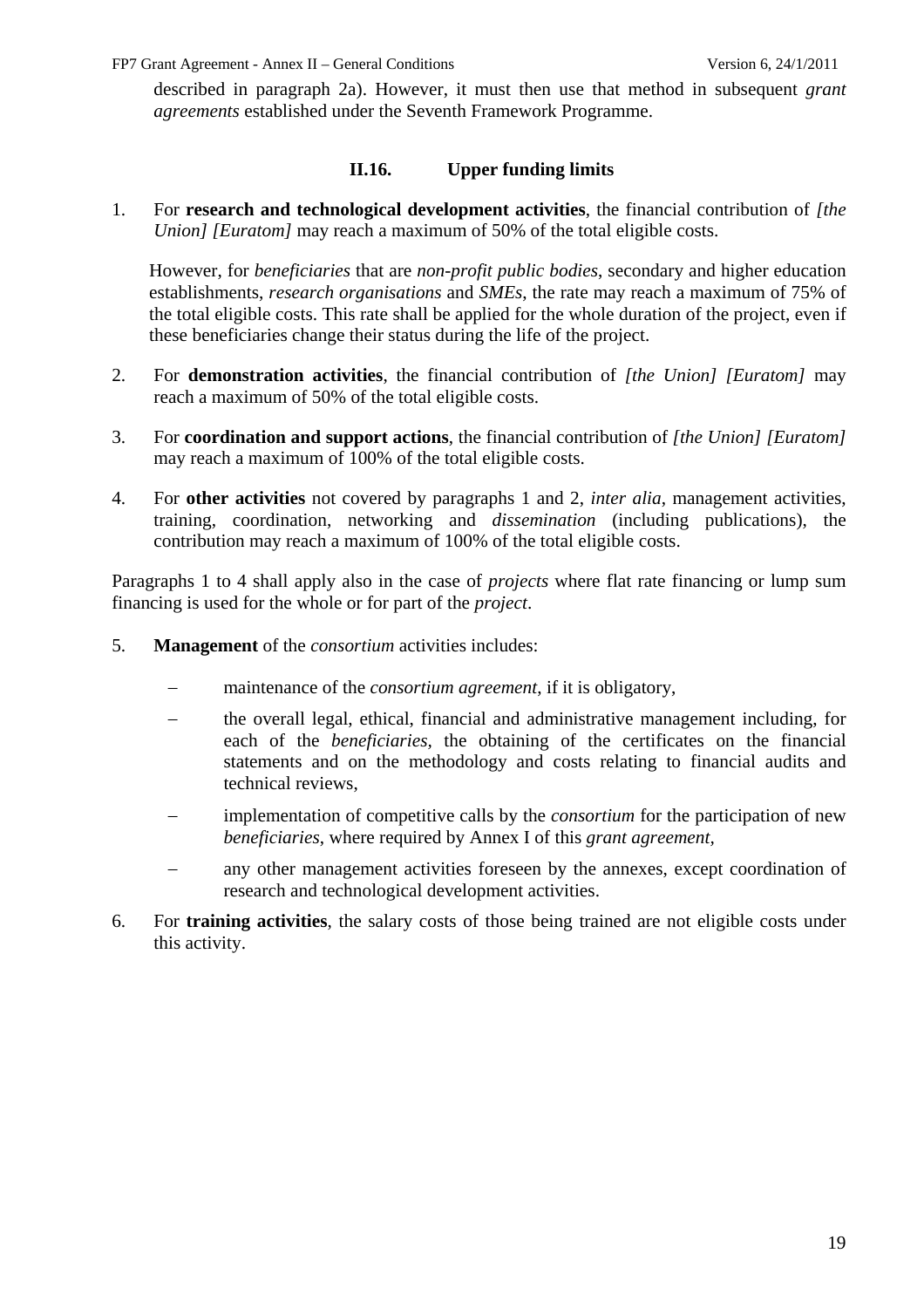The table illustrates the maximum rates of the financial contribution of *[the Union] [Euratom]* for the activities relating to the funding schemes below:

| <b>Maximum</b><br>reimbursement<br>rates     | <b>Research and</b><br>technological<br>development<br>activities (*) | <b>Demonstration</b><br><b>activities</b> | <b>Other</b><br><b>activities</b> |
|----------------------------------------------|-----------------------------------------------------------------------|-------------------------------------------|-----------------------------------|
| Network of<br>excellence                     | 50%<br>75% (**)                                                       |                                           | 100%                              |
| <b>Collaborative</b><br>project(****)        | 50%<br>75% (**)                                                       | 50%                                       | 100%                              |
| <b>Coordination</b><br>and support<br>action |                                                                       |                                           | $100\%$ (***)                     |

(\*) Research and technological development includes scientific coordination.

(\*\*) For *beneficiaries* that are *non-profit public bodies*, secondary and higher education establishments, *research organisations* and *SMEs*

(\*\*\*) The reimbursement of indirect eligible costs, in the case of coordination and support actions, may reach a maximum 7% of the direct eligible costs, excluding the direct eligible costs for subcontracting and the costs of resources made available by third parties which are not used on the premises of the *beneficiary*.

<span id="page-19-0"></span>(\*\*\*\*) Including research for the benefit of specific groups (in particular SMEs)

#### **II.17. Receipts of the** *project*

*Receipts* of the *project* may arise from:

- a) Resources made available by third parties to the *beneficiary* by means of financial transfers or contributions in kind which are free of charge:
	- i. shall be considered a *receipt* of the *project* if they have been contributed by the third party specifically to be used on the *project*;
	- ii. shall not be considered a *receipt* of the *project* if their use is at the discretion of the *beneficiary's* management.
- b) Income generated by the *project*:
	- i. shall be considered a *receipt* for the *beneficiary* when generated by actions undertaken in carrying out the *project* and from the sale of assets purchased under the *grant agreement* up to the value of the cost initially charged to the *project* by the *beneficiary*;
	- ii. shall not be considered a *receipt* for the *beneficiary* when generated from the *use* of *foreground* resulting from the *project.*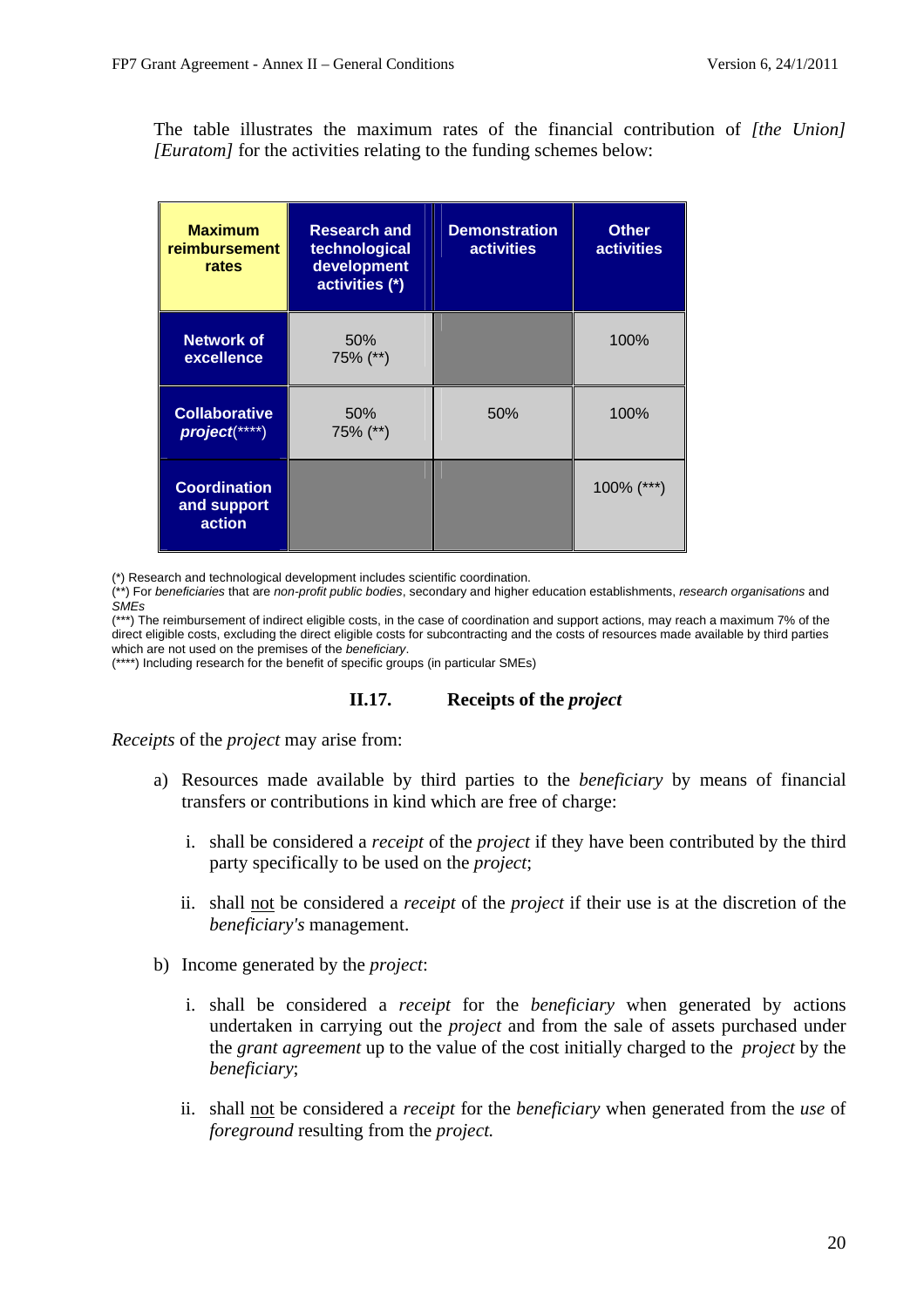### **II.18. The financial contribution of** *[the Union] [Euratom]*

- <span id="page-20-0"></span>1. The financial contribution of *[the Union] [Euratom]* to the *project* shall be determined by applying the upper funding limits indicated in Article II.16, per activity and per *beneficiary* to the actual eligible costs and/or to the flat rates and/or lump sums accepted by the *Commission*.
- 2. The financial contribution of *[the Union] [Euratom]* shall be calculated by reference to the cost of the project as a whole and its reimbursement shall be based on the accepted costs of each *beneficiary*.
- 3. The financial contribution of *[the Union] [Euratom]* cannot give rise to any profit for any *beneficiary*. For this purpose, at the time of the submission of the last financial statement, the final amount of the financial contribution of *[the Union] [Euratom]* will take into account any *receipts* of the *project* received by each *beneficiary*. For each *beneficiary*, the financial contribution of *[the Union] [Euratom]* cannot exceed the eligible costs minus the *receipts* for the *project*.
- 4. The total amount of payments by *[the Union] [Euratom]* shall not exceed in any circumstances the maximum amount of the financial contribution of *[the Union] [Euratom]*  referred to in Article 5.
- 5. Without prejudice to the right to terminate the *grant agreement* under Article II.38, and without prejudice to the right of the *Commission* to apply the penalties referred to in Articles II.24 and II.25 if the *project* is not implemented or is implemented poorly, partially or late, the *Commission* may reduce the grant initially provided for in line with the actual implementation of the *project* on the terms laid down in this *grant agreement*.

### **II.19. Interest yielded by pre-financing provided by the**  *Commission*

- <span id="page-20-1"></span>1. *Pre-financing* remains the property of *[the Union] [Euratom]* until the final payment.
- <span id="page-20-2"></span>2. The *Commission* shall recover from the *coordinator*, for each reporting period following the implementation of the agreement, the amount of interest generated when such pre-financing exceeds the amount fixed in the *Financial Regulation* and its *Implementing Rules*.

# *SECTION 2 – GUARANTEE FUND AND RECOVERIES*

#### **II.20. Guarantee Fund**

- <span id="page-20-3"></span>1. The financial responsibility of each *beneficiary* shall be limited to its own debt, subject to the following paragraphs.
- *2.* In accordance with Article 6, b*eneficiaries* shall contribute to the Guarantee Fund (hereinafter *the Fund*) established in order to manage the risk associated with nonrecovery of sums due to *[the Union] [Euratom]* by *beneficiaries* of *grant agreements* under FP7. That contribution to be transferred by the *Commission* on their behalf may not be offset against any pending debt they may have towards *[the Union] [Euratom].*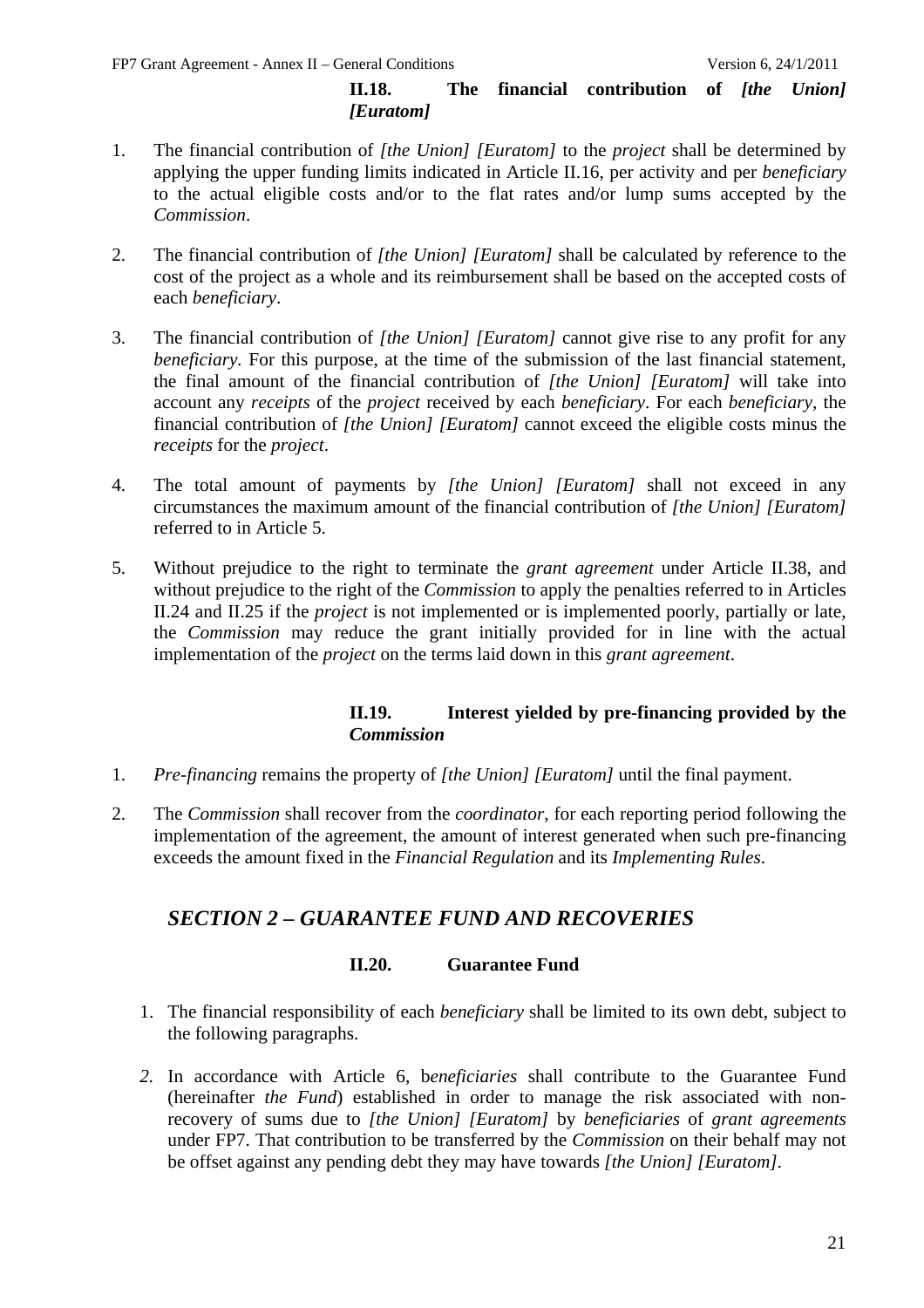- 3. *The Fund* is the property of the *beneficiaries* of on-going *grant agreements* under FP7. *[The Union] [Euratom]* represented by the *Commission* shall manage it, as executive agent, on their behalf. *The Fund* shall be deposited in a bank (hereinafter *the Bank*) chosen by *[the Union] [Euratom]* represented by the *Commission*, in its quality of executive agent.
- 4. Interest generated by *the Fund* shall be added to it and shall be used by the *Commission* for transfers from or recoveries from the Fund referred to in paragraphs 1 and 2 of Article II.21 (hereinafter *the Operations*).

*Operations* may be undertaken from the day of entry into force of the first *grant agreement* under FP7 until the day of the final payment of the last one. At the end of that period, any remaining interest shall become the property of *[the Union] [Euratom].* 

Where interest is insufficient to cover *Operations*, contributions to *the Fund* may be used within a limit not exceeding 1% of the financial contribution of *[the Union] [Euratom]*  due to *beneficiaries* other than those referred to in paragraph 5, at the end of the period referred to in the above paragraph. Beyond these limits or after that period, the *Commission* shall recover directly from *beneficiaries* any amount owed.

5. At the final payment made after the end of the *project*, the amount contributed to *the Fund* under this *grant agreement* shall be returned to the *beneficiaries* via the *coordinator*.

The amount to be returned shall be equal to:

### **"contribution to** *the Fund under this grant agreement***" x "***Fund index***"**

The "*Fund index*" is established at the end of each month by *the Bank* to be applied during the following month, and shall equal the following ratio reduced to 1 when superior:

#### *Fund index* =  $(C + I + B)/C$

where:

C= contributions to *the Fund* of all on-going *projects* when establishing the index

I = cumulated interest generated by *the Fund* since the start of the period

B= (recoveries to the profit of *the Fund*) - (transfers from & recoveries on the *Fund*)

Where, following this calculation, the amount to be returned to the *beneficiaries* is lower than the amount contributed to *the Fund* under this *grant agreement*, that deduction shall not exceed 1% of the financial contribution of *[the Union] [Euratom]* and shall not apply to amounts due to *public bodies* or legal entities whose participation in the *grant agreement* is guaranteed by a Member State or an *Associated country*, and higher and secondary education establishments.

Each *beneficiary* hereby accepts that the amount to be returned to it, is assigned to the payment of any debt due by the said *beneficiary* to *the Union or Euratom* under this *grant agreement* or under any other obligation irrespective of its origin*,* without any further formality.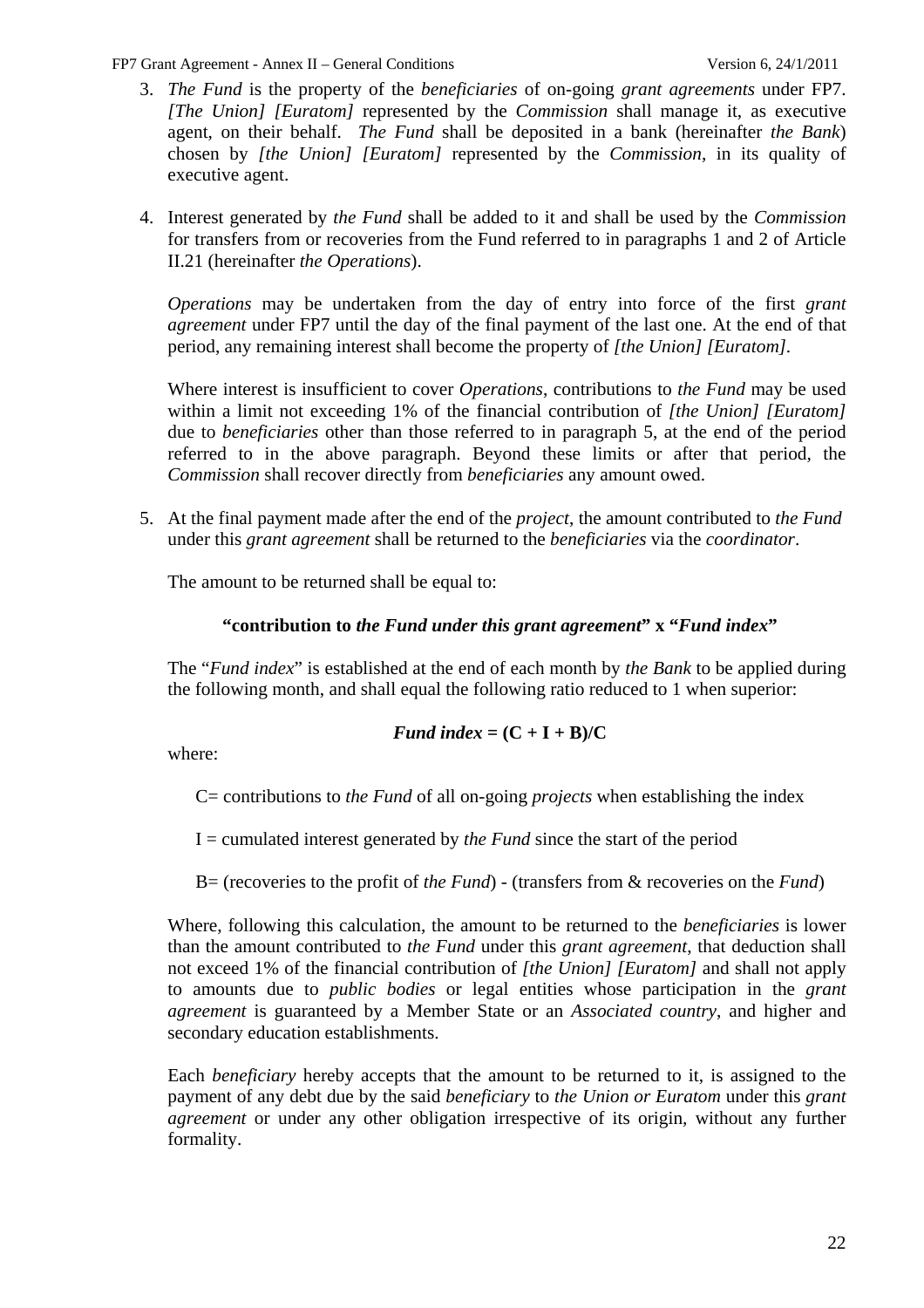#### **II.21. Reimbursement and recoveries**

<span id="page-22-0"></span>1. Where, following a written request from the *Commission,* a *beneficiary* in an on-going *grant agreement* under the FP7 does not reimburse to the *coordinator* any requested amount at the latest 30 days after receipt of the request, and where the remaining *beneficiaries* agree to implement the said *grant agreement* identically regarding its objectives, the *Commission* shall order *the Bank* to directly transfer from *the Fund* an equivalent amount to the *coordinator*. Amounts transferred from *the Fund* shall substitute the financial contribution of *[the Union] [Euratom]* not reimbursed by the *beneficiary.*

Where an amount due to *[the Union] [Euratom]* by a *beneficiary* is to be recovered after termination or completion of any *grant agreement* under the FP7, the *Commission* shall request, by means of a recovery order issued against the *beneficiary* concerned, the reimbursement of the amount due. If payment has not been made by the due date, sums owed to *[the Union] [Euratom]* may be recovered by offsetting them against any sums it owes to the *beneficiary* concerned, after informing the latter accordingly. In exceptional circumstances, justified by the necessity to safeguard the financial interests of *[the Union] [Euratom]*, the *Commission* may recover by offsetting before the due date of the payment. The *beneficiary*'s prior consent shall not be required. Where offsetting is not possible, the *Commission* shall recover effectively from *the Fund* the amounts due.

- 2. Where an amount due by a *beneficiary* has been transferred or recovered from *the Fund* according to paragraphs 1 and 2, the said *beneficiary* shall reimburse that amount to *the Fund*. For this purpose, the *Commission* shall issue against that beneficiary a recovery order to the benefit of *the Fund.*
- 3. Each *beneficiary* hereby accepts that:
	- any pending payment excluding *pre-financing* due by *the Union* or *Euratom* to the said *beneficiary*, irrespective of its origin, is assigned to the payment of that *beneficiary*'s debt towards the *Fund*;
	- the *Commission* may adopt a recovery decision in accordance with paragraph 5.
- 4. B*eneficiaries* understand that under Article 299 of the Treaty on the Functioning of the European Union*,* Articles 164 and 192 of the Treaty establishing the European Atomic Energy Community and as provided by the *Financial Regulation*, the *Commission* may adopt an enforceable decision formally establishing an amount as receivable from persons other than States.
- 5. If the obligation to pay the amount due is not honoured by the date set by the *Commission*, the sum due shall bear interest at the rate indicated in Article II.5. Interest on late payment shall cover the period between the date set for payment, exclusive and the date on which the *Commission* receives full payment of the amount owed is reimbursed in full, inclusive. Any partial payment shall first be entered against charges and interest on late payment and then against the principal.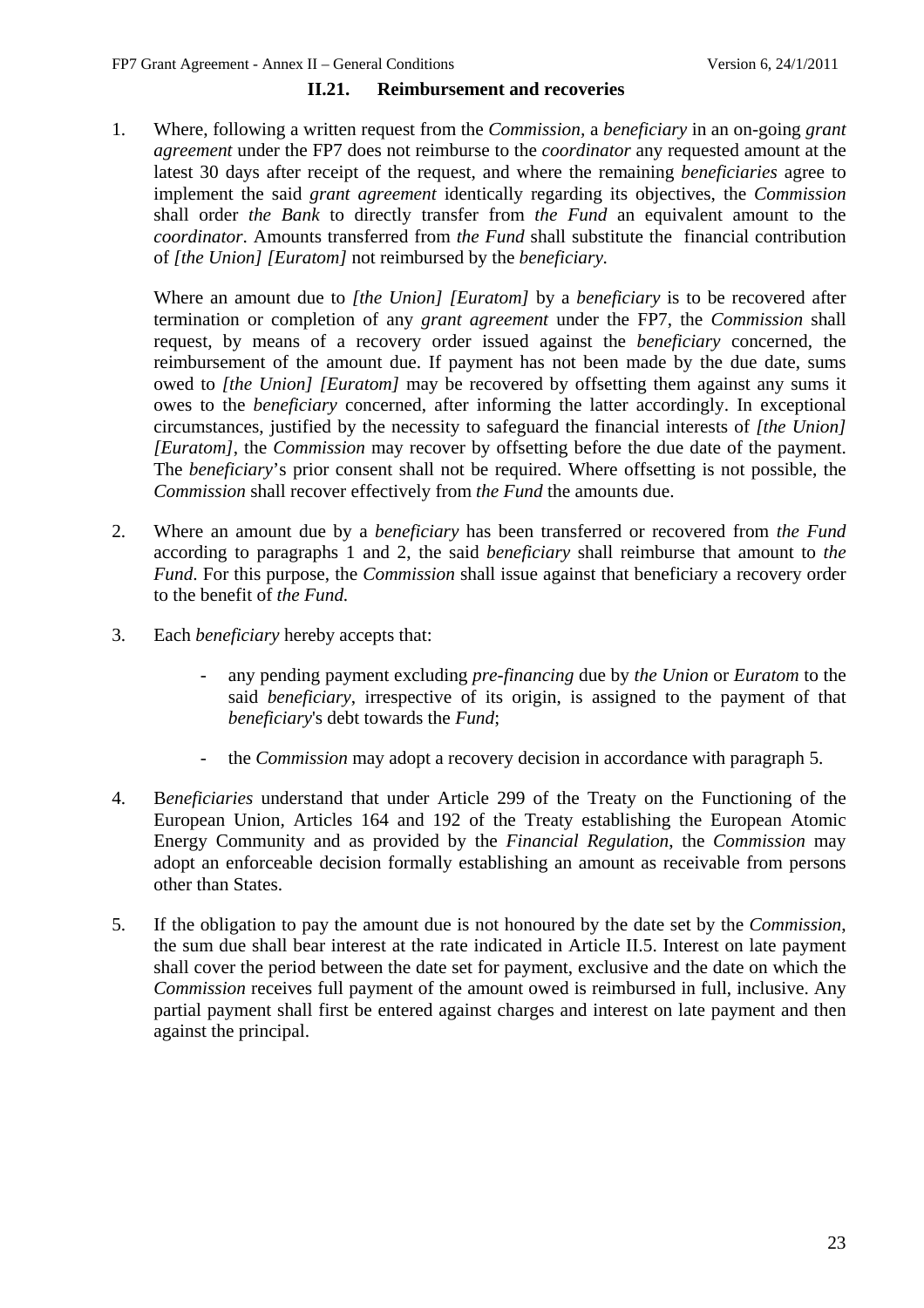# <span id="page-23-0"></span>*SECTION 3 – CONTROLS AND SANCTIONS*

### **II.22. Financial audits and controls**

- <span id="page-23-1"></span>1. The *Commission* may, at any time during the implementation of the *project* and up to five years after the end of the *project*, arrange for financial audits to be carried out, by external auditors, or by the *Commission* services themselves including OLAF. The audit procedure shall be deemed to be initiated on the date of receipt of the relevant letter sent by the *Commission*. Such audits may cover financial, systemic and other aspects (such as accounting and management principles) relating to the proper execution of the *grant agreement.* They shall be carried out on a confidential basis.
- 2. The *beneficiaries* shall make available directly to the *Commission* all detailed information and data that may be requested by the *Commission* or any representative authorised by it, with a view to verifying that the *grant agreement* is properly managed and performed in accordance with its provisions and that costs have been charged in compliance with it. This information and data must be precise, complete and effective.
- 3. The *beneficiaries* shall keep the originals or, in exceptional cases, duly authenticated copies – including electronic copies - of all documents relating to the *grant agreement* for up to five years from the end of the *project*. These shall be made available to the *Commission* where requested during any audit under the *grant agreement*.
- 4. In order to carry out these audits, the *beneficiaries* shall ensure that the *Commission*'s services and any external body(ies) authorised by it have on-the-spot access at all reasonable times, notably to the *beneficiary's* offices, to its computer data, to its accounting data and to all the information needed to carry out those audits, including information on individual salaries of persons involved in the *project*. They shall ensure that the information is readily available on the spot at the moment of the audit and, if so requested, that data be handed over in an appropriate form.
- 5. On the basis of the findings made during the financial audit, a provisional report shall be drawn up. It shall be sent by the *Commission* or its authorised representative to the *beneficiary* concerned, which may make observations thereon within one month of receiving it. The *Commission* may decide not to take into account observations conveyed or documents sent after that deadline. The final report shall be sent to the *beneficiary*  concerned within two months of expiry of the aforesaid deadline.
- 6. On the basis of the conclusions of the audit, the *Commission* shall take all appropriate measures which it considers necessary, including the issuing of recovery orders regarding all or part of the payments made by it and the application of any applicable sanction.
- 7. The European Court of Auditors shall have the same rights as the *Commission*, notably right of access, for the purpose of checks and audits, without prejudice to its own rules.
- 8. In addition, the *Commission* may carry out on-the-spot checks and inspections in accordance with Council Regulation (Euratom, EC) No 2185/96 of 11 November 1996 concerning onthe-spot checks and inspections carried out by the *Commission* in order to protect the European Communities' financial interests against fraud and other irregularities<sup>10</sup> and

<sup>10</sup> OJ L 292, 15.11.1996, p.2.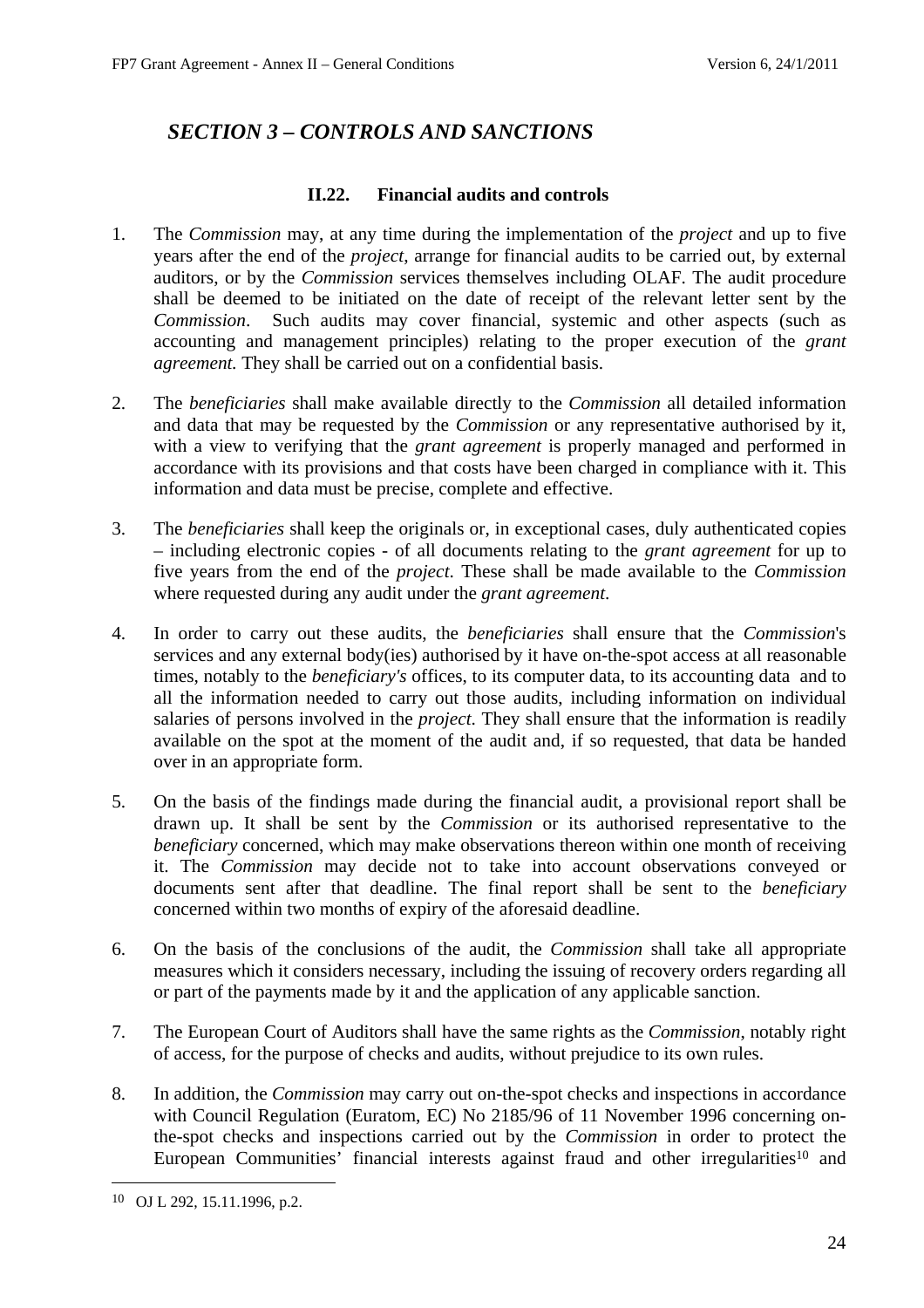Regulation (EC) No 1073/1999 of the European Parliament and of the Council of 25 May 1999 concerning investigations conducted by the European Anti-Fraud Office (OLAF)11 Council Regulation (Euratom) No 1074/1999 of 25 May 1999 concerning investigations conducted by the European Anti-Fraud Office (OLAF)12.

# **II.23. Technical audits and reviews**

- <span id="page-24-0"></span>1. The *Commission* may initiate a technical audit or review at any time during the implementation of the *project* and up to up to five years after the end of the *project*. The aim of a technical audit or review shall be to assess the work carried out under the *project* over a certain period, *inter alia* by evaluating the *project* reports and deliverables relevant to the period in question. Such audits and reviews may cover scientific, technological and other aspects relating to the proper execution of the *project* and the *grant agreement*.
- 2. With respect to the Description of Work (Annex I), the audit or review shall objectively assess the following:
	- the degree of fulfilment of the *project* work plan for the relevant period and of the related deliverables;
	- the continued relevance of the objectives and breakthrough potential with respect to the scientific and industrial state of the art:
	- the resources planned and utilised in relation to the achieved progress, in a manner consistent with the principles of economy, efficiency and effectiveness;
	- the management procedures and methods of the *project*;
	- the *beneficiaries*' contributions and integration within the *project;*
	- the expected potential impact in economic, competition and social terms, and the *beneficiaries*' plan for the *use* and *dissemination* of *foreground*.
- 3. Audits and reviews shall be deemed to be initiated on the date of receipt by the *beneficiary(ies)* of the relevant letter sent by the *Commission*.
- 4. Any such audit or review shall be carried out on a confidential basis.
- 5. The *Commission* may be assisted in technical audits and reviews by external scientific or technological experts. Prior to the carrying out of the evaluation task, the *Commission* shall communicate to the *beneficiaries* the identity of the appointed experts. The *beneficiary(ies)* shall have the right to refuse the participation of a particular external scientific or technological expert on grounds of commercial confidentiality.
- 6. Audits and reviews may be carried out remotely at the expert's home or place of work or involve sessions with *project* representatives either at the *Commission* premises or at the premises of *beneficiaries.* The *Commission* or the external scientific or technological expert may have access to the locations and premises where the work is being carried out, and to any document concerning the work.
- 7. The *beneficiaries* shall make available directly to the *Commission* all detailed information and data that may be requested by it or the external scientific or technological expert with

<sup>11</sup> OJ L 136, 31.5.1999

<sup>12</sup> OJ L 136, 31.5.1999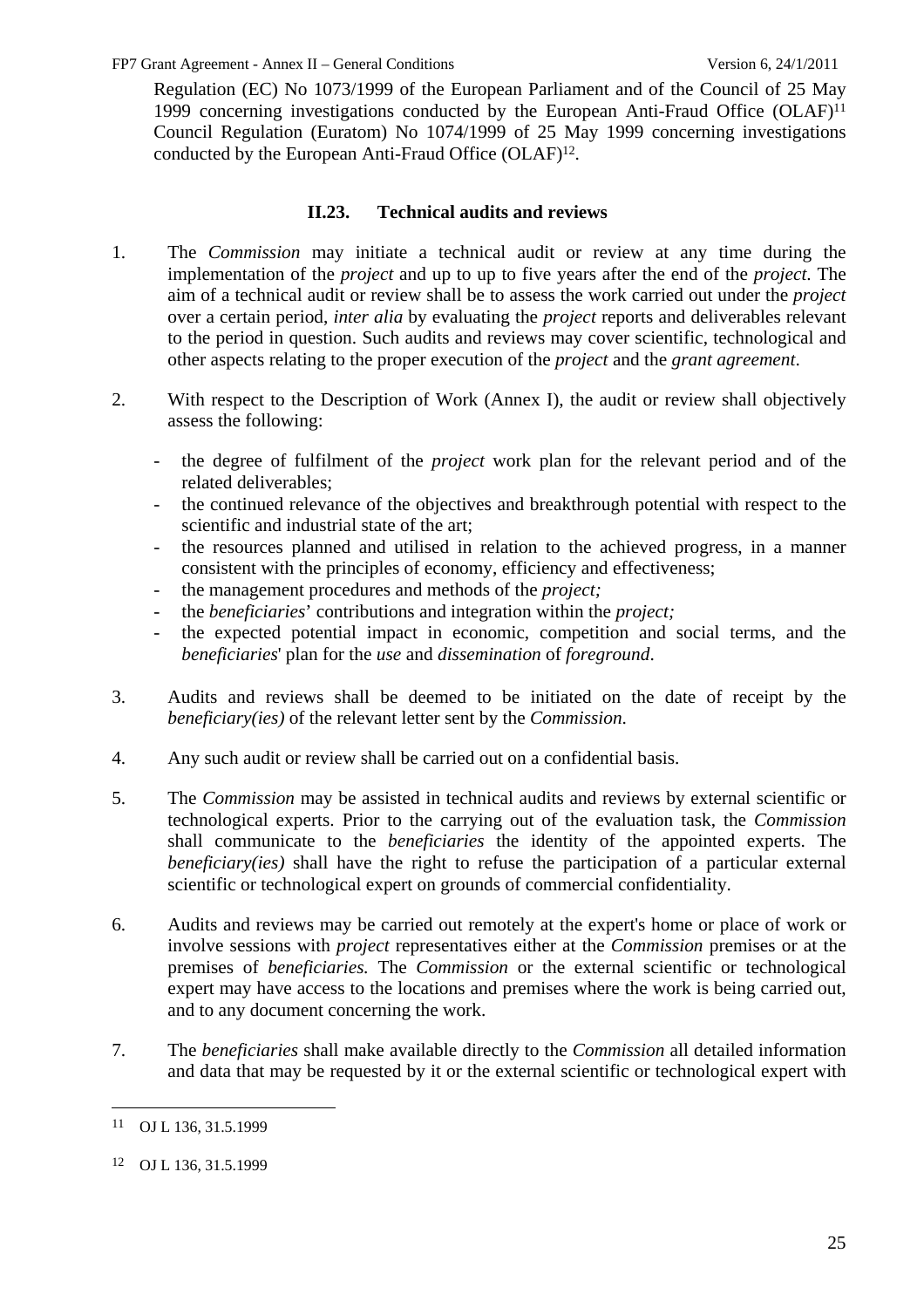a view to verifying that the *project* is being/has been properly implemented and performed in accordance with the provisions of this *grant agreement*.

- 8. A report on the outcome of the audits and reviews shall be drawn up. It shall be sent by the *Commission* to the *beneficiary* concerned, who may make observations thereon within one month of receiving it. The *Commission* may decide not to take into account the observations conveyed after that deadline.
- 9. On the basis of the experts' formal recommendations the *Commission* will inform the *coordinator* of its decision:
	- to accept or reject the deliverables;
	- to allow the *project* to continue without modification of Annex I or with minor modifications;
	- to consider that the *project* can only continue with major modifications;
	- to initiate the termination of the *grant agreement* or of the participation of any *beneficiary* according to Article II. 38;
	- to issue a recovery order regarding all or part of the payments made by the Commission and to apply any applicable sanction.
- 10. An ethics audit may be undertaken at the discretion of the *Commission* services up to five years after the end of the *project*. Paragraphs 3, 4, 5, 6, 7, 8 and 9 shall apply *mutatis mutandis*.

## **II.24. Liquidated damages**

- <span id="page-25-0"></span>1. A *beneficiary* that is found to have overstated any amount and which has therefore received an unjustified financial contribution from *[the Union] [Euratom]* shall, without prejudice to any other measures provided for in this *grant agreement,* be liable to pay damages, hereinafter "*liquidated damages*". *Liquidated damages* are due in addition to the recovery of the unjustified financial contribution of *[the Union] [Euratom]* from the *beneficiary.* In exceptional cases the *Commission* may refrain from claiming *liquidated damages*.
- 2. Any amount of *liquidated damages* shall be proportionate to the overstated amount and the unjustified part of the financial contribution of *[the Union] [Euratom]*. The following formula shall be used to calculate *liquidated damages*:

### *Liquidated damages* **= unjustified financial contribution of** *[the Union] [Euratom]* **x (overstated amount/total financial contribution of** *[the Union] [Euratom]* **claimed)**

The calculation of any *liquidated damages* shall only take into consideration the reporting period(s) relating to the *beneficiary*'s claim for the financial contribution of *[the Union] [Euratom]* for that period. It shall not be calculated in relation to the entire financial contribution of *[the Union] [Euratom]*.

3. The *Commission* shall inform the *beneficiary* which it considers liable to pay *liquidated damages* in writing of its claim by way of a registered letter with acknowledgement of receipt. The *beneficiary* shall have a period of 30 days to answer the claim of *[the Union] [Euratom].*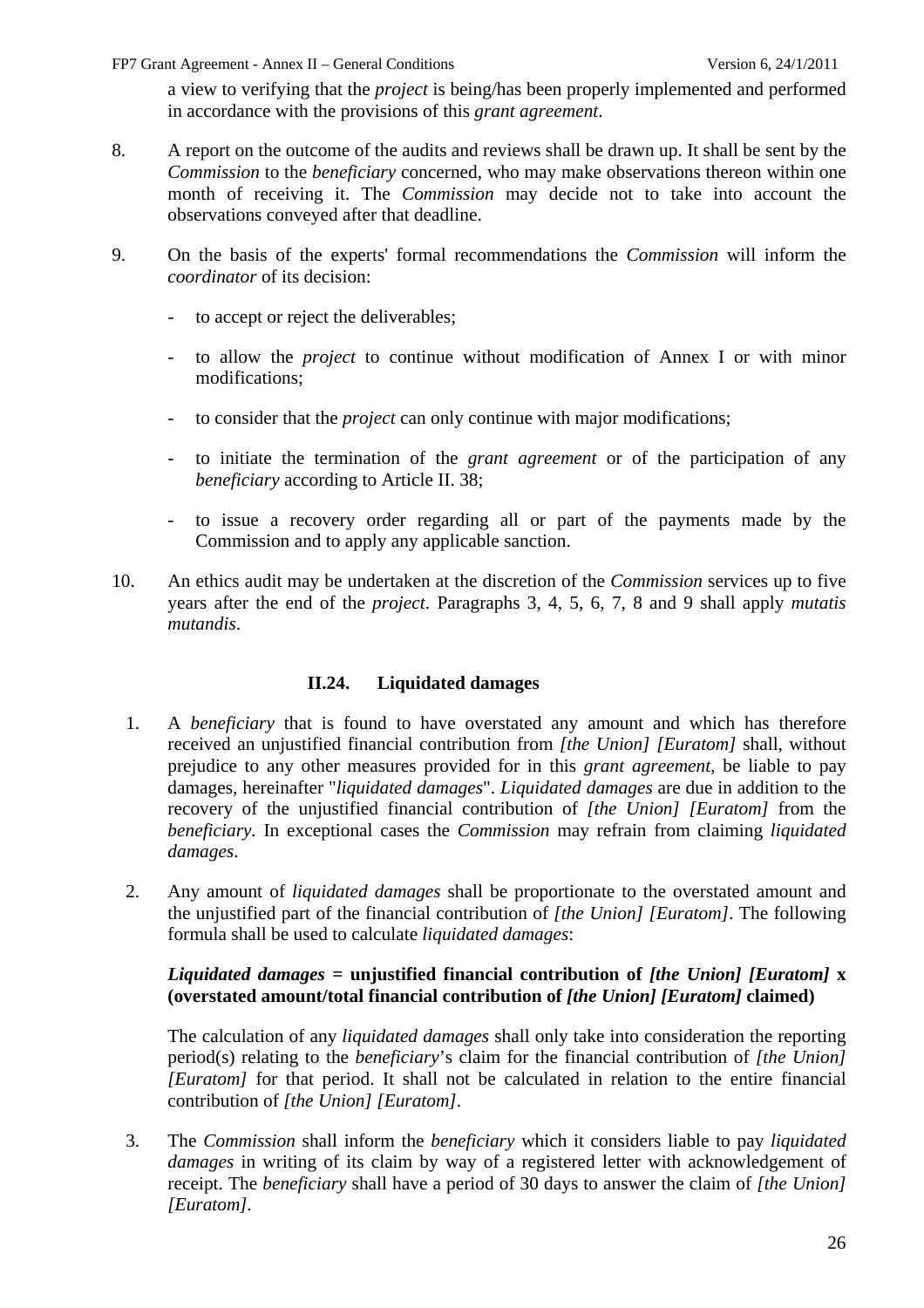- 4. The procedure for repayment of unjustified financial contribution of *[the Union] [Euratom]* and for payment of *liquidated damages* will be determined in accordance with the provisions of Article II.21. *Liquidated damages* will be deducted from any further payment or will be subject to recovery by the *Commission*.
- 5. The *Commission* shall be entitled to *liquidated damages* in respect of any overstated amount which comes to light after the end of the *project*, in accordance with the provisions of paragraphs 1 to 4.

### **II.25. Financial penalties**

- <span id="page-26-0"></span>1. A *beneficiary* that has been guilty of making false declarations or has been found to have seriously failed to meet its obligations under this *grant agreement* shall be liable to financial penalties of between 2% and 10% of the value of the financial contribution of *[the Union] [Euratom]* received by that *beneficiary.* The rate may be increased to between 4% and 20% in the event of a repeated offence within five years following the first infringement.
- 2. In the cases of paragraph 1, *beneficiaries* shall be excluded from all *Union and Euratom*  grants for a maximum of two years from the date the infringement has been established.
- <span id="page-26-1"></span>3. The provisions in this Article shall be without prejudice to any administrative or financial sanction that may be imposed on any defaulting *beneficiary* in accordance with the *Financial Regulation* or to any other civil remedy to which *[the Union] [Euratom]* or any other *beneficiary* may be entitled. Furthermore, these provisions shall not preclude any criminal proceedings which may be initiated by the Member States' authorities.

# Part C INTELLECTUAL PROPERTY RIGHTS, *USE* AND *DISSEMINATION*

# *SECTION 1 – FOREGROUND*

 $\overline{a}$ 

## **II.26. Ownership**

- <span id="page-26-3"></span><span id="page-26-2"></span>1. *Foreground* shall be the property of the *beneficiary* carrying out the work generating that *foreground*.
- 2. Where several *beneficiaries* have jointly carried out work generating *foreground* and where their respective share of the work cannot be ascertained, they shall have joint ownership of such *foreground*. They shall establish an agreement<sup>13</sup> regarding the allocation and terms of exercising that joint ownership.

However, where no joint ownership agreement has yet been concluded, each of the joint owners shall be entitled to grant non-exclusive licences to third parties, without any right to sub-licence, subject to the following conditions:

a) at least 45 days prior notice must be given to the other joint owner(s); and

<sup>&</sup>lt;sup>13</sup> The joint owners may of course agree not to continue with joint ownership but decide on an alternative regime (for example, a single owner with access rights for the other *beneficiaries* that transferred their ownership share).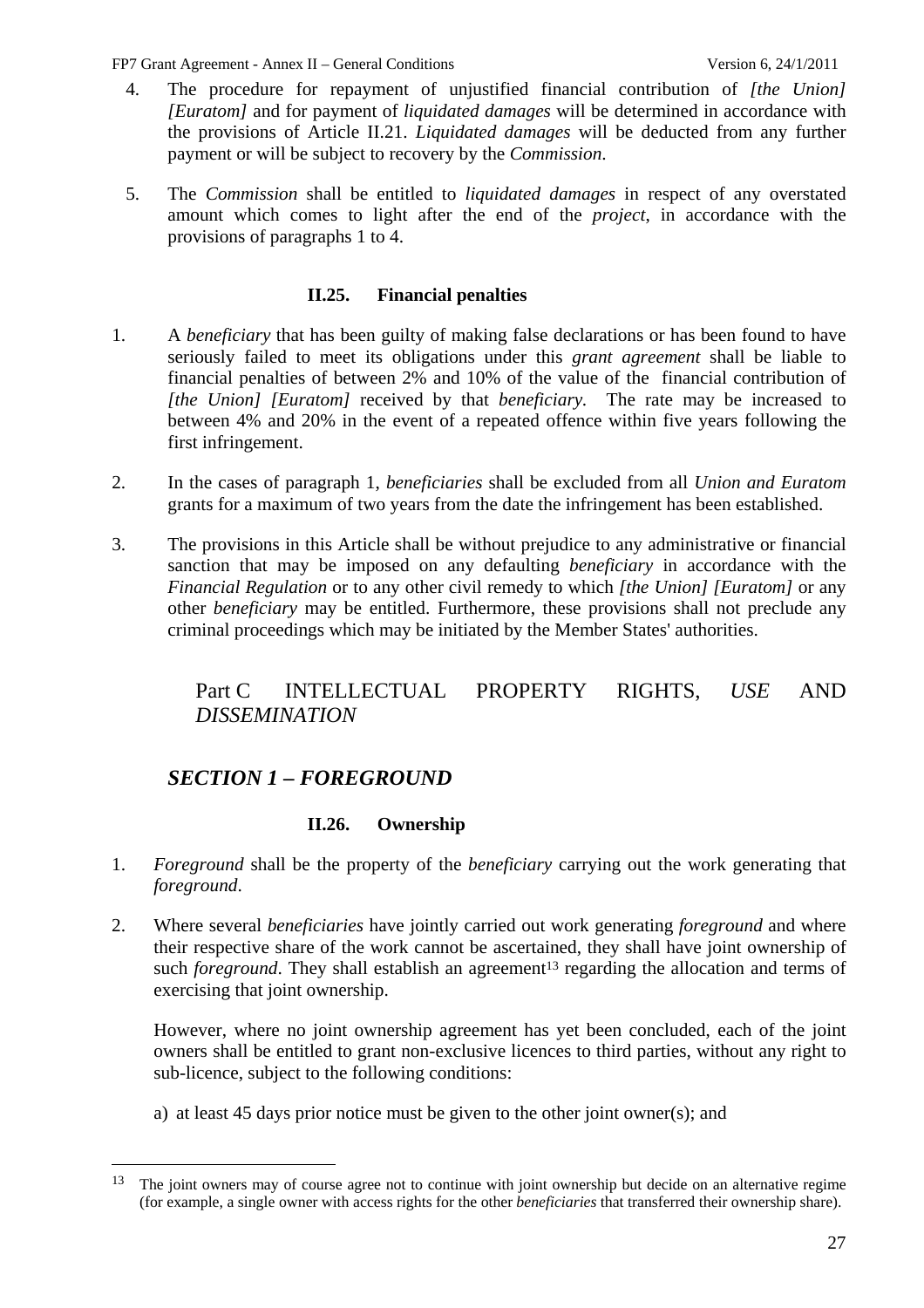b) fair and reasonable compensation must be provided to the other joint owner(s).

3. If employees or other personnel working for a *beneficiary* are entitled to claim rights to *foreground*, the *beneficiary* shall ensure that it is possible to exercise those rights in a manner compatible with its obligations under this *grant agreement*.

#### **II.27. Transfer**

- <span id="page-27-0"></span>1. Where a *beneficiary* transfers ownership of *foreground*, it shall pass on its obligations regarding that *foreground* to the assignee including the obligation to pass those obligations on to any subsequent assignee.
- 2. Subject to its obligations concerning confidentiality such as in the framework of a merger or an acquisition of an important part of its assets, where a *beneficiary* is required to pass on its obligations to provide *access rights*, it shall give at least 45 days prior notice to the other *beneficiaries* of the envisaged transfer, together with sufficient information concerning the envisaged new owner of the *foreground* to permit the other beneficiaries to exercise their *access rights*.

However, the *beneficiaries* may, by written agreement, agree on a different time-limit or waive their right to prior notice in the case of transfers of ownership from one *beneficiary* to a specifically identified third party.

3. Following notification in accordance with paragraph 2, any other *beneficiary* may object within 30 days of the notification or within a different time-limit agreed in writing, to any envisaged transfer of ownership on the grounds that it would adversely affect its *access rights*.

Where any of the other *beneficiaries* demonstrate that their *access rights* would be adversely affected, the intended transfer shall not take place until agreement has been reached between the *beneficiaries* concerned.

4. Where a *beneficiary* intends to transfer ownership of *foreground* to a third party established in a *third country* not associated to the Seventh Framework Programme, the *Commission* may object to such transfer of ownership of *foreground*, if it considers that this is not in accordance with the interests of developing the competitiveness of the European economy or is inconsistent with ethical principles or security considerations.

In such cases, the transfer of ownership shall not take place unless the *Commission* is satisfied that appropriate safeguards will be put in place and has authorised the transfer in writing.

In *projects* funded by *Euratom*, security considerations must be understood as being the defence interests of the Member States within the meaning of Article 24 of the Treaty establishing the European Atomic Energy Community.

### **II.28. Protection**

<span id="page-27-1"></span>1. Where *foreground* is capable of industrial or commercial application, its owner shall provide for its adequate and effective protection, having due regard to its legitimate interests and the legitimate interests, particularly the commercial interests, of the other *beneficiaries*.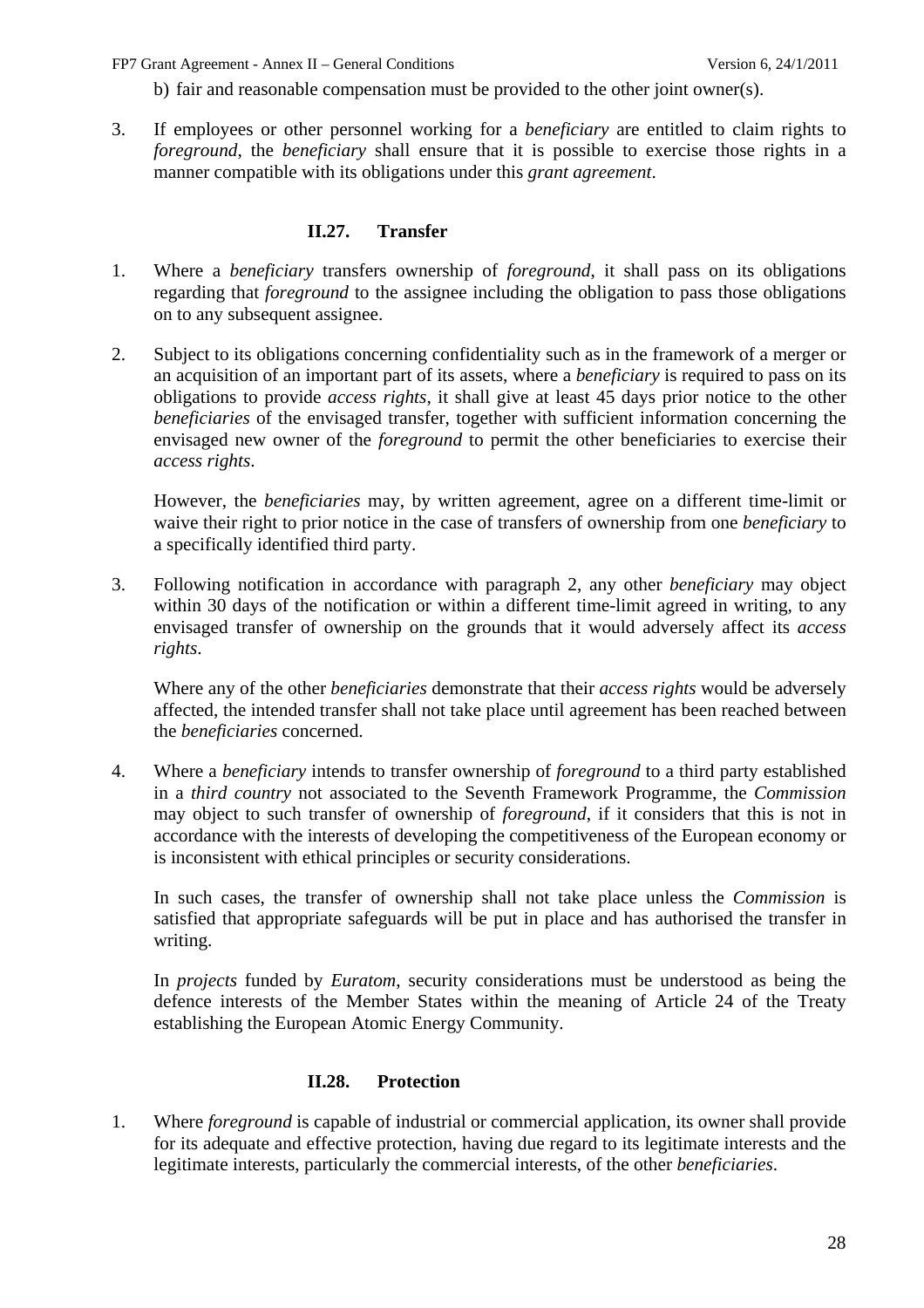Where a *beneficiary* which is not the owner of the *foreground* invokes its legitimate interest, it must, in any given instance, show that it would suffer disproportionately great harm.

2. Patent applications relating to *foreground*, filed by or on behalf of a *beneficiary* must include the following statement to indicate that said *foreground* was generated with the assistance of financial support from *[the Union] [Euratom]:* 

### **The work leading to this invention has received funding from the [European Union] [European Atomic Energy Community] Seventh Framework Programme ([***FP7/2007- 2013***] [***FP7/2007-2011***]) under** *grant agreement* **n° [***xxxxxx***].**14

Furthermore, all patent applications relating to *foreground* filed shall be reported in the plan for the *use* and *dissemination* of *foreground*, including sufficient details/references to enable the *Commission* to trace the patent (application). Any such filing arising after the final report must be notified to the *Commission* including the same details/references.

3. Where the *foreground* is capable of industrial or commercial application and its owner does not protect it and does not transfer it to another *beneficiary*, an *affiliated entity* established in a Member State or *Associated country* or any other third party established in a Member State or *Associated country* along with the associated obligations in accordance with Article II.27, no *dissemination* activities relating to that *foreground* may take place before the *Commission* has been informed. The *Commission* must be informed at the latest 45 days prior to the intended *dissemination* activity.

In such cases, *[the Union] [Euratom]* may, with the consent of the *beneficiary* concerned, assume ownership of that *foreground* and adopt measures for its adequate and effective protection. The *beneficiary* concerned may refuse consent only if it can demonstrate that its legitimate interests would suffer disproportionately great harm.

In the event *[the Union] [Euratom]* assumes ownership, it shall take on the obligations regarding the granting of *access rights*.

#### **II.29.** *Use*

 $\overline{a}$ 

- <span id="page-28-0"></span>1. The *beneficiaries* shall *use* the *foreground* which they own or ensure that it is used.
- 2. The *beneficiaries* shall report on the expected *use* to be made of *foreground* in the plan for the *use* and *dissemination* of *foreground*. The information must be sufficiently detailed to permit the *Commission* to carry out any related audit.

#### **II.30.** *Dissemination*

- <span id="page-28-1"></span>1. Each *beneficiary* shall ensure that the *foreground* of which it has ownership is disseminated as swiftly as possible. If it fails to do so, the *Commission* may disseminate that *foreground*.
- 2. *Dissemination* activities shall be compatible with the protection of intellectual property rights, confidentiality obligations and the legitimate interests of the owner(s) of the *foreground*.

<sup>&</sup>lt;sup>14</sup> This statement will have to be translated into the language of the patent filing. Translations in all European Union languages will be provided.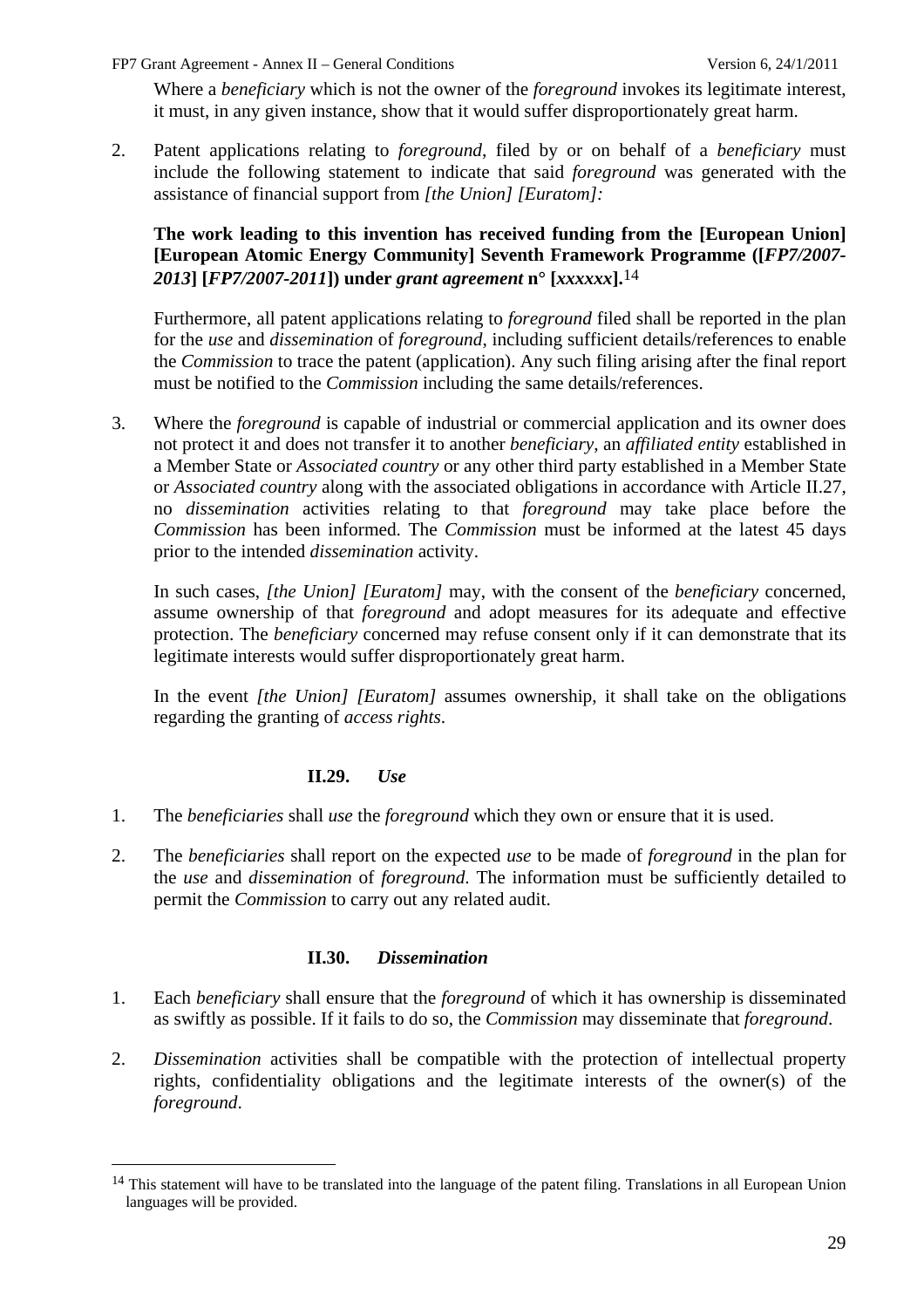In *projects* funded by *Euratom*, *dissemination* activities shall also be compatible with the defence interests of the Member States within the meaning of Article 24 of the Treaty establishing the European Atomic Energy Community.

3. At least 45 days prior notice of any *dissemination* activity shall be given to the other *beneficiaries* concerned, including sufficient information concerning the planned *dissemination* activity and the data envisaged to be disseminated.

Following notification, any of those *beneficiaries* may object within 30 days of the notification to the envisaged *dissemination* activity if it considers that its legitimate interests in relation to its *foreground* or *background* could suffer disproportionately great harm. In such cases, the *dissemination* activity may not take place unless appropriate steps are taken to safeguard these legitimate interests.

The *beneficiaries* may agree in writing on different time-limits to those set out in this paragraph, which may include a deadline for determining the appropriate steps to be taken.

4. All publications or any other *dissemination* relating to *foreground* shall include the following statement to indicate that said *foreground* was generated with the assistance of financial support from *[the Union] [Euratom]:* 

### **The research leading to these results has received funding from the [European Union] [European Atomic Energy Community] Seventh Framework Programme ([***FP7/2007- 2013***] [***FP7/2007-2011***]) under** *grant agreement* **n° [***xxxxxx***].** 15

Any *dissemination* activity shall be reported in the plan for the *use* and *dissemination* of *foreground*, including sufficient details/references to enable the *Commission* to trace the activity. With regard to scientific publications relating to *foreground* published before or after the final report, such details/references and an abstract of the publication must be provided to the *Commission* at the latest two months following publication. Furthermore, an electronic copy of the published version or the final manuscript accepted for publication shall also be provided to the *Commission* at the same time for the purpose set out in Article II.12.2 if this does not infringe any rights of third parties.

# <span id="page-29-0"></span>*SECTION 2 – ACCESS RIGHTS*

## **II.31.** *Background* **covered**

<span id="page-29-1"></span>*Beneficiaries* may define the *background* needed for the purposes of the *project* in a written agreement and, where appropriate, may agree to exclude specific *background*16.

### **II.32. Principles**

<span id="page-29-2"></span>1. All requests for *access rights* shall be made in writing.

<sup>&</sup>lt;sup>15</sup> This statement will have to be translated into the language of the dissemination activity. Translations in all European Union languages will be provided.

<sup>16</sup> Such an exclusion may be temporary (e.g. to permit the adequate protection of the *background* prior to providing access) or limited (e.g. to exclude only one or more specific *beneficiaries*). As *background* is by definition considered to be needed for implementation or use, the impact of such an exclusion on the *project*, particularly regarding an exclusion which does not have a temporary character, should be examined by the *beneficiaries*.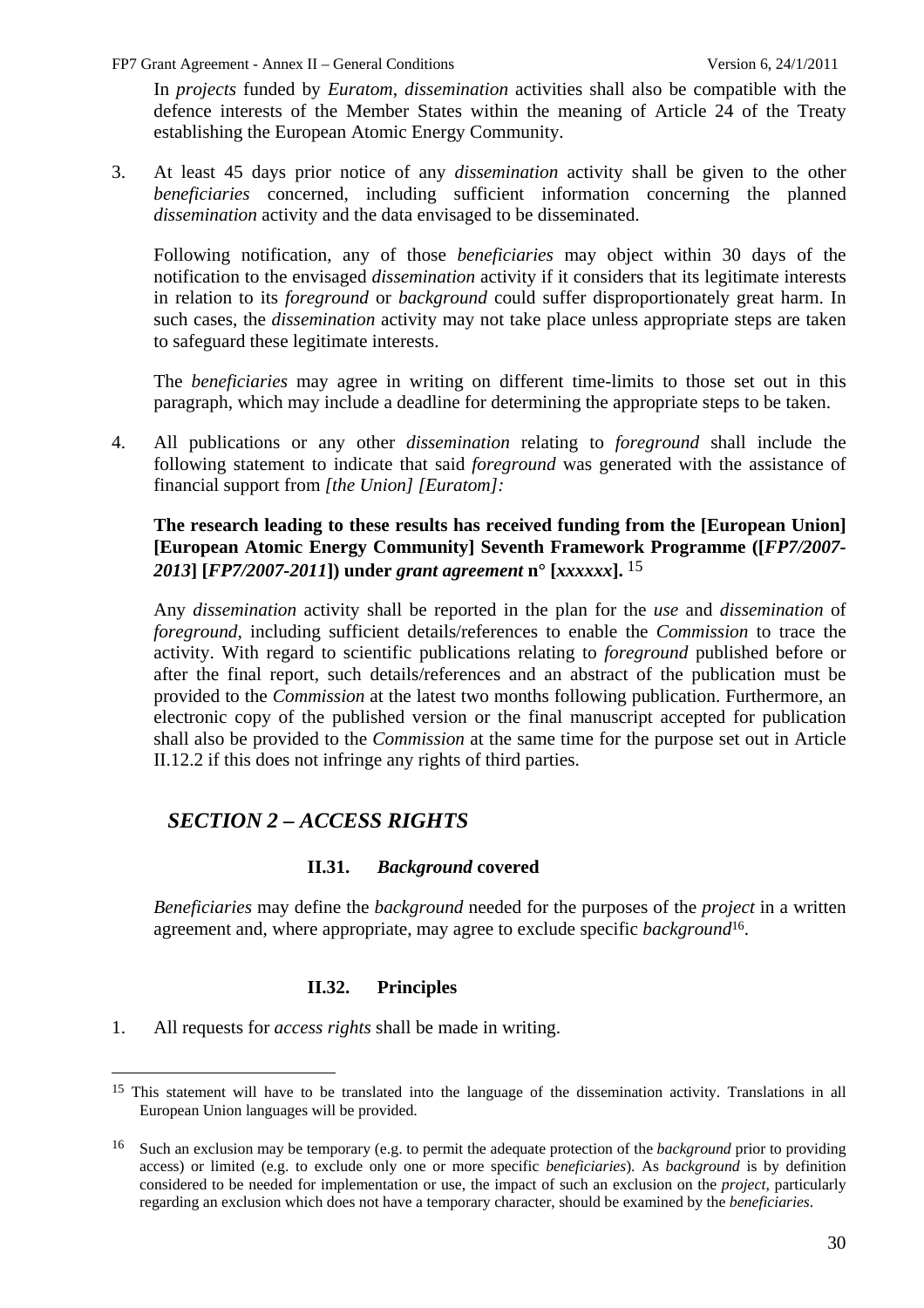- 2. The granting of *access rights* may be made conditional on the acceptance of specific conditions aimed at ensuring that these rights will be used only for the intended purpose and that appropriate confidentiality obligations are in place.
- 3. Without prejudice to their obligations regarding the granting of *access rights*, *beneficiaries* shall inform each other as soon as possible of any limitation to the granting of *access rights* to *background*, or of any other restriction which might substantially affect the granting of *access rights*.
- 4. The termination of the participation of a *beneficiary* shall in no way affect the obligation of that *beneficiary* to grant *access rights* to the remaining *beneficiaries*.
- 5. Unless otherwise agreed by the owner of the *foreground* or *background*, *access rights* shall confer no entitlement to grant sub-licences.
- 6. Without prejudice to paragraph 7, any agreement providing *access rights* to *foreground* or *background* to *beneficiaries* or third parties must ensure that potential *access rights* for other *beneficiaries* are maintained.
- 7. Exclusive licences for specific *foreground* or *background* may be granted subject to written confirmation by all the other *beneficiaries* that they waive their *access rights* thereto.
- 8. However, where a *beneficiary* intends to grant an exclusive licence to *foreground* to a third party established in a *third country* not associated to the Seventh Framework Programme, the *Commission* may object to the granting of such an exclusive licence, if it considers that this is not in accordance with the interests of developing the competitiveness of the European economy or is inconsistent with ethical principles or security considerations.

In such cases, the exclusive licence shall not take place unless the *Commission* is satisfied that appropriate safeguards will be put in place and has authorised the grant in writing.

In *projects* funded by the European Atomic Energy Community, the *Commission* may also object to the intended grant of any non-exclusive licence to a third party established in a *third country* not associated to the Seventh Framework Programme on the same conditions as set out in this paragraph. Security considerations shall in case of such *projects* be understood as being the defence interests of the Member States within the meaning of Article 24 of the Treaty establishing the European Atomic Energy Community.

## **II.33.** *Access rights* **for implementation**

<span id="page-30-0"></span>1. *Access rights* to *foreground* shall be granted to the other *beneficiaries*, if it is needed to enable those *beneficiaries* to carry out their own work under the *project*.

Such *access rights* shall be granted on a royalty-free basis.

2. *Access rights* to *background* shall be granted to the other *beneficiaries*, if it is needed to enable those *beneficiaries* to carry out their own work under the *project* provided that the *beneficiary* concerned is entitled to grant them.

Such *access rights* shall be granted on a royalty-free basis, unless otherwise agreed by all *beneficiaries* before their accession to this agreement.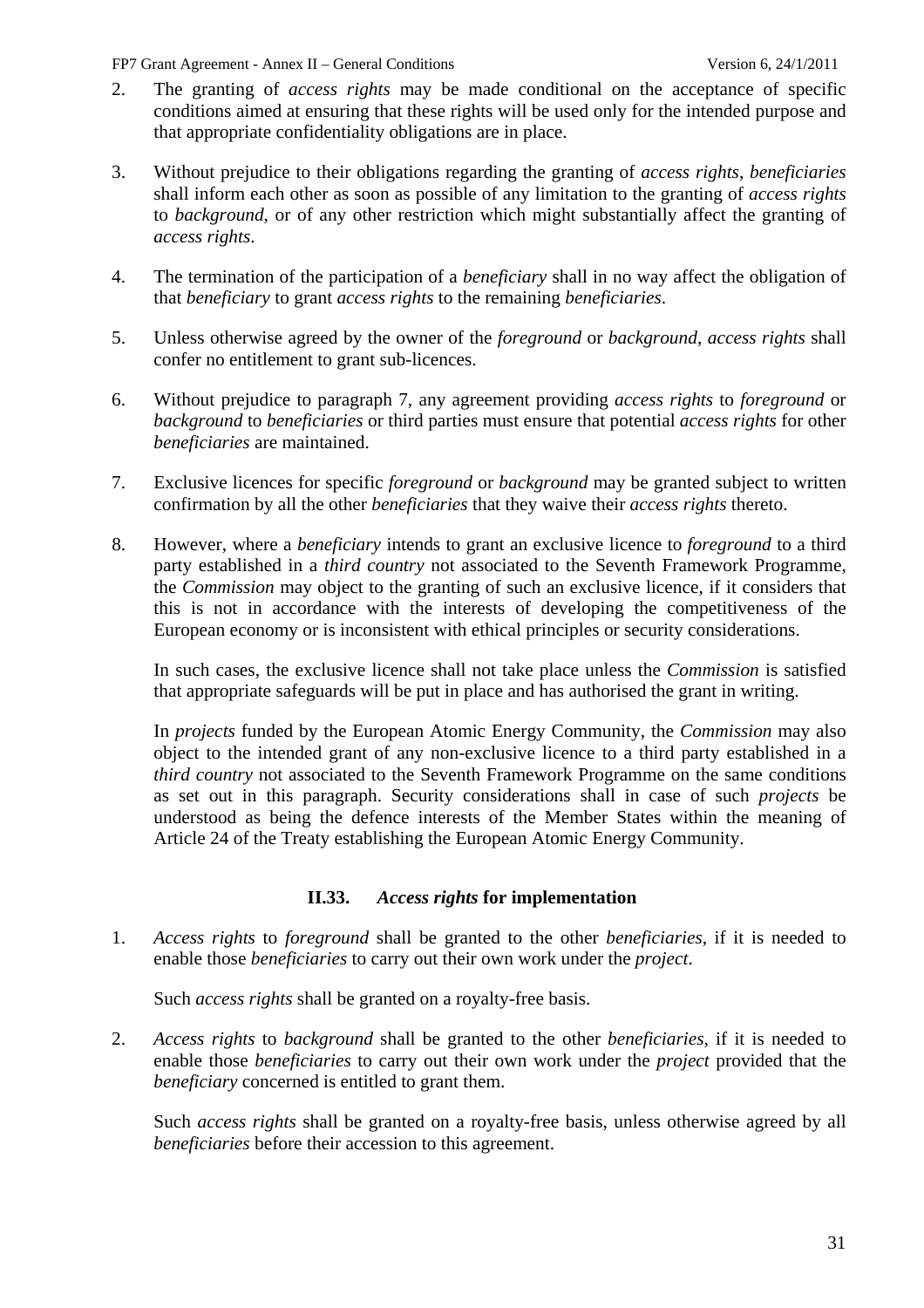#### **II.34.** *Access rights* **for** *use*

<span id="page-31-0"></span>1. *Beneficiaries* shall enjoy *access rights* to *foreground*, if it is needed to use their own *foreground*.

Subject to agreement, such *access rights* shall be granted either under *fair and reasonable conditions* or be royalty-free.

2. *Beneficiaries* shall enjoy *access rights* to *background*, if it is needed to use their own *foreground* provided that the *beneficiary* concerned is entitled to grant them.

Subject to agreement, such *access rights* shall be granted either under *fair and reasonable conditions* or be royalty-free.

- 3. An *affiliated entity* established in a Member State or *Associated country* shall also enjoy *access rights*, referred to in paragraphs 1 and 2, to *foreground* or *background* under the same conditions as the *beneficiary* to which it is affiliated, unless otherwise provided for in the *consortium agreement*. As the *access rights* referred to in paragraphs 1 and 2 require that access is needed to use own *foreground*, this paragraph only applies to the extent that ownership of *foreground* was transferred to an affiliate entity established in a Member State or *Associated country*. The *beneficiaries* may provide for arrangements regarding *access rights* for affiliated entities in their *consortium agreement*, including regarding any notification requirements.
- 4. A request for *access rights* under paragraphs 1, 2 or 3 may be made up to one year after either of the following events:
	- a) the end of the *project*; or
	- b) termination of participation by the owner of the *background* or *foreground* concerned.

<span id="page-31-1"></span>However, the *beneficiaries* concerned may agree on a different time-limit<sup>17</sup>.

# FINAL PROVISIONS

### **II.35. Competitive calls**

- <span id="page-31-2"></span>1. When required by the terms of Annex I, the *consortium* shall identify and propose to the *Commission* the participation of new *beneficiaries* following a competitive call in accordance with the provisions of this Article.
- 2. The *consortium* shall publish the competitive call at least in one international journal and in three different national newspapers in three different Member States or *Associated countries*. It shall also be responsible for advertising the call widely using specific information support, particularly Internet sites on the Seventh Framework Programme, the specialist press and brochures and through the national contact points set up by Member States and *Associated countries*. In addition, the publication and advertising of the call shall conform to any instructions and guidance notes established by the *Commission*. The

<sup>&</sup>lt;sup>17</sup> This can be a longer or shorter time-limit.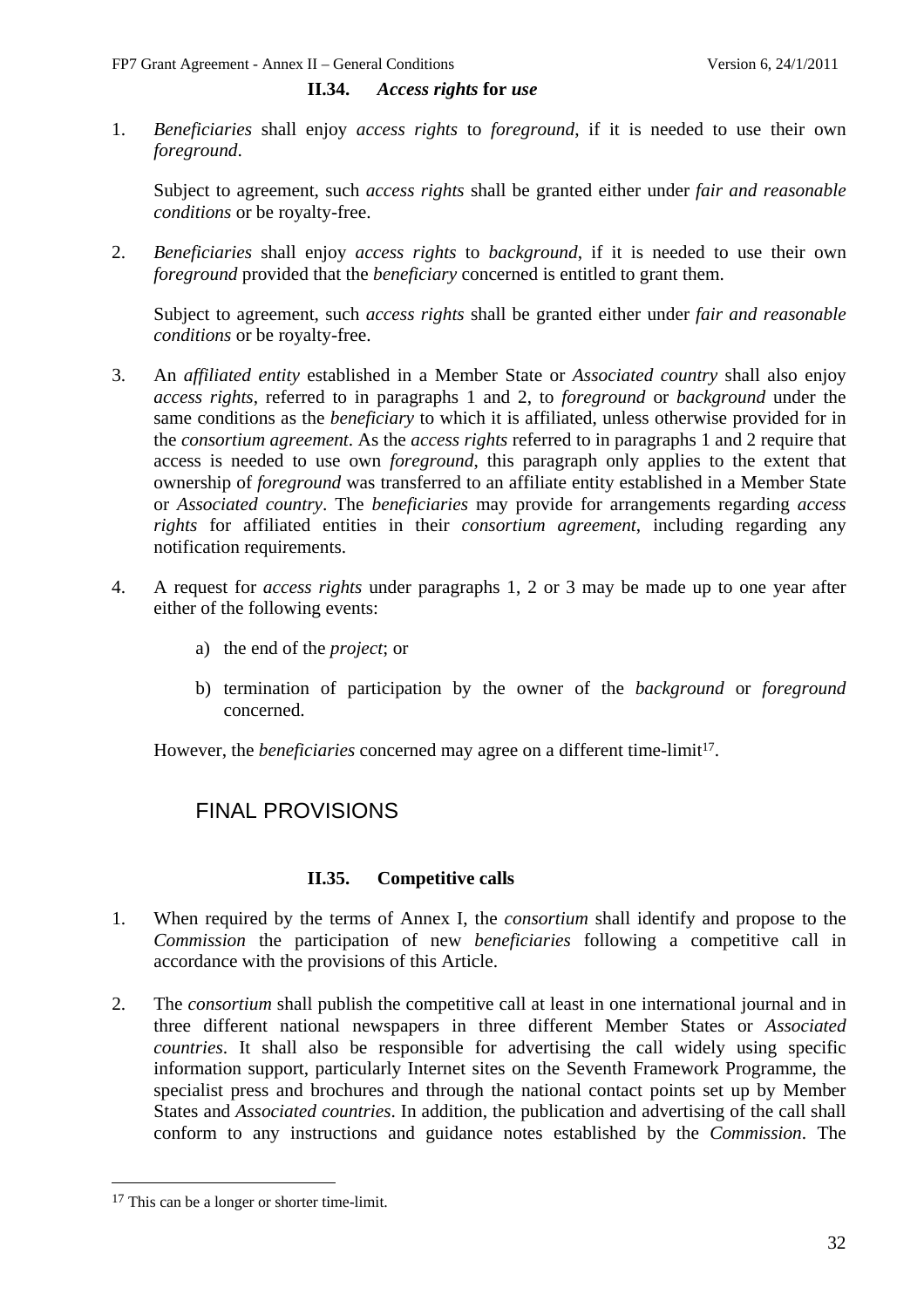*consortium* shall inform the *Commission* of the call and its content at least 30 days prior to its expected date of publication.

- 3. The competitive call shall remain open for the submission of proposals by interested parties for a period of at least five weeks.
- 4. The *consortium* shall evaluate offers received in the light of the criteria that governed the *Commission*'s evaluation and selection of the *project*, defined in the relevant call for proposals, and with the assistance of at least two independent experts appointed by the *consortium* on the basis of the criteria described in the *Rules for Participation*.
- 5. The *consortium* shall notify the *Commission* of the proposed accession of a new *beneficiary(ies)* in accordance with Article II.36. At the same time, it will inform the *Commission* of the means by which the competitive call was published and of the names and affiliation of the experts involved in the evaluation. The *Commission* may object to the accession of any new *beneficiary* within 45 days of the receipt of the notification.

#### **II.36. Requests for amendments and termination at the initiative of the** *consortium*

- <span id="page-32-0"></span>1. Amendments to this *grant agreement* may be requested by any of the parties. Requests for amendments and termination shall be signed by the legal representative of the parties and submitted in accordance with Article 8. Any request or acceptance by the *consortium* or a *beneficiary*(ies) shall be submitted by the *coordinator*. The *coordinator* is deemed to act on behalf of all *beneficiaries* when signing a request, an acceptance or rejection letter concerning an amendment as well as when requesting a termination. The *coordinator* shall ensure that adequate proof of the *consortium's* agreement to such an amendment or termination exists and is made available in the event of an audit or upon request of the *Commission*.
- 2. In the case of change of *coordinator* without its agreement, the request shall be submitted by all other *beneficiaries* or by one of them representing the others.
- 3. A request for amendment including more than one modification to the agreement shall be considered a package that cannot be separated into several requests and shall be approved or rejected by the other party as a whole, except where the request explicitly states that it contains separate requests that can be approved independently.
- 4. Requests for the addition of a new *beneficiary* shall include a completed Form B (Annex V), duly signed by such new entity. Any addition is subject to the conditions required by the *Rules for Participation*, the related call for proposals and the *Financial Regulation.* Such additional entity shall assume the rights and obligations of *beneficiaries* as established by the *grant agreement* with effect from the date of its accession specified in the signed Form B*.*
- 5. The amendments may not have the purpose or the effect of making changes to the agreement which might call into question the decision awarding the grant or result in unequal treatment of the *beneficiaries.*
- 6. Requests for termination of the participation of one or more *beneficiaries* shall include:
	- the *consortium's* proposal for reallocation of the tasks and budget of that *beneficiary*,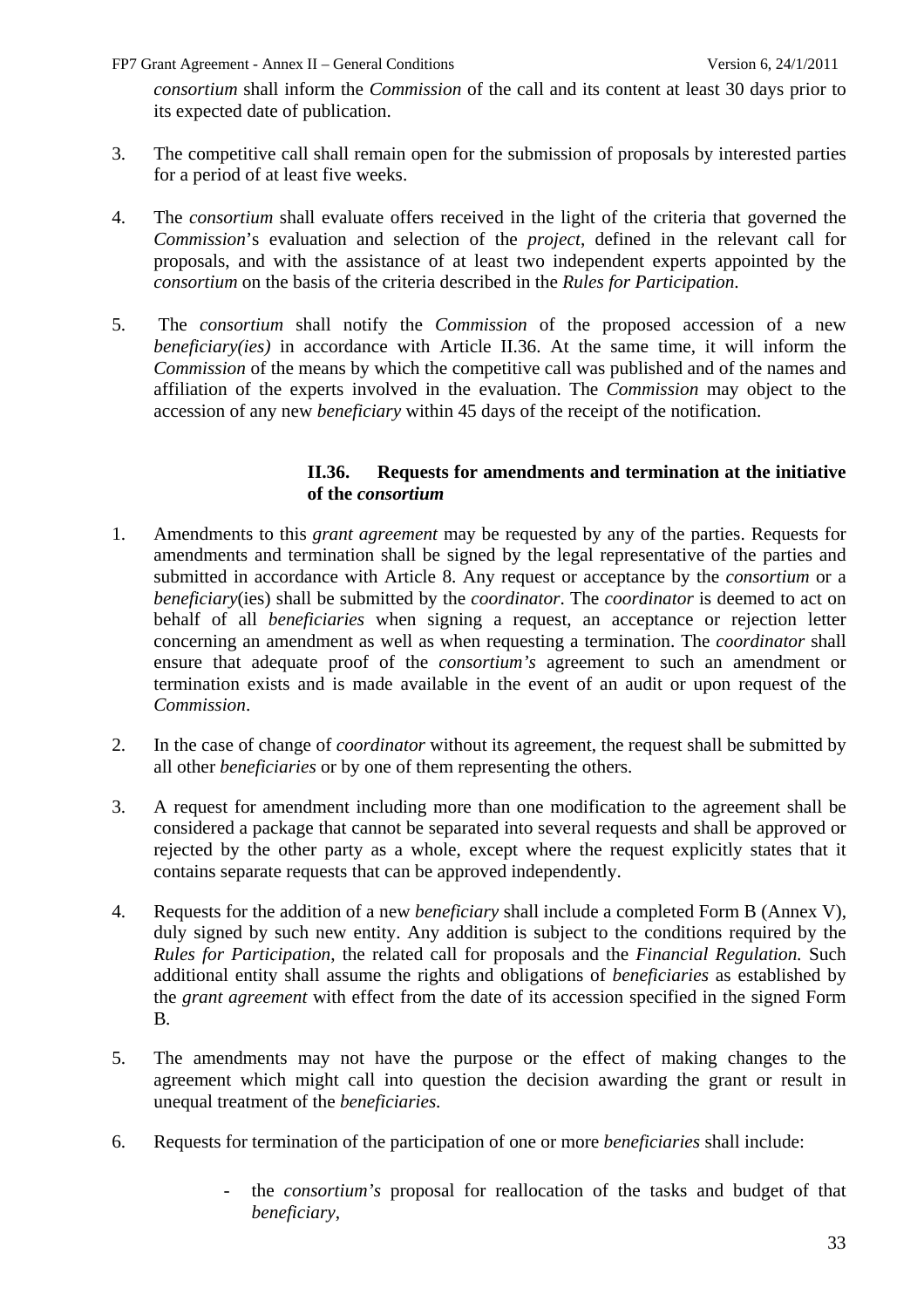- the reasons for requesting the termination,
- the proposed date on which the termination shall take effect.
- a letter containing the opinion of the *beneficiary* whose participation is requested to be terminated and
- the reports and deliverables referred to in Article II.4, relating to the work carried out by this *beneficiary* up to the date on which the termination takes effect, together with a comment of the *coordinator* on behalf of the *consortium* on these reports and deliverables and a declaration on distribution of payments to this *beneficiary* by the *coordinator*.

In the absence of receipt of such documents, the request shall not be considered as a valid request.

The letter containing the opinion of the *beneficiary* concerned can be substituted by proof that this *beneficiary* has been requested in writing to express its opinion on the proposed termination of its participation and to send the reports and deliverables but failed to do so within the time-limit established by that notification. This time-limit shall not be inferior to one month. In this case, if no reports have been submitted with the request for termination, the *Commission* shall not take into account any further cost claims of that *beneficiary* and shall not make any further reimbursement for it.

Unless otherwise agreed with the *Commission*, all the tasks of the *beneficiary* whose participation is terminated must be reallocated within the *consortium*.

Requests for termination of the *grant agreements* shall provide the justification for termination and the reports and deliverables referred to in Article II.4 relating to the work carried out up to the date on which the termination takes effect.

#### **II.37. Approval of amendments and termination requested by the** *consortium*

- <span id="page-33-0"></span>1. The parties to this *grant agreement* undertake to approve or reject any valid request for an amendment or termination within 45 days of its receipt. The absence of a response within 45 days of receipt of such a request shall be considered as a rejection.
- 2. By derogation to paragraph 1, when the *consortium* requests the addition or the termination of the participation of a *beneficiary*, the absence of a response from the *Commission* within 45 days of receipt of such a request constitutes approval, except in cases of absence of the agreement of the *beneficiary* concerned and in cases of appointment of a new *coordinator,* which shall require the written approval of the *Commission*.

Where the *Commission* does not object within this period, it is deemed to have approved the request on the last day of the time-limit. The *Commission* undertakes to send a letter for information purposes in case of tacit approval.

Where the request for the addition or removal of a *beneficiary* is associated with requests for other modifications to the *grant agreement* which are not directly related to this addition or removal, the whole request shall be subject to written approval by the *Commission*.

3. The *Commission'*s approval of the requested amendment or termination shall be notified to the *coordinator*, which receives it on behalf of the *consortium.* In case of termination of the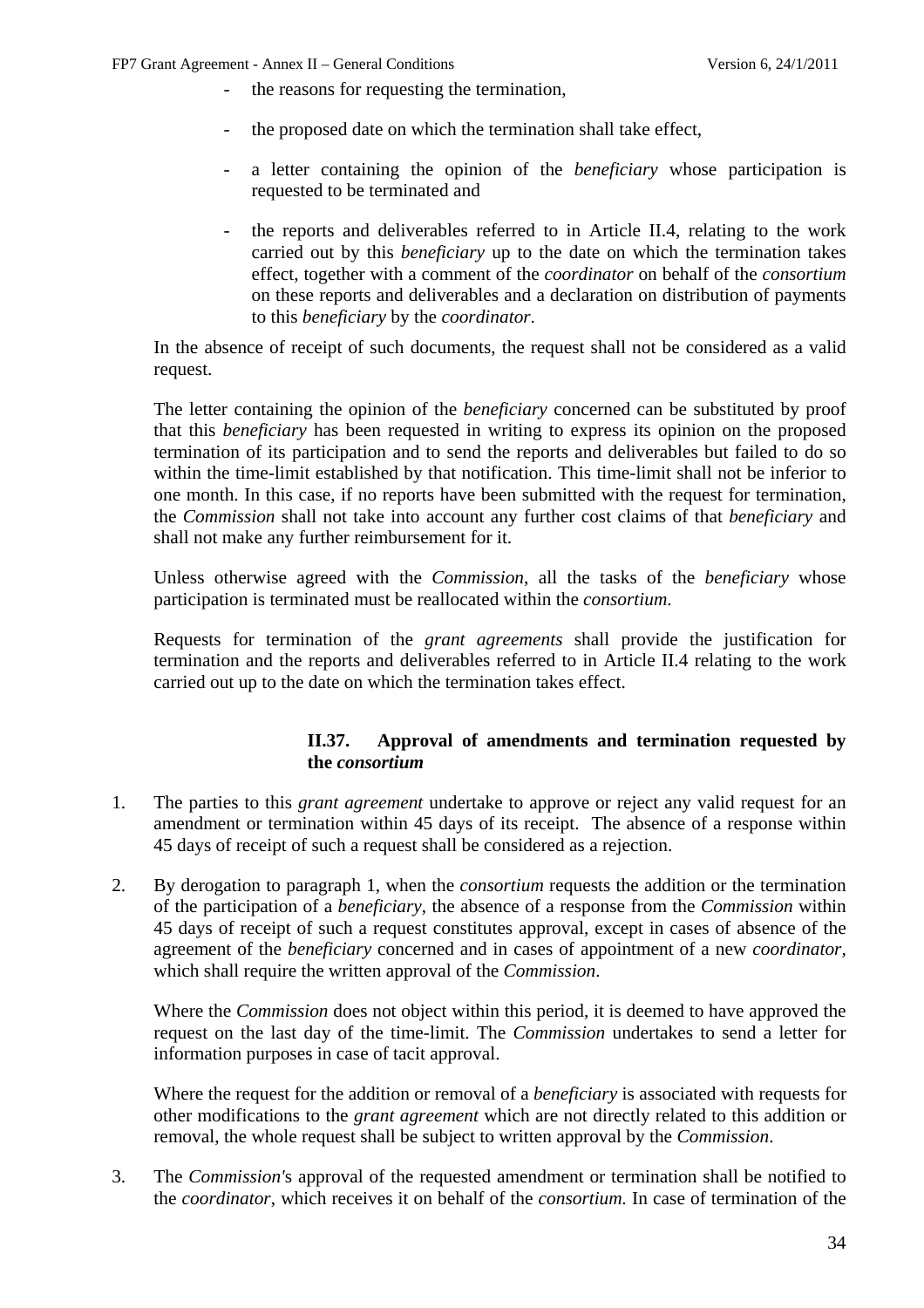participation of one or more *beneficiaries,* the *Commission* shall send a copy to the *beneficiary* concerned.

<span id="page-34-0"></span>4. Amendments and terminations shall take effect on the date agreed by the parties; where there is no date specified they shall take effect on the date of the *Commission*'s approval.

#### **II.38. Termination of the** *grant agreement* **or of the participation of one or more** *beneficiaries* **at the** *Commission***'s initiative**

- 1. The *Commission* may terminate the *grant agreement* or the participation of a *beneficiary* in the following cases:
	- a) where one or more of the legal entities identified in Article 1 does not accede to this *grant agreement*.
	- b) in case of non-performance or poor performance of the work or breach of any substantial obligation imposed by this *grant agreement* that is not remedied following a written request to the *consortium* to rectify the situation within a period of 30 days;
	- c) where the *beneficiary* has deliberately or through negligence committed an *irregularity* in the performance of any *grant agreement* with the *Commission*;
	- d) where the *beneficiary* has contravened fundamental ethical principles;
	- e) where the required reports or deliverables are not submitted or the *Commission* does not approve the reports or deliverables submitted;
	- f) for major technical or economic reasons substantially adversely affecting the completion of the *project*;
	- g) if the potential *use* of the *foreground* diminishes to a considerable extent;
	- h) where a legal, financial, organisational or technical change or *change of control* of a *beneficiary* calls into question the decision of the *Commission* to accept its participation;
	- i) where any such change identified in h) above or termination of the participation of the *beneficiary(ies)* concerned substantially affects the implementation of the *project*, or the interests of *[the Union] [Euratom],* or calls into question the decision to grant the contribution of *[the Union] [Euratom];*
	- j) in case of *force majeure* notified in conformity with Article II.40, where any reactivation of the *project* after suspension is impossible;
	- k) where the conditions for participation in the *project* established by the *Rules for Participation* or as amended by the call for proposals to which the *project* was submitted are no longer satisfied, unless the *Commission* considers that the continuation of the *project* is essential to the implementation of the specific programme;
	- l) where a *beneficiary* is found guilty of an offence involving its professional conduct by a judgment having the force of *res judicata* or if it is guilty of grave professional misconduct proven by any justified means;
	- m) where further to the termination of the participation of one or more *beneficiaries*, the *consortium* does not propose to the *Commission* an amendment to the *grant agreement*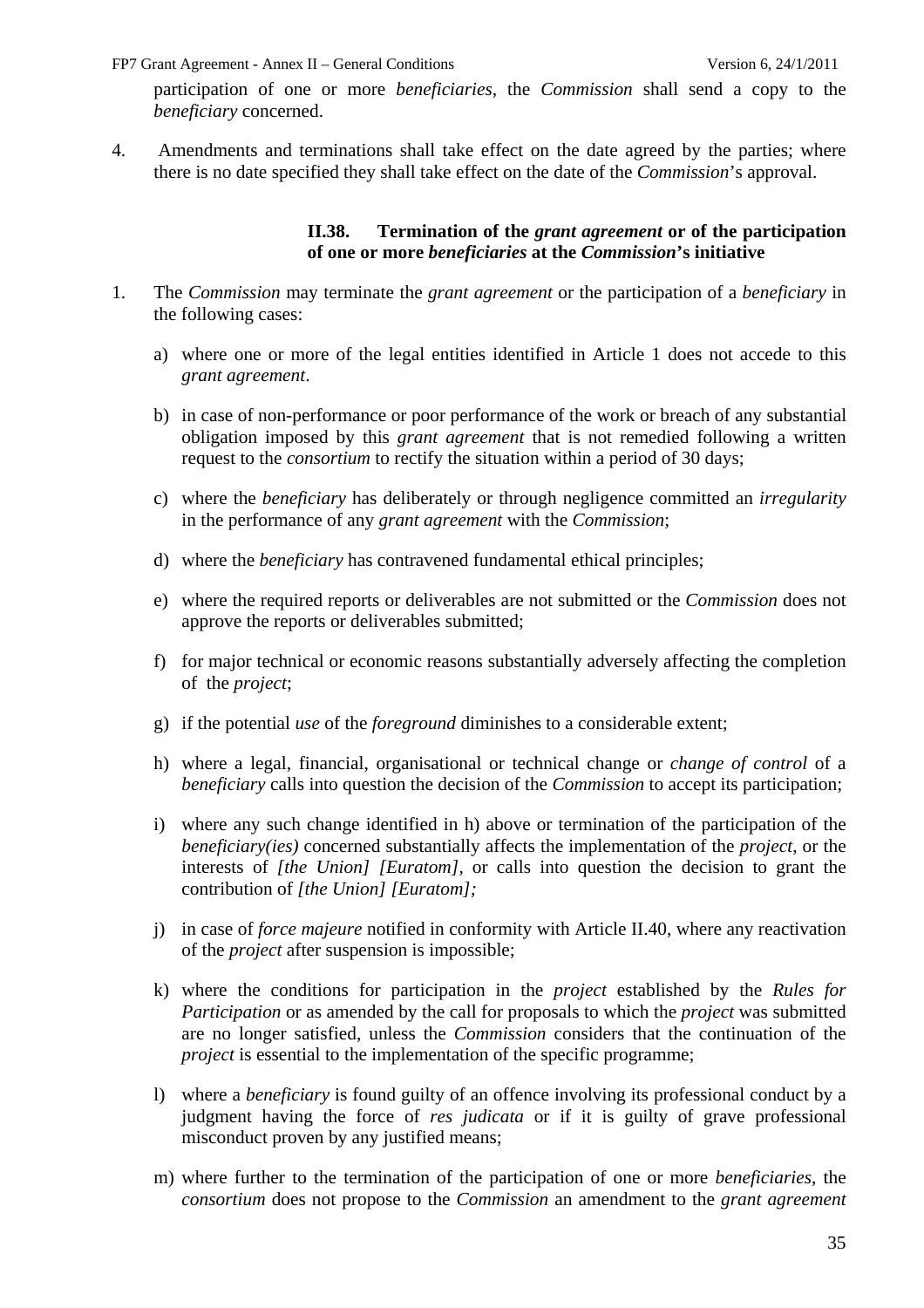with the necessary modifications for the continuation of the *project* including the reallocation of task of the *beneficiary* whose participation is terminated within the timelimit determined by the *Commission*, or where the *Commission* does not accept the proposed modifications.

- n) where a *beneficiary* is declared bankrupt or is being wound up.
- 2. Termination of the participation of one or more *beneficiaries* at the *Commission's* initiative shall be notified to the *beneficiary(ies)* concerned, with a copy to the *coordinator* and shall take effect on the date indicated in the notification and at the latest 30 days after its receipt by the *beneficiary*.

The *Commission* shall inform the *consortium* of the effective date of termination.

In the case of termination of the *grant agreement*, the *coordinator* shall be notified, who shall in turn notify all the other *beneficiaries* and the termination shall become effective 45 days after receipt by the *coordinator.* 

- 3. Within 45 days after the effective date of termination, the *beneficiary(ies)* whose participation is terminated shall submit (through the *coordinato*r) all required reports and deliverables referred to in Article II.4 relating to the work carried out up to that date. In the absence of receipt of such documents within the above time-limits, the *Commission* may, after providing 30 days notice in writing of the non-receipt of such documents, determine not to take into account any further cost claims and not to make any further reimbursement and, where appropriate, require the reimbursement of any *pre-financing* due by the *beneficiary(ies)*.
- 4. The *consortium* has up to 30 days after the effective date of termination of the *beneficiary*'s participation to provide the *Commission* with information on the share of the contribution of *[the Union] [Euratom]* that has been effectively transferred to such *beneficiary* since the beginning of the *project*.
- 5. In the absence of receipt of such information within the time-limits, the *Commission* shall consider that the *beneficiary* whose participation is terminated owes no money to the *Commission* and that the contribution of *[the Union] [Euratom]* already paid is still at the disposal of the *consortium* and under its responsibility.
- 6. Based on documents and information referred to in the paragraphs above, the *Commission* shall establish the debt owed by the *beneficiary* whose participation is terminated.
- 7. Where the participation of one or more *beneficiaries* is terminated, the *beneficiary(ies)* whose participation is terminated shall reimburse the amount due to the *Commission* or transfer it to the *coordinator* as requested by the *Commission*, within 30 days. The *Commission* shall send a copy of such a request to the *coordinator*. In the latter case, the *coordinator* shall inform the *Commission* at the latest 10 days after the end of this time-limit whether the amount has been transferred to it.
- 8. Where the *grant agreement* is terminated, the *Commission* shall establish the debt owed by the *consortium* and notify it to the *coordinator*.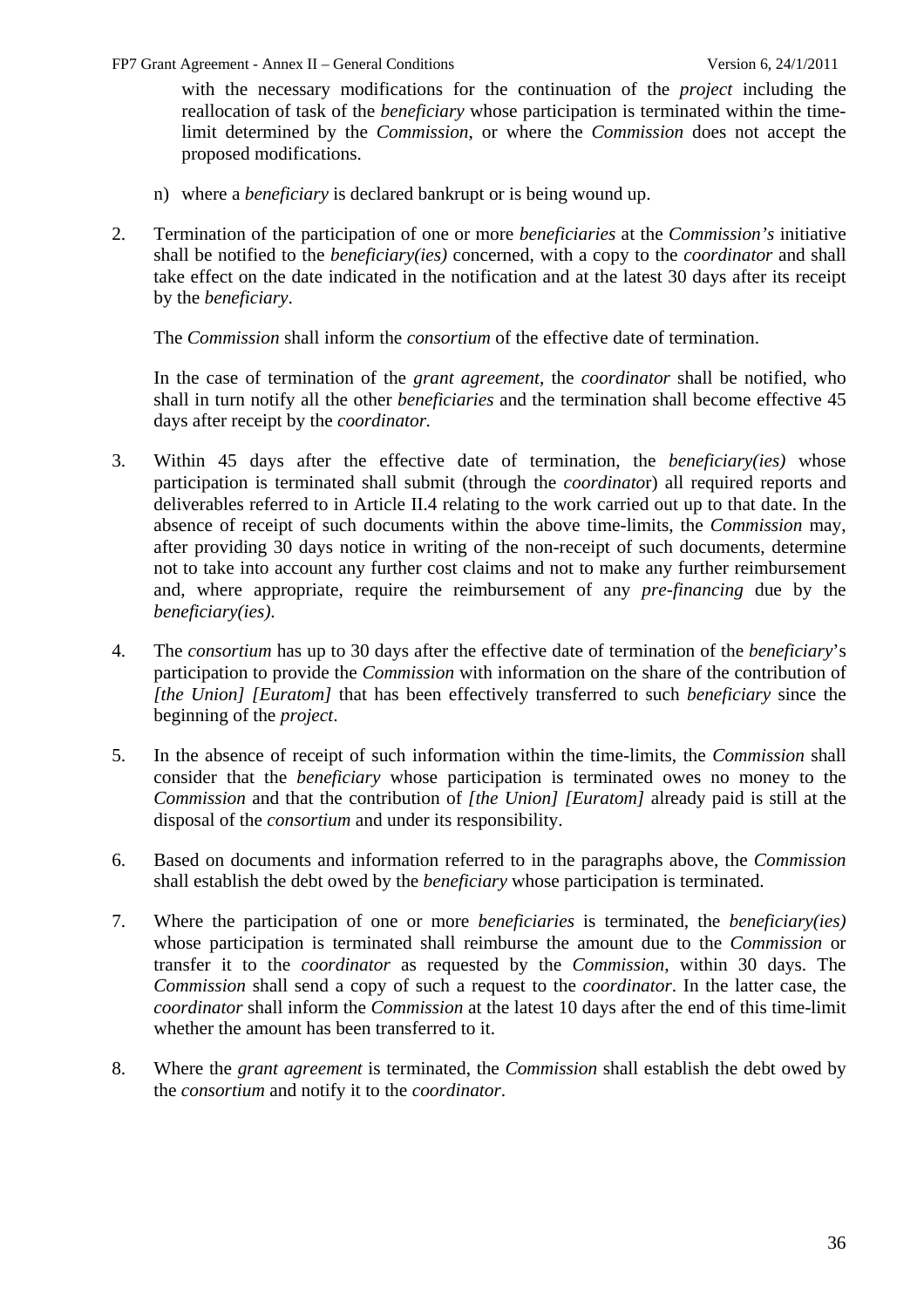#### **II.39. Financial contribution after termination and other termination consequences**

- <span id="page-36-0"></span>1. In the event of termination any financial contribution from *[the Union] [Euratom]* is limited to those *eligible costs* incurred and accepted up to the effective date of such termination and of any legitimate commitments taken prior to that date, which cannot be cancelled.
- 2. By derogation to the above paragraph:
	- in the case of Article II.38.1.a), no costs incurred by the *consortium* under the *project* can be approved or accepted as eligible for reimbursement by *[the Union] [Euratom]*. Any *pre-financing* provided to the *consortium* and any interest generated by the *prefinancing* must be returned in full to the *Commission.*
	- in the case of Article II.38.1.b), any financial contribution from *[the Union] [Euratom]* is limited to those eligible costs incurred up to the date of receipt of the written request to rectify the breach.
- 3. In addition, in the cases of Article II.38.1.b), c), d), e), l) and m) the *Commission* may require reimbursement of all or part of the financial contribution of *[the Union] [Euratom]*. In the case of Article II.38.1.b) and m) the *Commission* shall take into account the nature and results of the work carried out and its usefulness to *[the Union] [Euratom]* in the context of the specific programme concerned.
- 4. Reports and deliverables submitted in the framework of a termination are deemed to be submitted at the end of the corresponding reporting period.
- 5. Where *[the Union] [Euratom]* makes a payment after the termination of the participation of a *beneficiary* or after termination of the *grant agreement*, this payment shall be considered as a final payment in relation to such *beneficiary(ies)* or the *project*, respectively and in any case shall be done through the *coordinator*.

Notwithstanding the termination of the *grant agreement* or the participation of one or more *beneficiaries*, the provisions identified in Articles II.9, II.10, II.11, II.12, II.21, II.22, II.23, II.24, II.25, II.35, II.36, II.38, II.41, II.42 and Part C of Annex II continue to apply after the termination of the *grant agreement* or the termination of the participation of such *beneficiary(ies).*

### **II.40. Force majeure**

- <span id="page-36-1"></span>1. *Force majeure* shall mean any unforeseeable and exceptional event affecting the fulfilment of any obligation under this *grant agreement* by the parties, which is beyond their control and cannot be overcome despite their reasonable endeavours. Any default of a product or service or delays in making them available for the purpose of performing this *grant agreement* and affecting such performance, including, for instance, anomalies in the functioning or performance of such product or service, labour disputes, strikes or financial difficulties do not constitute *force majeure.*
- 2. If any of the *beneficiaries* is subject to *force majeure* liable to affect the fulfilment of its obligations under this *grant agreement*, the *coordinator* shall notify the *Commission* without delay, stating the nature, likely duration and foreseeable effects.
- 3. If *[the Union] [Euratom]* is subject to *force majeure* liable to affect the fulfilment of its obligations under this *grant agreement*, it shall notify the *coordinator* without delay, stating the nature, likely duration and foreseeable effects.